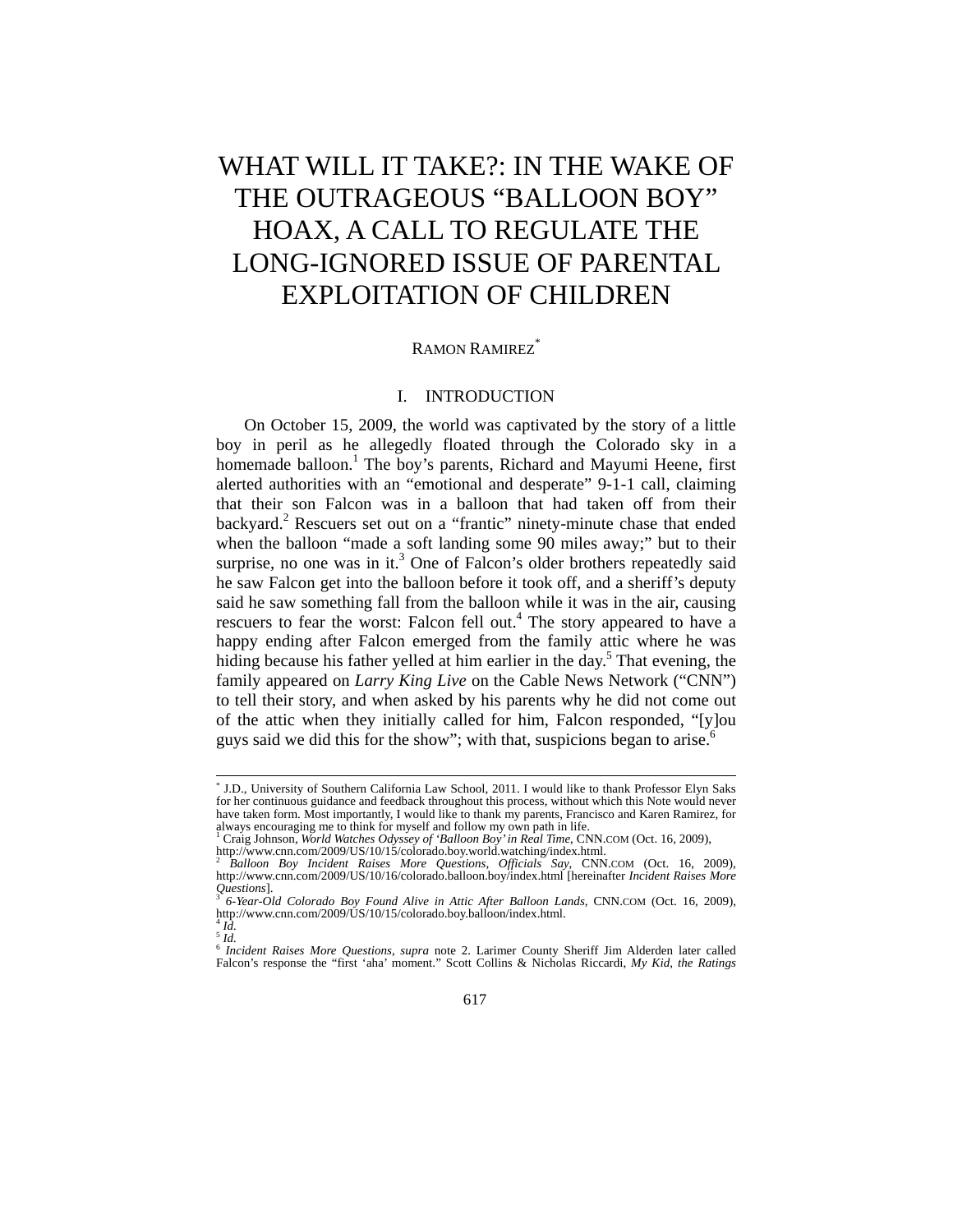Initially, authorities did not doubt the incident's legitimacy, despite emerging reports that the Heenes previously appeared on American Broadcasting Company's ("ABC") *Wife Swap*, and were in the process of pitching a reality show to other television networks.<sup>7</sup> But after Falcon's comment, authorities initiated an investigation that not only revealed the balloon was incapable of launching with Falcon in it,<sup>8</sup> but also that Richard Heene called a local television station *before* calling 9-1-1,<sup>9</sup> and an entertainment outlet had *already* paid the Heenes in connection with the balloon launch.<sup>10</sup> The other shoe dropped when Mayumi Heene admitted that the incident was a publicity stunt, $11$  which eventually led both Richard Heene and Mayumi Heene to plead guilty to criminal charges.<sup>12</sup> At the Heenes' sentencing hearing, Larimer County Judge Stephen Schapanski condemned the incident as "*exploitation of the children* of the Heenes, . . . and it's about money. This was all done for the purpose of making money."<sup>13</sup>

Concerned children's rights advocates have further decried the incident, now known as the "Balloon Boy" hoax, as an example of "the potential for the *exploitation of kids* by their own parents in the world of reality TV," a world regulated solely by a patchwork of various state laws in the absence of any federal regulation.<sup>14</sup> Stoked by "Balloon Boy," the fire burning under these advocates in their push for federal regulation burns hotter.<sup>15</sup> Advocates should not lose sight of the forest for the trees, however, because "Balloon Boy" is indicative of a much broader problem. Reality television has provided parents with the most recent means to exploit their children. For some time, parents have exploited their children in film and

l

*Bonanza: Beyond the 'Balloon Boy' Saga*, L.A. TIMES (Oct. 19, 2009),

*Incident Raises More Questions, supra* note 2 (stating also that Sheriff Alderden said, "[w]e believe at this time that it's a real event.").

<sup>8</sup> *Balloon 'Not Capable of Lifting Off' with the Boy, Colorado Police Say*, CNN.COM (Oct. 18, 2009), http://www.cnn.com/2009/US/10/18/colorado.balloon.vessel/index.html.

Diane Dimond, *A Reality Check on Reality TV*, THE HUFFINGTON POST (Nov. 2, 2009), http://www.huffingtonpost.com/diane-dimond/a-reality-check-on-realit\_b\_343131.html.<br><sup>10</sup> Collins & Riccardi, *supra* note 6. <sup>11</sup> *Papers: Wife Says 'Balloon Boy' Was Hoax*, CNN.COM (Oct. 24, 2009),

http://www.cnn.com/2009/US/10/24/balloon.boy.investigation/index.html. 12 *'Balloon Boy' Parents Sentenced for Hoax*, CNN.COM (Dec. 23, 2009),

http://www.cnn.com/2009/CRIME/12/23/colorado.balloon.boy.sentencing/index.html ("Richard Heene was charged with the felony of attempting to influence a public servant, and his wife faced a misdemeanor charge of false reporting to authorities.").<br><sup>13</sup> *Id.* (emphasis added).<br><sup>14</sup> *Gosselin Kin Cite "Balloon Boy" Saga*, CBSNEWS (Oct. 27, 2009),

http://www.cbsnews.com/stories/2009/10/27/earlyshow/leisure/celebspot/main5424331.shtml

<sup>(</sup>emphasis added) [hereinafter *Gosselin Kin*]. This was the concern expressed by Kevin and Jodi Kreider, along with well-known attorney Gloria Allred. *Id.* Kevin is the brother of Kate Gosselin, who is featured in TLC's *Jon & Kate Plus Eight*, which followed the lives of Kate, her then husband Jon, and their eight children.

<sup>15</sup> *See Gosselin Kin*, *supra* note 14. "[W]hat allegedly happened with 'balloon boy' Falcon Heene helps" Kevin and Jodi Kreider's cause. *Id.*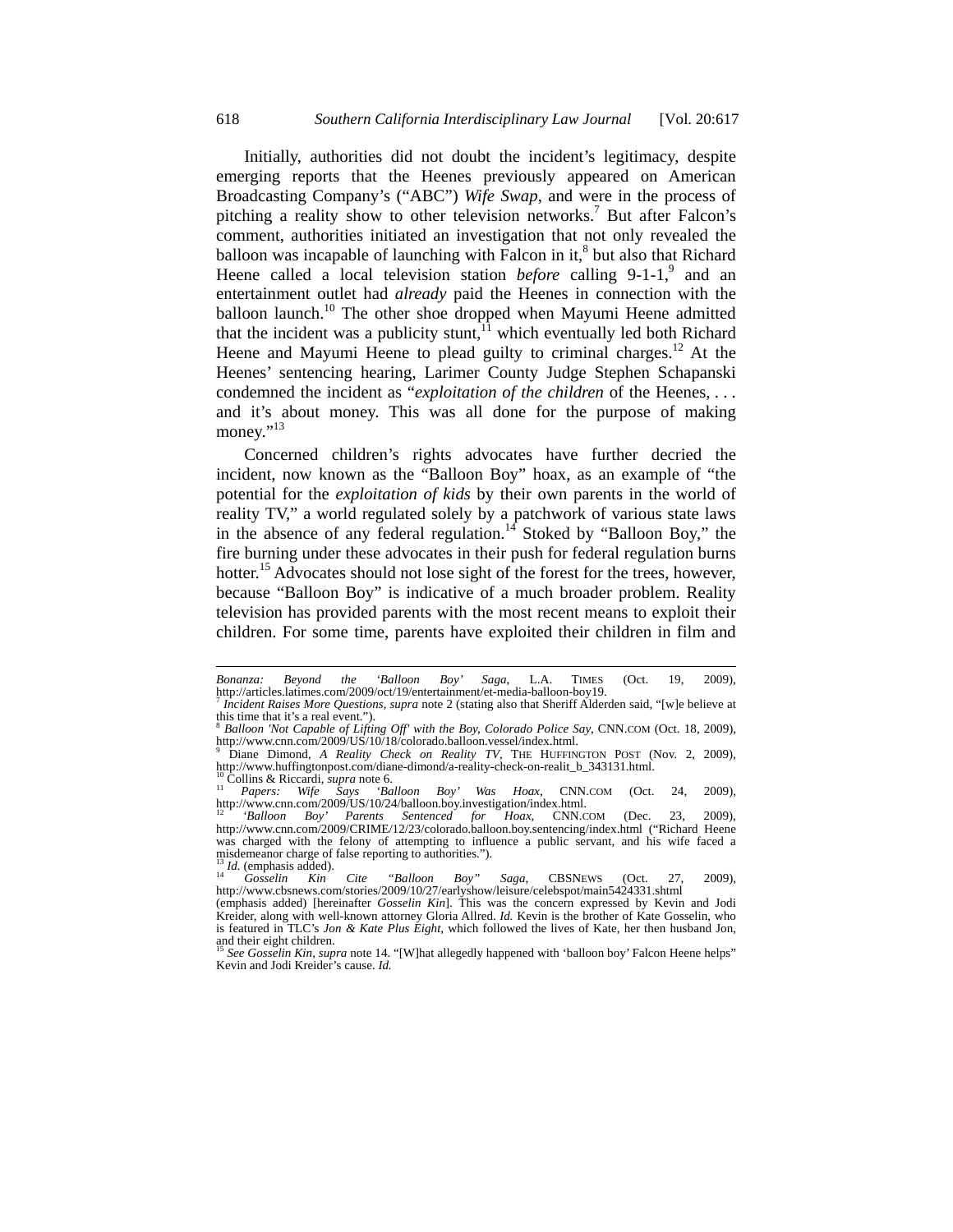sports—other industries in which there is minimal, if any, legal protection for children.

This Note joins prior calls for federal regulation of child exploitation.<sup>16</sup> Child exploitation is a complex and multifaceted issue, however, so it is important to clarify the scope of this Note. While recognizing the need to regulate children's activity—for example, hours spent acting or training, and appropriate conditions under which it may be done—this Note focuses specifically on regulating parents' conduct. Shifting the focus from children's activity to parents' conduct allows for a more comprehensive regulatory framework. While also recognizing that children have many other interests that need protection, this Note focuses on protecting their psychological and emotional health. In short, this Note argues for wholesale regulation of parental exploitation of children to protect children's health and well-being.

Regulating parental conduct calls into question parental authority, which necessarily requires a twofold inquiry: (1) whether there is a cognizable issue such that the state *should* regulate parental authority, and (2) whether the state has the legal power such that it *can* regulate parental authority. To provide context for these inquiries, Part II reviews the evolution of parental exploitation of children as a consequence of insufficient regulation. Part III highlights the need for regulation by reviewing the process of child development, discussing the significant negative impact of parental exploitation on that process, and exploitation's self-perpetuating nature. Part IV reviews the rights and obligations of parents, children, and the State. Part IV also argues that not only does the State have the legal right to regulate parental exploitation of children, but also the obligation to do so. Finally, Part V reviews previous proposals for regulating child exploitation, and provides a more comprehensive framework specifically for regulating parental exploitation of children.

<sup>&</sup>lt;sup>16</sup> See generally Christopher C. Cianci, Note, *Entertainment or Exploitation?*: Reality Television and the *Inadequate Protection of Child Participants Under the Law*, 18 S. CAL. INTERDISC. L.J. 363 (2009) (arguing for standardized federal regulation of all child participation in the entertainment industry); Adam P. Greenberg, Note, *Reality's Kids: Are Children Who Participate on Reality Television Shows Covered Under the Fair Labor Standards Act?*, 82 S. CAL. L. REV. 595 (2009) (arguing that children on certain reality TV shows do not fall under the Fair Labor Standards Act's exemption for child actors); Jessica Krieg, Comment, *There's No Business Like Show Business: Child Entertainers and the Law*, 6 U. PA. J. LAB. & EMP. L. 429 (2004) (proposing federal legislation that would establish a federal oversight board responsible for overseeing the employment of minors in the entertainment industry); Erica Siegel, Note, *When Parental Interference Goes Too Far: The Need for Adequate Protection of Child Entertainers and Athletes*, 18 CARDOZO ARTS & ENT. L.J. 427 (2000) (proposing federal legislation to safeguard children's earnings, and regulate the employment of child entertainers and training of child athletes through a permit process). See *infra* Part V.A for a more detailed discussion of these proposals.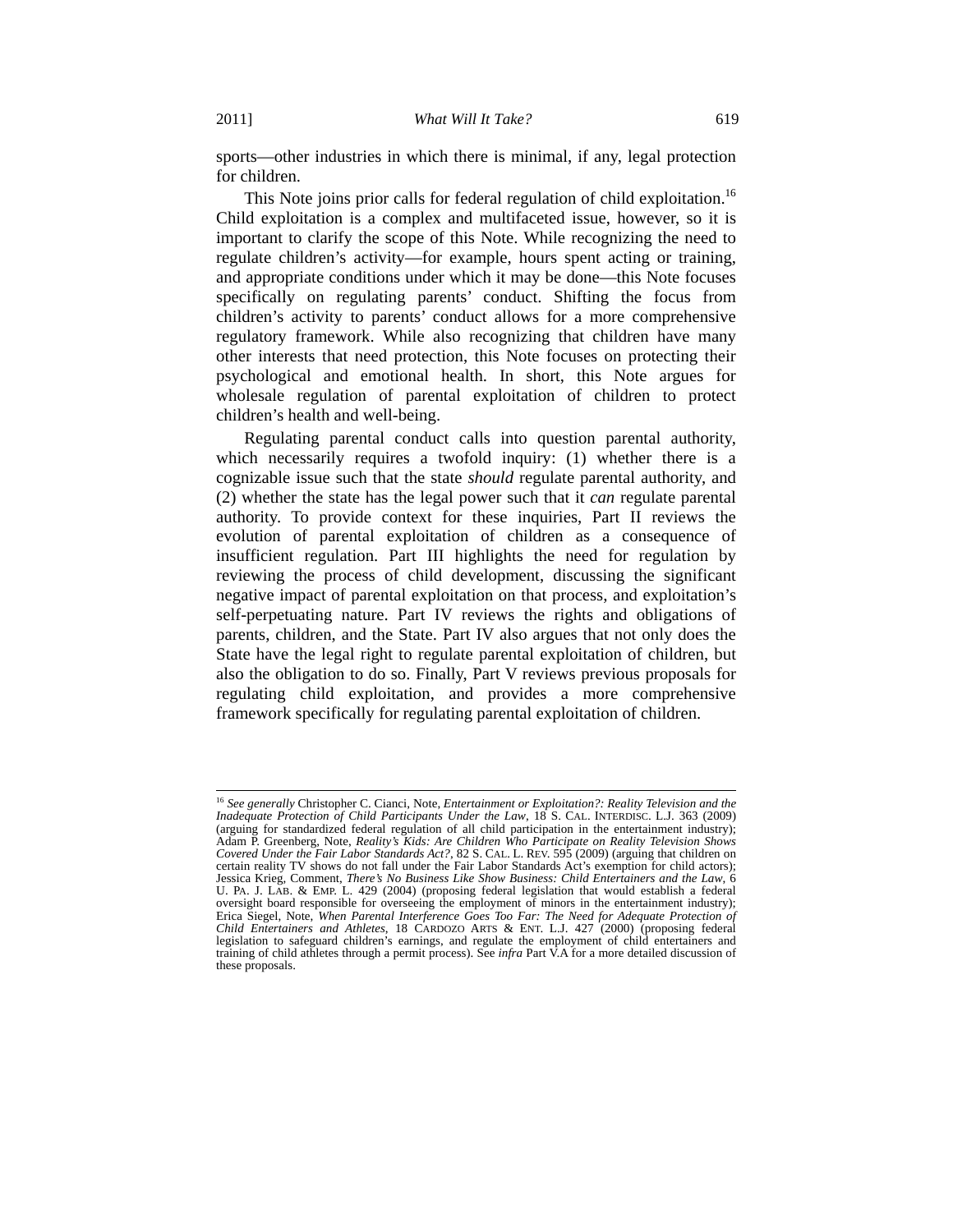# II. EVOLVING EXPLOITATION, AND INSUFFICIENT REGULATION<sup>17</sup>

Black's Law Dictionary defines exploitation as "[t]he act of taking advantage of something; esp., the act of taking unjust advantage of another for one's own benefit."<sup>18</sup> Unfortunately, our country has a rich history of parents doing just that—exploiting their own children. Parental exploitation of children has typically been financially motivated, beginning with child labor as a contribution to the income of working-class families. As time passed, parents' interests expanded—not only were children viewed as sources of money, but also as a means of achieving fame and celebrity. With increasing forms of entertainment and media came new opportunities for parents to exploit their children, which the law has yet to address.

#### A. CHILDREN IN THE WORKFORCE

At the turn of the twentieth century, child labor in America was an established and accepted activity, with children of working-class families contributing to the household income.<sup>19</sup> Child labor ranged from delivering newspapers to working in coalmines, textile mills, and glass factories.<sup>20</sup> A push for reform was spurred by shifting American ideals. These included humane concerns for working children's health and safety and social concerns for the long working hours that detracted from children's schooling, leaving them unprepared for employment as adults, in turn perpetuating a cycle of poverty. $2<sup>2</sup>$ 

At first, states were responsible for the regulation of child labor, but efforts varied from state to state, which allowed employers to easily escape regulation by simply moving operations to an unregulated state, making it clear that "reform would need to be federal."22 Soon thereafter, Congress passed the Fair Labor Standards Act ("FLSA") of 1938.<sup>23</sup> This led to such regulations as a minimum working age, maximum hours of work, and acceptable working conditions.<sup>24</sup> Today, the FLSA remains the primary federal law dealing with the employment of children, but it only provides a framework for the regulation of child labor, and it "is not comprehensive,

<sup>&</sup>lt;sup>17</sup> This review does not attempt to comprise an exhaustive list of all forms of child exploitation. The examples discussed are only meant to convey the observation that child exploitation is a widespread problem that current laws cannot adequately address.

<sup>&</sup>lt;sup>18</sup> BLACK'S LAW DICTIONARY 660 (9th ed. 2009).<br><sup>19</sup> Jane O'Connor, The Cultural Significance of the Child Star 51 (2008). *See also* William G.<br>WHITTAKER, CHILD LABOR IN AMERICA: HISTORY, POLICY AND LEGISLATIVE ISSUES 1 (

<sup>&</sup>lt;sup>20</sup> WHITTAKER, *supra* note 19, at 1.<br>
<sup>21</sup> *Id.* at 1–2.<br>
<sup>22</sup> *Id.* at 1. The FLSA provisions were intended "to protect the safety, health, well-being, and<br>
<sup>23</sup> *Id.* at 7. The FLSA provisions were intended "to protec opportunities for schooling of youthful workers." 29 C.F.R. § 570.101 (2010).<br><sup>24</sup> *See e.g.*, 29 C.F.R. § 570.2, (2010); 29 C.F.R. § 570.35 (2010).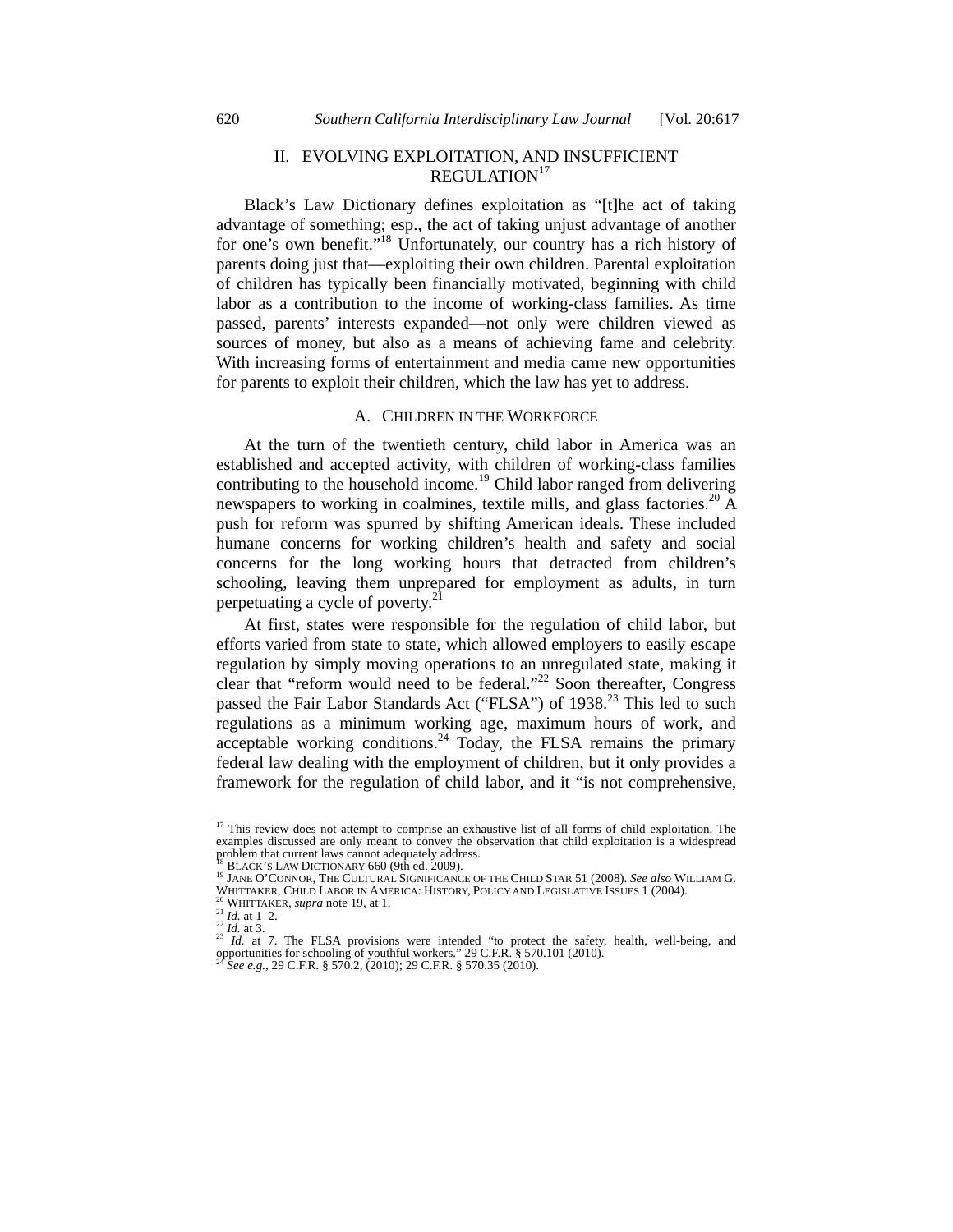nor does it deal with all employment of children in precisely the same way."<sup>25</sup> Thus, the FLSA has left the door open for parents to further exploit their children.

#### B. CHILDREN IN FILM

The year 1920 saw the dawn of the Child Star Era with six-year-old Jackie Coogan's starring role alongside Charlie Chaplin in *The Kid*. <sup>26</sup> *The Kid*'s success indicated America's willingness to embrace children in movies, leading to a procession of such legendary child stars as Shirley Temple, Mickey Rooney, and Judy Garland.<sup>27</sup> Coogan's continued success came with great wealth and he "supported his entire family with the fortune he made."<sup>28</sup> This caused "many American families to view their children as potential sources of fame and fortune."29 Coogan's story, however, is one of tragedy. On turning twenty-one, Coogan received access to a trust fund that he thought held his earnings—imagine his surprise when he discovered it held only one thousand dollars.<sup>30</sup>

In response, California enacted Coogan's Law in 1939, which gave courts the power to establish and monitor trust funds.<sup>31</sup> The intent was to extend child labor laws to child actors, $32$  who were—and still are—exempt from the FLSA regulations.<sup>33</sup> While California and New York—both of which are major producers of entertainment—have since enacted laws favorable to children in film, the majority of states still provide minimal, if any, protection for such children.<sup>34</sup> Because of states' differing interests, laws have been adopted inconsistently, leaving child actors vulnerable still. $35$ 

<sup>&</sup>lt;sup>25</sup> WHITTAKER, *supra* note 19, at vii.<br><sup>26</sup> O'CONNOR, *supra* note 19, at 51.<br><sup>27</sup> *Id.* at 51, 53.<br><sup>28</sup> *Id.* at 51 ("[I]n a 1923 deal with [MGM Studios], Coogan received 60 percent of the profits from his films, making him one of the highest earners in the country."). According to his father, Coogan was a  $^{26}$  M in the country."

<sup>&</sup>lt;sup>29</sup> *Id.* at 53. 29 *Id.* at 52. Coogan's mother believed she was entitled to all the money he earned, and even after a lengthy court battle, Coogan recovered only \$126,000 of the \$4 million he sought. *Id.* 31 Krieg, *supra* note 16, at 434 (citing Kimberlianne Podlas, *Primetime Crimes: Are Reality Television* 

*Programs "Illegal Contests" in Violation of Federal Law*, 25 CARDOZO ARTS & ENT. L.J. 141, 143 (2007)). Coogan's Law was since amended in 2000 to establish a minimum "set-aside" of a child's gross earnings, and though it has no minimum, New York also has a law establishing a "set-aside." *Id.* at 437, 440 (citing Posting of Diane Werts to TV Zone, http://blogs.trb.com/entertainment/tv/blog (July 18, 2007, 20:10 EST)). <sup>32</sup> *Id.* at 434 (citing Tim Goodman, *The Reality Is This: Unscripted Shows Are Ratings Winners*, S.F.

CHRON., Mar. 24, 2008, at E1).<br>
<sup>33</sup> 29 U.S.C. § 213(c)(3) (2006). *See also* Cianci, *supra* note 16, at 375; Krieg, *supra* note 16, at 431.<br>
<sup>34</sup> Cianci, *supra* note 16, at 375.<br>
<sup>35</sup> *See id.* at 375–76 ("In fact, pro

entertainment industry often *boast* about this fact in order to attract filmmakers. Thus, a state's interest in revenue can outweigh its interest in protecting these children from unsafe or unfair working conditions.") (emphasis added) (footnote omitted) (citing Jessica Krieg, Comment, *There's No Business Like Show Business: Child Entertainers and the Law*, 6 U. PA. J. LAB. & EMP. L. 429, 431–32 (2004)).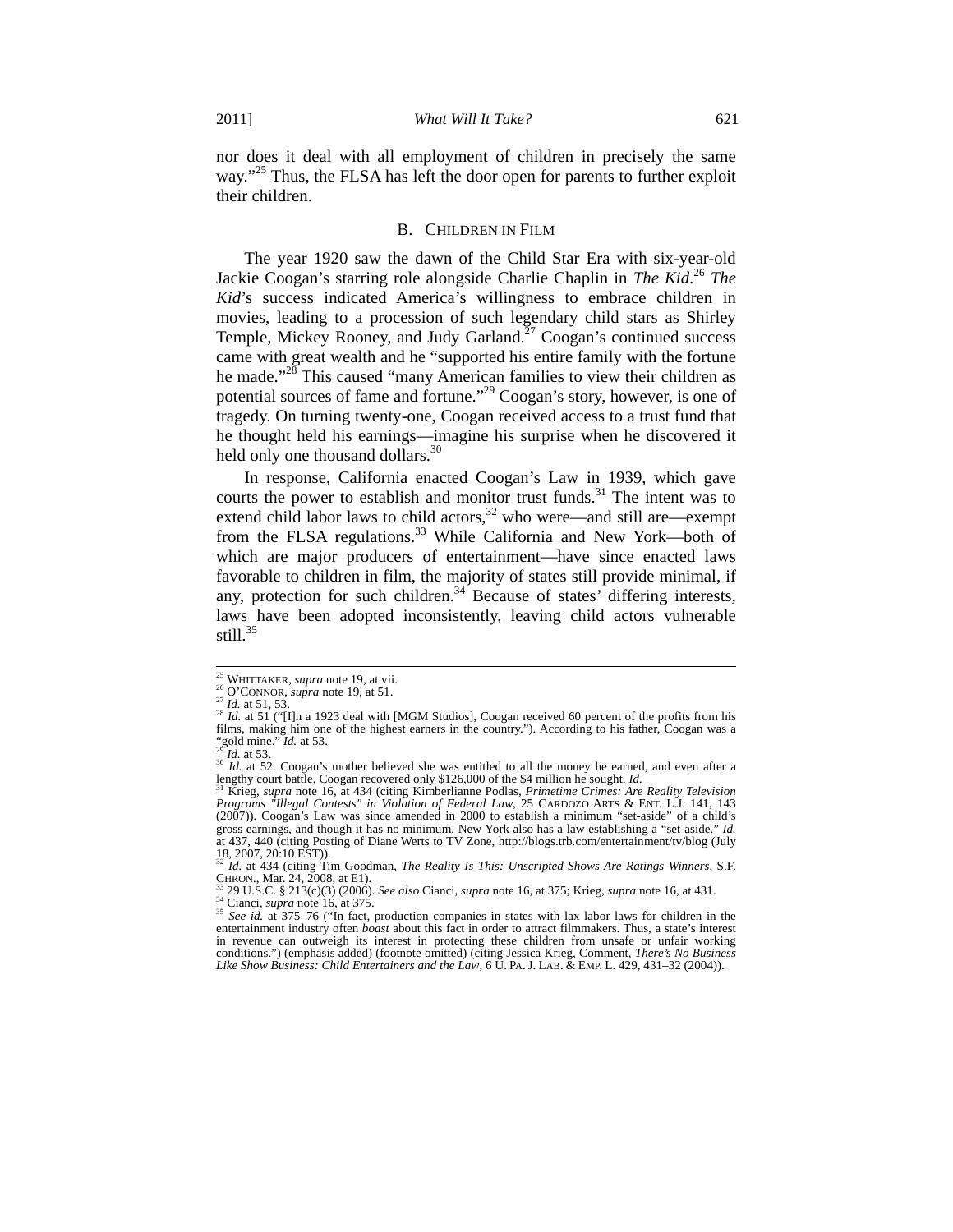A recent example of parents exploiting their child in film is Drew Barrymore, who starred in 1981's  $E.T.$  at the age of six.<sup>36</sup> Her autobiography describes a failed-actress mother determined to achieve fame by taking a seven-year-old Barrymore to clubs and parties, and an alcoholic father who appeared periodically in Barrymore's life only to demand money.37 Another example is Macaulay Culkin, star of the 1990s *Home Alone* movies.<sup>38</sup> His mother booked roles without consulting him, and he described his father as an abusive alcoholic who forced him to act because of the money. $^{39}$  In 1997, Culkin filed a lawsuit against his parents to gain control of his finances.<sup>40</sup>

# C. CHILDREN IN SPORTS

Over the last two decades, professional athletes' ever-increasing salaries, winnings, and endorsement deals have perpetuated the American belief that "sport is a path to upward social mobility."<sup>41</sup> The reality is that there are very few opportunities for a career as a professional athlete, and competition among the many vying for those limited opportunities is fierce.<sup>42</sup> Not all parents, however, are willing to accept this reality.<sup>43</sup> To gain an advantage, athletes not only are training more intensely, but also beginning to train at a younger age.<sup>44</sup> This trend is a cause for concern: when it comes to children, "[a] very thin line divides intensive training that allows children to fulfill themselves from that in which they are abused and *exploited*."45

<sup>&</sup>lt;sup>36</sup> O'CONNOR, *supra* note 19, at 61.<br><sup>37</sup> *Id.*<br><sup>38</sup> *Id.*<br><sup>39</sup> *See id.* at 94. ("[His father] was abusive and he hit and he got drunk and all those now cliché kind of things."). 40 Siegel, *supra* note 16, at 428 (citing *Culkin's Parents Lose Control of His Money*, CHI. TRIB., Mar. 5,

<sup>1997,</sup> at 2).

<sup>41</sup> D. Stanley Eitzen, *Upward Mobility Through Sport?: The Myths and Realities*, *in* SPORT IN CONTEMPORARY SOCIETY 256, 256 (6th ed. 2001). *See also* MARK HYMAN, UNTIL IT HURTS: AMERICA'S OBSESSION WITH YOUTH SPORTS AND HOW IT HARMS OUR KIDS 18 (2009) (noting the \$5.3 million average salary of a National Basketball Association player in 2006, and the \$190,000 value of a

<sup>&</sup>lt;sup>42</sup> See Eitzen, *supra* note 41, at 258.<br><sup>43</sup> See HYMAN, *supra* note 41, at 33 (noting a 2006 survey of 376 parents of sports players that revealed almost 40 percent hoped their child would someday play for a college team, and "[t]wenty-two parents said they *expected* their children to become professional athletes.").

See, e.g., *id.* at 17 ("[I]t's possible to turn your kid into a champion if you start early enough."); PAULO DAVID, HUMAN RIGHTS IN YOUTH SPORT: A CRITICAL REVIEW OF CHILDREN'S RIGHTS IN COMPETITIVE SPORTS 53 (2005) ("[C]hildren as young as four years old may have already been pushed by adults to train frequently."). IMG Academies in Bradenton, Florida is a "state-of-the-art, multi-sport training and educational facility." Elizabeth Quinn, *Sports Training Camps Aren't Just for Kids*, ABOUT.COM , http://sportsmedicine.about.com/od/sampleworkouts/a/sports\_camps.htm (last updated June 08, 2010). IMG offers academic programs beginning at PreKindergarten and Elementary levels that "work in conjunction with the athletic development schedules at the IMG Academies." IMG<br>Pendleton School, *Curriculum*, IMG ACADEMIES, http://www.imgacademies.com/img-Pendleton School, *Curriculum*, IMG ACADEMIES, pendleton/academic-life/curriculum/ (last visited Sept. 27, 2011). 45 DAVID, *supra* note 44, at 53 (emphasis added).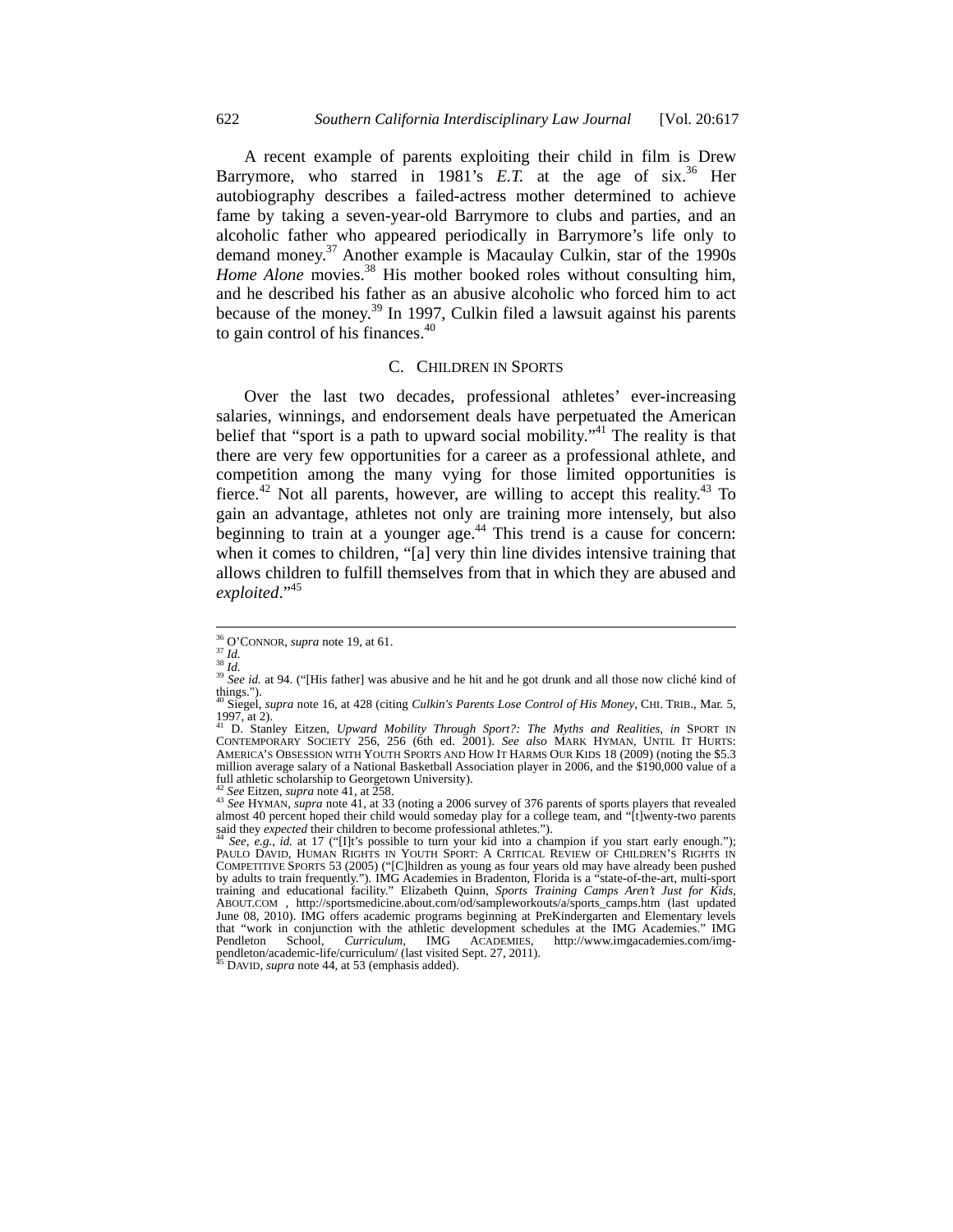2011] *What Will It Take?* 623

A stark example of ending up on the wrong side of this line is Andre Agassi, the tennis great described as a creation of his father's laboratory, "manufactured to be the perfect tennis ball-hitting machine."<sup>46</sup> Mike Agassi viewed tennis as a way for his children to attain the American dream.<sup> $47$ </sup> To attain this dream, Mike's training regimen required seven-year-old Andre to hit 2500 tennis balls a day, served up by a machine that Mike modified so balls were fired at Andre at 110 miles an hour, all while Mike yelled directions and criticized Andre for mistakes.<sup>48</sup>

For others, it is too early to tell which side of the line they may end up on. Basketball prodigy Marquise Walker is known as the "YouTube Baby" because of his father's YouTube marketing campaign that labeled Marquise "the nation's best kindergartner."<sup>49</sup> To live up to the hype, Chikosi Walker, Marquise's father, had nine-year-old Marquise training ninety minutes a day, four days a week, which included running laps, climbing stairs, doing push-ups, and dribbling an eight-pound medicine ball.<sup>50</sup> Chikosi maintains that his goal is "not only to make Marquise a great basketball player, but also a well-rounded person"; Chikosi understands that some people are critical and believe he will end up ruining Marquise, but he responds with, "[t]ime will tell."<sup>51</sup>

Journalist Mark Hyman hopes that his book sparks debate about the proper role for adults in youth sports by examining some of the problems they have caused.52 Hyman's book, *Until It Hurts: America's Obsession with Youth Sports and How It Harms Our Kids*, was inspired by his own experience with his son Ben.<sup>53</sup> Ben's success and accomplishments in baseball were a source of revelry for Hyman, which he felt validated him as a parent and fed his self-esteem.54 As Ben's baseball coach, Hyman's vanity and desire to win would lead him to have Ben pitch when he knew Ben's

 <sup>46</sup> Joel Drucker, *Agassi Finally Understanding Agassi*, ESPN.COM (Dec. 9, 2009), http://sports.espn.go.com/sports/tennis/columns/story?columnist=drucker\_joel&id=4724933. <br><sup>47</sup> *See id.* Drucker writes that tennis in America, while "once confined to country clubs, [is] now more

the province of money-hungry parents (Exhibit A: Mike Agassi)." *Id.* Another potential province of money-hungry parents is women's gymnastics. Dominique Moceanu, a member of the USA gymnastics team that won a gold medal in the 1996 Atlanta Summer Olympics, was granted emancipation from her parents after they spent most of her earnings that had been in a trust fund they controlled. Siegel, *supra* note 16, at 427 (citing *Gymnast: Split with Parents Difficult*, ARIZ. REPUBLIC, Oct. 24, 1998, at C2; *Dateline NBC: Interview, Balance of Power: Dominique Moceanu Talks About Wanting Emancipation from Her Parents* (NBC television broadcast, Oct. 26, 1998)). She also felt that her parents' push for her to be a great gymnast deprived her of a normal childhood. *Id.* (citing Ann Killion, *Overbearing Parents* 

<sup>&</sup>lt;sup>48</sup> ANDRE AGASSI, OPEN: AN AUTOBIOGRAPHY 27-28 (2009).<br><sup>49</sup> Wayne Drehs, *'YouTube Baby' Still Has Hoop Dreams*, ESPNCHICAGO.COM (May 13, 2009), http://sports.espn.go.com/chicago/columns/story?columnist=drehs\_wayne&id=4159077.<br>
<sup>51</sup> *Id.*<br>
<sup>52</sup> *See* HYMAN, *supra* note 41, at ix–xi.<br>
<sup>53</sup> *Id.*<br>
<sup>54</sup> *See id.* at 26.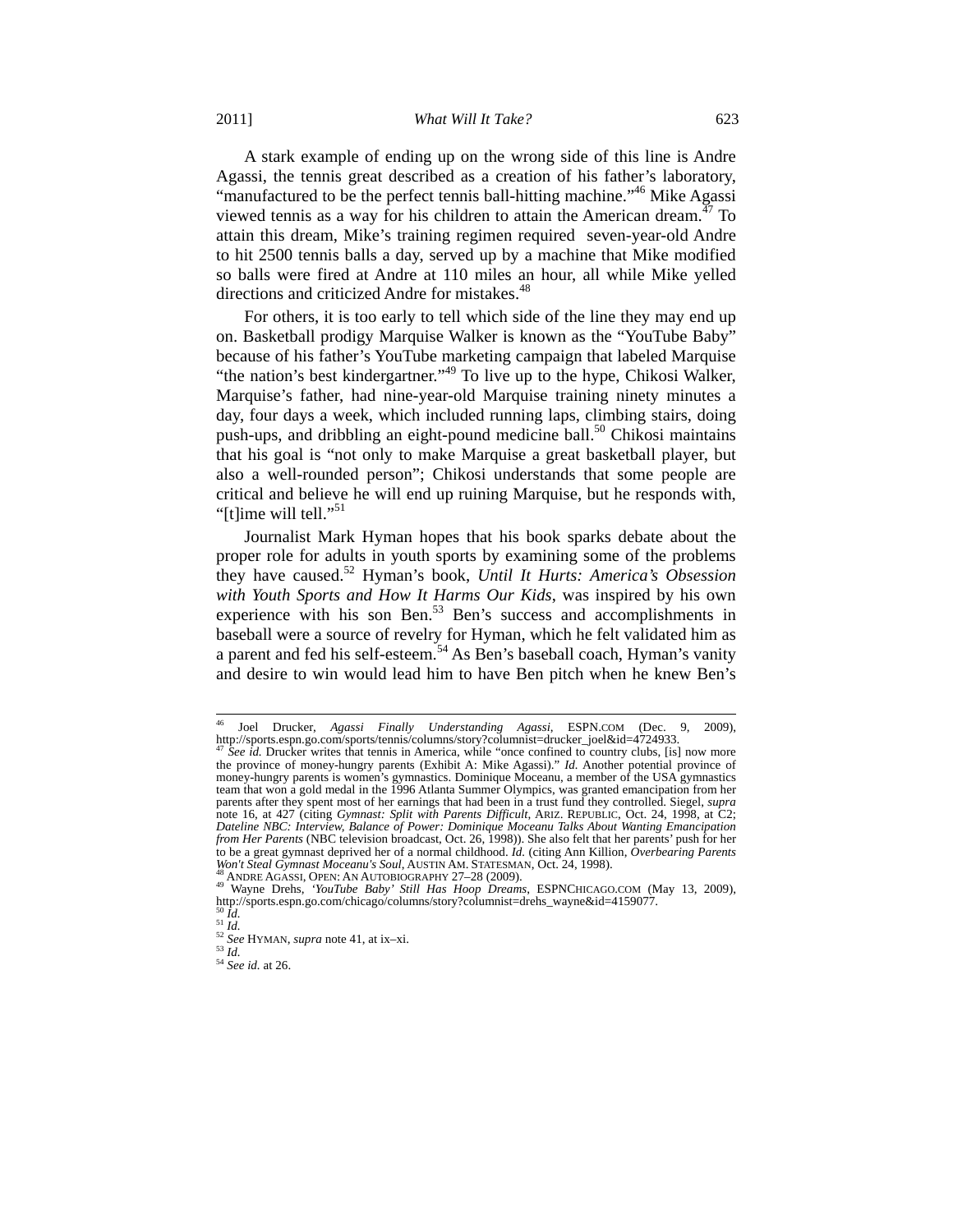shoulder was hurt.<sup>55</sup> Watching his son struggle, Hyman felt regret for his decision and remorse for his son.<sup>56</sup> He now acknowledges that his reckless behavior toward Ben was the result of his own narcissism.<sup>57</sup>

Unfortunately, there are no laws regulating child athletes' training regimens.58 Because child athletes are not compensated for their time spent training, there is no protection under federal child labor laws, and because youth sports are considered recreational extracurricular activities, they are not protected under state laws regulating child entertainers, either.<sup>59</sup> Child athletes can rely only on the judgment—for better or worse—of parents and coaches.

#### D. CHILDREN IN REALITY TELEVISION

In June 2000, Columbia Broadcasting Network ("CBS") debuted its reality television show *Survivor*, launching the reality television craze in America.<sup>60</sup> Since then reality television has exploded on the coattails of imitation, $61$  and finds its most recent muse in children. $62$  Indeed, shows featuring children, such as CBS's *Kid Nation*, and The Learning Channel's ("TLC") *18 Kids and Counting*, *Toddlers and Tiaras*, and *Jon & Kate Plus Eight*—just to name a few—have further induced both networks looking to increase ratings, and parents seeking fame and fortune, to follow in their steps.<sup>63</sup> Cue up Richard Heene.

According to acquaintances, Richard Heene's "goal in life was to make it on  $TV$ ,<sup> $64$ </sup> and it is now known that the Heenes were also in financial trouble at the time of the hoax.<sup>65</sup> Richard Heene "fancie<sup>[d]</sup> himself a scientist," and was in the process of pitching to networks a show he called *Storm Chasers* that would feature him and his three sons chasing violent

<sup>&</sup>lt;sup>55</sup> *Id.* at 25–27.<br><sup>56</sup> *Id.* at 27.<br><sup>57</sup> *Id.* 58 DAVID, *supra* note 44, at 133 ("No country in the world has enacted specific and comprehensive labour [sic] legislation covering young athletes."); Siegel, *supra* note 16, at 429 (citing JOAN RYAN, LITTLE GIRLS IN PRETTY BOXES 11–12 (1995)). 59 *See* Siegel, *supra* note 16, at 429, 457. *See also* DAVID, *supra* note 44, at 130 ("A majority of young

athletes practise [sic] competitive sports as a leisure and recreational activity and derive no material gain; . . . . The concept of 'child athletic workers' is not completely new, . . . but it is a concept that is totally rejected by both public and sport authorities."). 60 *See* RICHARD M. HUFF, REALITY TELEVISION 6, 9–11 (2006). "In a mere matter of years, this

newfangled genre has infiltrated virtually every corner of the television world and very quickly become a staple of every television programmer's arsenal of program choices." *Id.* at ix. <sup>61</sup> *Id.* at xi ("[T]he rampant copycat situation in reality programming [is] a phenomenon that is more

prevalent than in any other genre of television.").

<sup>62</sup> *See* Collins & Riccardi, *supra* note 6 ("Falcon is one of many children who have in recent months been featured as players in sensational, reality-TV-ready story lines involving what might be dubbed extreme parenting.").

<sup>63</sup> *See id.*<br><sup>64</sup> Dimond, *supra* note 9.<br><sup>64</sup> Dimond, *supra* note 9.<br><sup>65</sup> Trevor Hughes, *'Balloon Boy' Parents Plead Guilty*, USATODAY.COM (Nov. 13, 2009), http://www.usatoday.com/news/nation/2009-11-12-balloon-boy\_N.htm.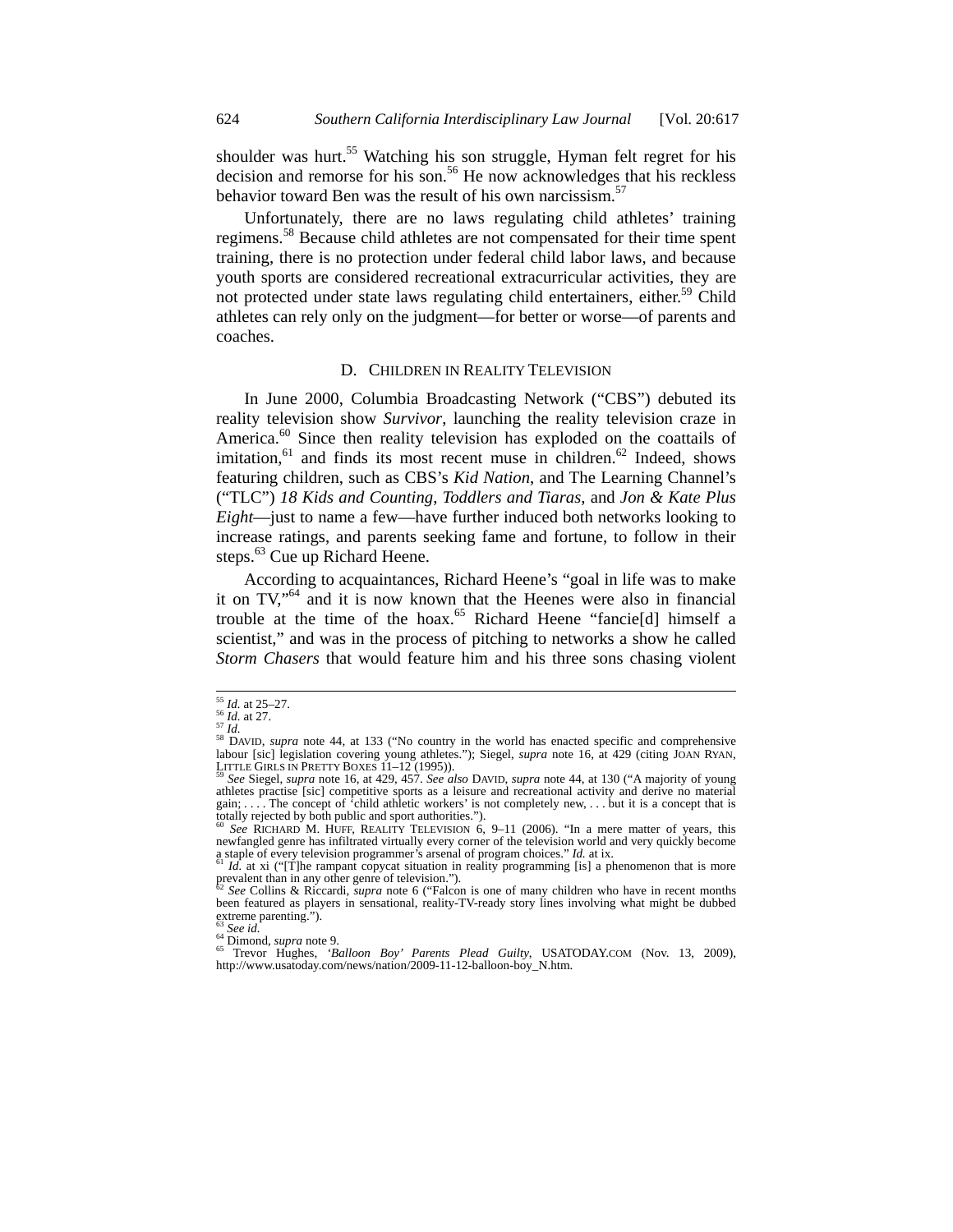storms.<sup>66</sup> After previous attempts to gain publicity for his show were unsuccessful,  $67$  Richard Heene's quest for fame and fortune became "kookier and almost sinister," as he was "willing to offer up the safety and emotional well being of [his] minor children" to attain the fame and publicity he desired.<sup>68</sup>

While "Balloon Boy" is the most egregious example of parents exploiting their children to appear on television, it is not the only one.<sup>69</sup> Nadya Suleman became known as the "Octomom" after undergoing advanced fertility treatment and giving birth to octuplets<sup>70</sup>—despite already having six children.<sup>71</sup> Octomom and her fourteen children were featured in a reality show that reportedly pays the children \$250 per day.<sup>72</sup>

Currently there are no federal laws protecting children in reality television.<sup>73</sup> As part of the entertainment industry, it would seem that children on reality television shows would be protected under state laws regulating children in entertainment generally, but this is not the case for at least two reasons. First, by not compensating children for their involvement in shows, producers regard them as "participants," not employees.<sup>74</sup> In the few states that do have laws regulating child actors, it is an open question whether that protection should extend to "participants."<sup>75</sup> Second, due to the inconsistent laws among states, even if such protection did extend to participants, producers can simply move production to a state with less

<sup>&</sup>lt;sup>66</sup> Dimond, *supra* note 9.<br><sup>67</sup> The Heenes had developed "a reputation of putting Falcon and his brothers in the public eye," including, for example, a newscast featuring their two other sons discussing hurricane-chasing, and submitting reports to CNN's iReport about hurricane chasing. Stephanie Chen, *Experts Fear Effects of Media Spotlight on 'Balloon Boy*,' CNN.COM (Oct. 16, 2009),<br>http://www.com.com/2009/LIVING/10/16/colorado.balloon.media.spotlight/index.html.

<sup>&</sup>lt;sup>os</sup> Dimond, *supra* note 9.<br><sup>69</sup> In fact, the American Film Institute's list of the most significant moments of the year included "Balloon Boy" and "Octomom" as examples of "[r]eality TV's loss of boundaries." Dave McNary, 'Avatar' Among AFI's Significant Moments, VARIETY.COM (Dec. 28, 2009), *Avatar' Among AFI's Significant Moments*, VARIETY.COM (Dec. 28, 2009), http://www.variety.com/article/VR1118013142.html?categoryid=13&cs=1&nid=2565.

<sup>&</sup>lt;sup>70</sup> Collins & Riccardi, *supra* note 6.<br><sup>71</sup> Belinda Luscombe, *The Octomom's Reality Show: Not for American Eyes*, TIME.COM (June 3, 2009), http://www.time.com/time/arts/article/0,8599,1902269,00.html. 72 Collins & Riccardi, *supra* note 6. However, the show is not shown in America. *See* Luscombe, *supra*

note 71.<br><sup>73</sup> See Gosselin Kin, supra note 14 and accompanying text. See also Cianci, supra note 16, at 375–76.

<sup>&</sup>lt;sup>14</sup> See Cianci, supra note 16, at 368 ("In fact, the contract [for participation in *Kid Nation*] directly states that participation in the show would not be employment and that the children would not be entitled to wages, salary, or other compensation.") (citing to Participant Agreement Between Minor and Producers for "The Manhattan Project," *No Human Rights in "Kid Nation*,*"* THE SMOKING GUN (Aug. 23, 2007), http:/www.thesmokinggun.com/archive/years/2007/0823071kidnation1.html). Alternatively, producers can argue that children are independent contractors, who are not regulated under state or federal child labor laws. Greenberg, *supra* note 16, at 596 (citing Scott Collins, *Kids in Reality TV's Tender Care*, L.A. TIMES, Aug. 27, 2007, at E1). 75 Cianci, *supra* note 16, at 381.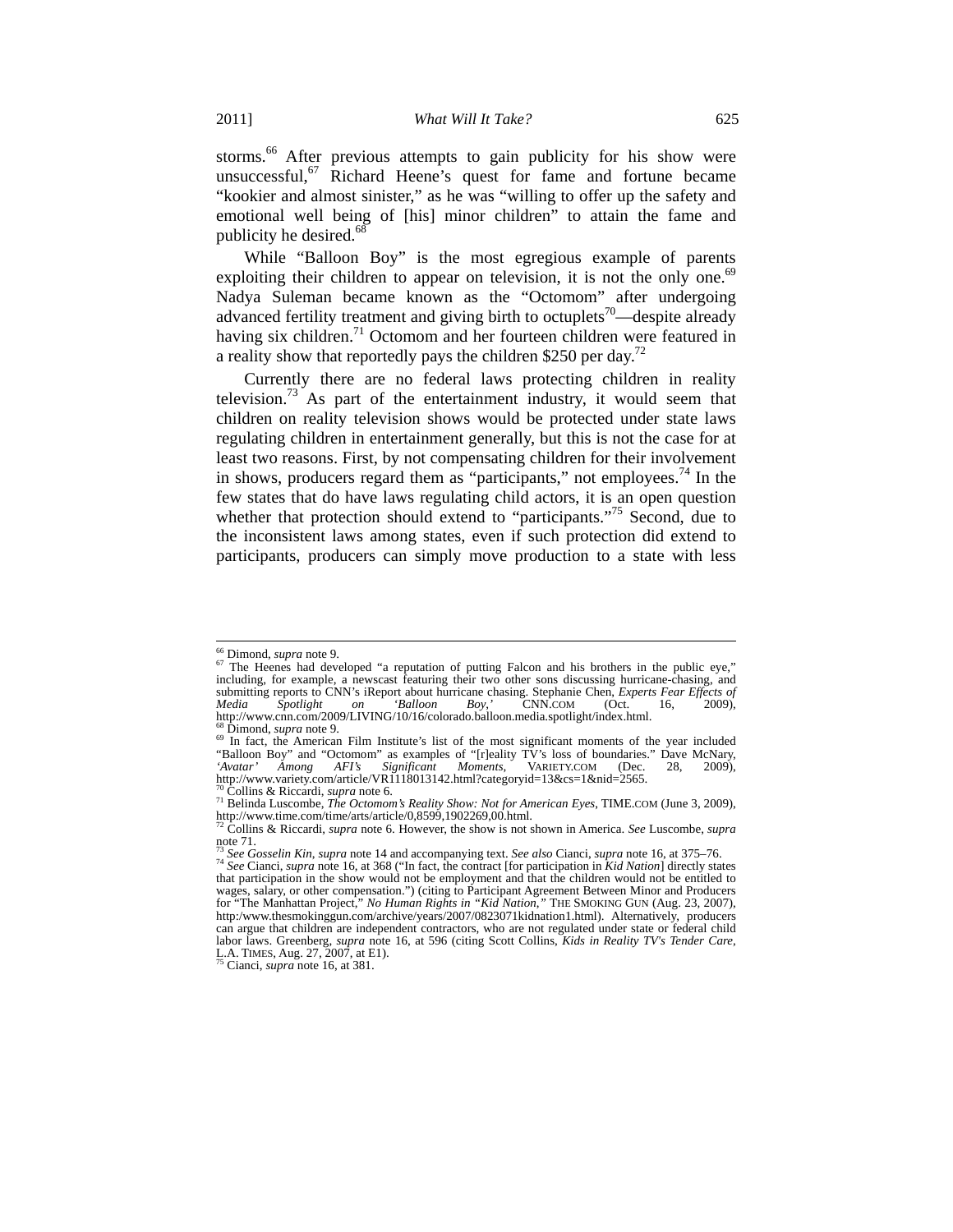stringent laws, and refrain from using children from states with laws favorable to their rights.<sup>76</sup>

#### E. OBSERVABLE TRENDS

Emerging from this review are trends that should serve as guidelines for regulating parental exploitation of children. First, state regulation is clearly insufficient. Second, this problem is only expanding. "Experts say there are ample opportunities for children to be exploited in an era littered with social media, YouTube, blogs and reality television."<sup>77</sup> History shows that certain parents are more than willing to take full advantage of new opportunities to exploit their children. Third, exploitation is not isolated to any one industry. Nevertheless, whether it is child actors, child athletes, or child participants being exploited by their parents, it is exploitation of *children*. Fourth, children lack autonomy in whether to engage in these activities and are often forced into them by highly controlling parents.

# III. CHILD DEVELOPMENT UNDER THE HARSH GLARE OF THE MEDIA SPOTLIGHT

From the moment young Falcon emerged from his parents' attic, he was thrust into the media spotlight. Almost immediately, Richard Heene brought thirty members of the media into his home to interview Falcon.<sup>78</sup> Later that evening, Falcon appeared on *Larry King Live*, And the next morning Falcon was interviewed on both *Good Morning America* and *Today*—vomiting on live television during *Today* and feeling like he was going to vomit on *Good Morning America*. 79 Some suggested that the stress of lying became too heavy of a burden for little Falcon, causing him to melt under the glare of the media spotlight right before the country's eyes. $80$ 

Experts generally agree that being in front of cameras is a stressful experience for a child, but it is difficult to determine the precise effects that media exposure will have on children because little scientific research exists on the subject. $81$  Alan Kazdin, a professor of psychology at Yale University, does not believe the experience will traumatize Falcon or stunt his growth; but "[o]ther child and developmental psychology experts warn that too much media exposure can be harmful," specifically cautioning that

 <sup>76</sup> *See id.* at 382–83 (discussing why producers of *Kid Nation* chose not to film in a state such as

Chen, *supra* note 67. *See also* HUFF, *supra* note 60, at xii ("As long as viewers continue to tune in, television programmers will look for new, wacky concepts in reality.").<br><sup>78</sup> Chen, *supra* note 67.<br><sup>80</sup> *Id.* 80 *E.g.*, Collins & Riccardi, *supra* note 6. 81 Chen, *supra* note 67.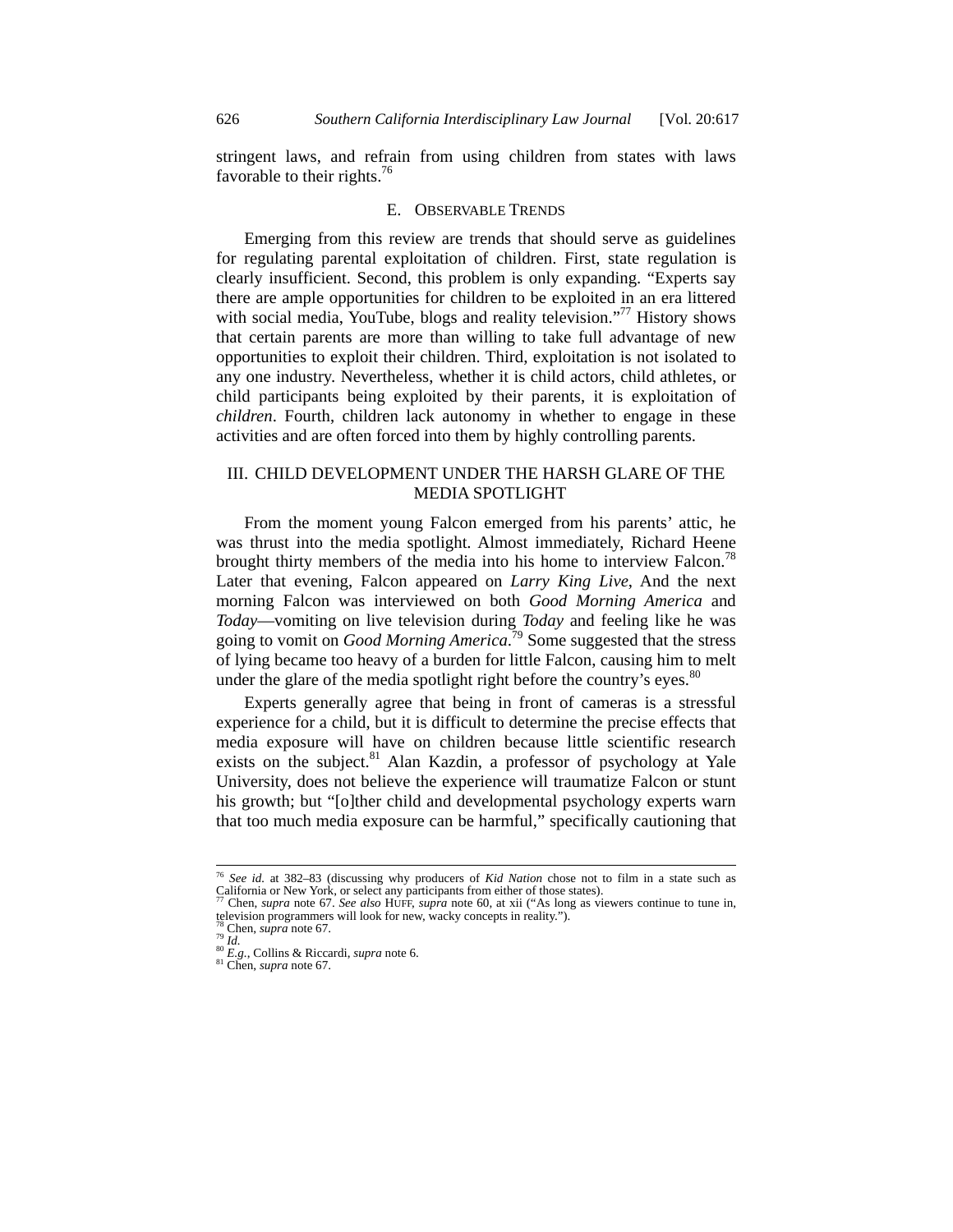it "could skew the child's sense of self-identity and negatively affect his or her development."<sup>82</sup>

In Falcon's case, the potential for harm under the media spotlight became a reality. However, there is another developmental factor at work whose effects are not yet so discernible: Falcon's parents. Indeed, parents play a significant, if not the most important, role in children's development. Parents that exploit their children, one could argue, would not be likely to exhibit the parental characteristics leading to optimal child development. One must wonder what life is like for a six-year-old whose parents use him as a pawn in an elaborate hoax, and how such parenting will influence his development. Thus, when parents exploit their children, there is a dual concern for developmental harm: that caused by the parents, and that caused by the exploitation itself.

Moreover, exploitation's negative effects extend far beyond the children being exploited. The recent surge of reality television shows featuring children—coupled with children's strong existing presence in film and sports—reinforces the belief that children are a commodity for wealth and fame. This further motivates other parents to exploit their children, and at a time when there is more opportunity than ever. In order to protect children from suffering significant developmental harm, parental exploitation of children must be regulated to prevent parents from taking advantage of any opportunity to exploit their children.

# A. A CRASH COURSE IN CHILD DEVELOPMENT

The science of "human development" focuses on changes in the individual over the course of life in areas such as physiology, cognition, emotion, and socialization.<sup>83</sup> The study of "child development" focuses on the extremely important stages of development over the first twenty years of life that lay the foundation for adolescence and adulthood.<sup>84</sup>

Developmental change results from both biological and social processes: (1) "maturation" is a biological change resulting from gene expression; and (2) "learning" is a behavioral change resulting from experience.<sup>85</sup> Learning occurs through various methods, but the two most relevant to this discussion are "operant conditioning" and "observational learning."<sup>86</sup> Operant conditioning asserts that the likelihood of an action

<sup>&</sup>lt;sup>82</sup> Id.<br><sup>83</sup> David R. Shaffer, Developmental Psychology: Childhood & Adolescence 2–3 (5th ed. 1999). 1999).<br><sup>84</sup> *Id.* at 4–5. The periods of life relevant to this discussion are infancy and toddlerhood (first two years) and<br><sup>84</sup> *Id.* at 4–5. The periods of life relevant to this discussion are infancy and toddlerhood (fi

of life), preschool years (two to six years of age), middle childhood (six to twelve years of age), and adolescence (twelve to twenty years of age). *Id.* at 5. <sup>85</sup> *Id.* at 3. <sup>86</sup> *Id.* at 213.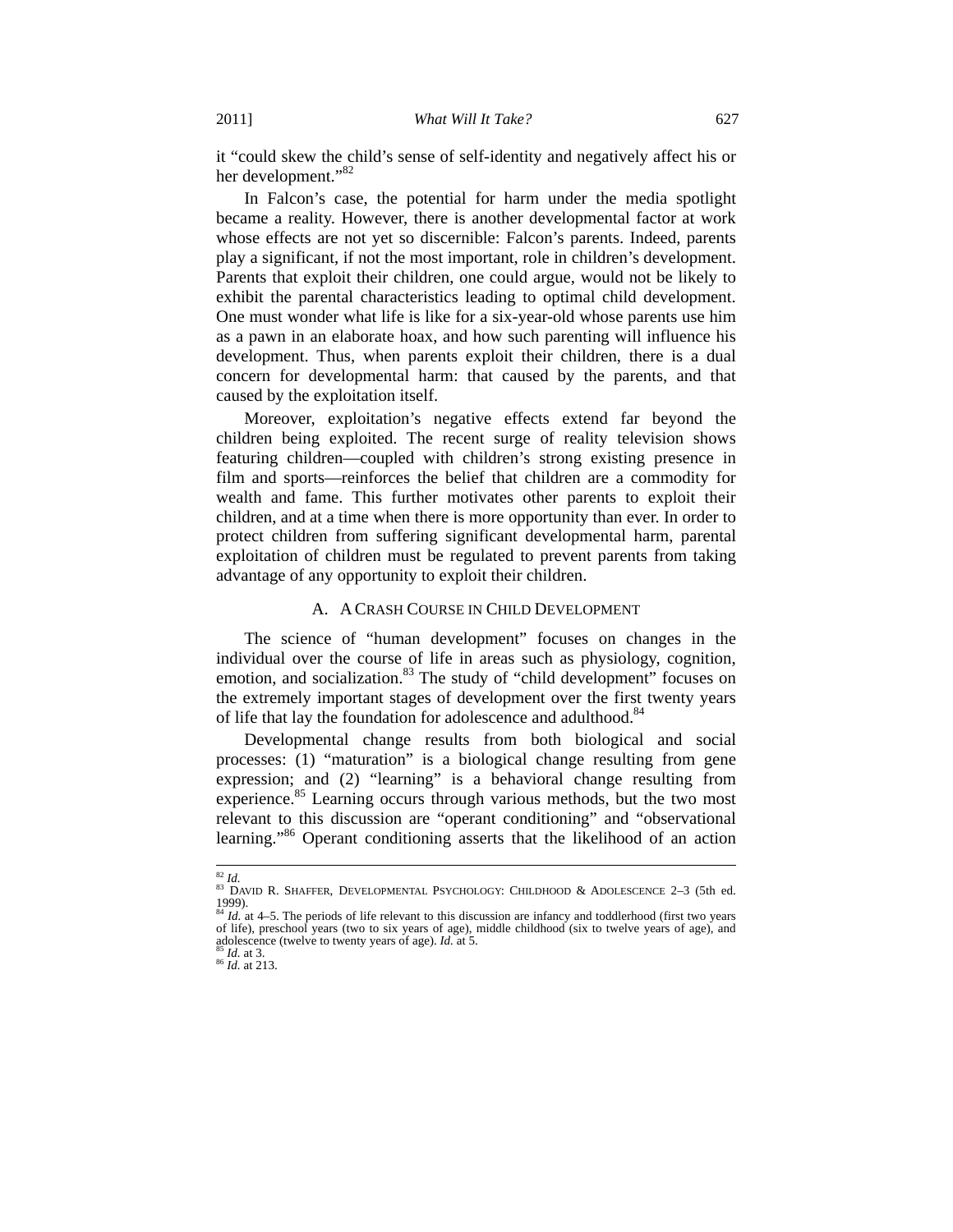depends on the consequences it produces—reinforcers increase the likelihood while punishers decrease it. $87$  Commonly understood as positive and negative reinforcement, operant conditioning is the basis for parental punishment of children's bad behavior.<sup>88</sup> On the other hand, observational learning results simply from watching others.<sup>89</sup> Usually accomplished through imitation, observational learning is the process by which children learn to speak. In addition to learning and maturation, child development is further influenced by factors such as parents and the environment.  $90$ 

# 1. *Brain Growth and Cognitive Development*

The period from three months prior to birth to two years of age is termed the "brain growth spurt," during which time brain weight increases from twenty-five percent to seventy-five percent of eventual adult weight.<sup>91</sup> Subsequently, different parts of the brain develop at different rates, with those areas serving higher intellectual functions continuing to develop past adolescence. $92$  As children's brains grow physically, so too do their mental skills and abilities, or "cognition."<sup> $53$ </sup> While there is debate about exactly how cognition develops,  $94$  it is clear that children's abilities to problemsolve and think rationally are limited during infancy, and by adolescence children think in the abstract and ask hypothetical questions.<sup>95</sup>

"Intelligence" is the term most often used to describe cognitive ability, or rather "the ability to think abstractly or to solve problems effectively."<sup>96</sup> While there is a hereditary component to intelligence, children's environments, their homes in particular, also have an impact. <sup>97</sup> Studies show that in intellectually stimulating homes, parents are warm and actively involved with their children, take time to describe new concepts to

<sup>&</sup>lt;sup>87</sup> *Id.* at 216–17.<br><sup>88</sup> *Id.* at 217. This type of learning also leads to "learned helplessness," which is the tendency to give up trying because previous attempts failed. *Id.* at 455.

<sup>&</sup>lt;sup>89</sup>*Id.* at 222. **If all 222.** 89 **Id.** at 3. More specifically, these factors include genetics, *id.* at 92, gender, *id.* at 98. 814. At 4.  $\frac{1}{2}$  at 4.4.  $\frac{1}{2}$  at 95.  $\frac{1}{2}$  at 92, gender, *id.* at 92, gender 168, temperament, *id.* at 398, and peers, *id.* at 444, among many others. <sup>91</sup> *Id.* at 156. Brain growth also is one of the earliest examples of the developmental interaction between

maturation and learning, as a baby is born with more raw materials than needed, and only those that are most often stimulated continue to function while others stand in reserve. *Id.* at 157.

<sup>&</sup>lt;sup>92</sup> *Id.* at 157–60.<br><sup>93</sup> *Id.* at 229.<br><sup>94</sup> *See generally id.* at 229–311 (discussing various theories of intellectual growth, including Jean<br>Piaget's universal theory, Lev Vygotsky's sociocultural theory, and the info Piaget's universal theory, Lev Vygotsky's sociocultural theory, and the information-processing theory).<br><sup>95</sup> *Id.* at 159.<br><sup>96</sup> *Id.* at 134.<br><sup>97</sup> *Id.* at 314. Parental behavior often may be a strong predictor of childre

*a appropriate play materials*, and opportunities for *variety in daily stimulation*," *id.* at 334; (2) in *appropriate play materials*, and opportunities for *variety in daily stimulation*," *id.* at 334; (2) in preschool, "*parental warmth*, *stimulation of language*, and *academic behaviors*," *id.*; and (3) in middle childhood, stressing the importance of academic achievement. *See id.*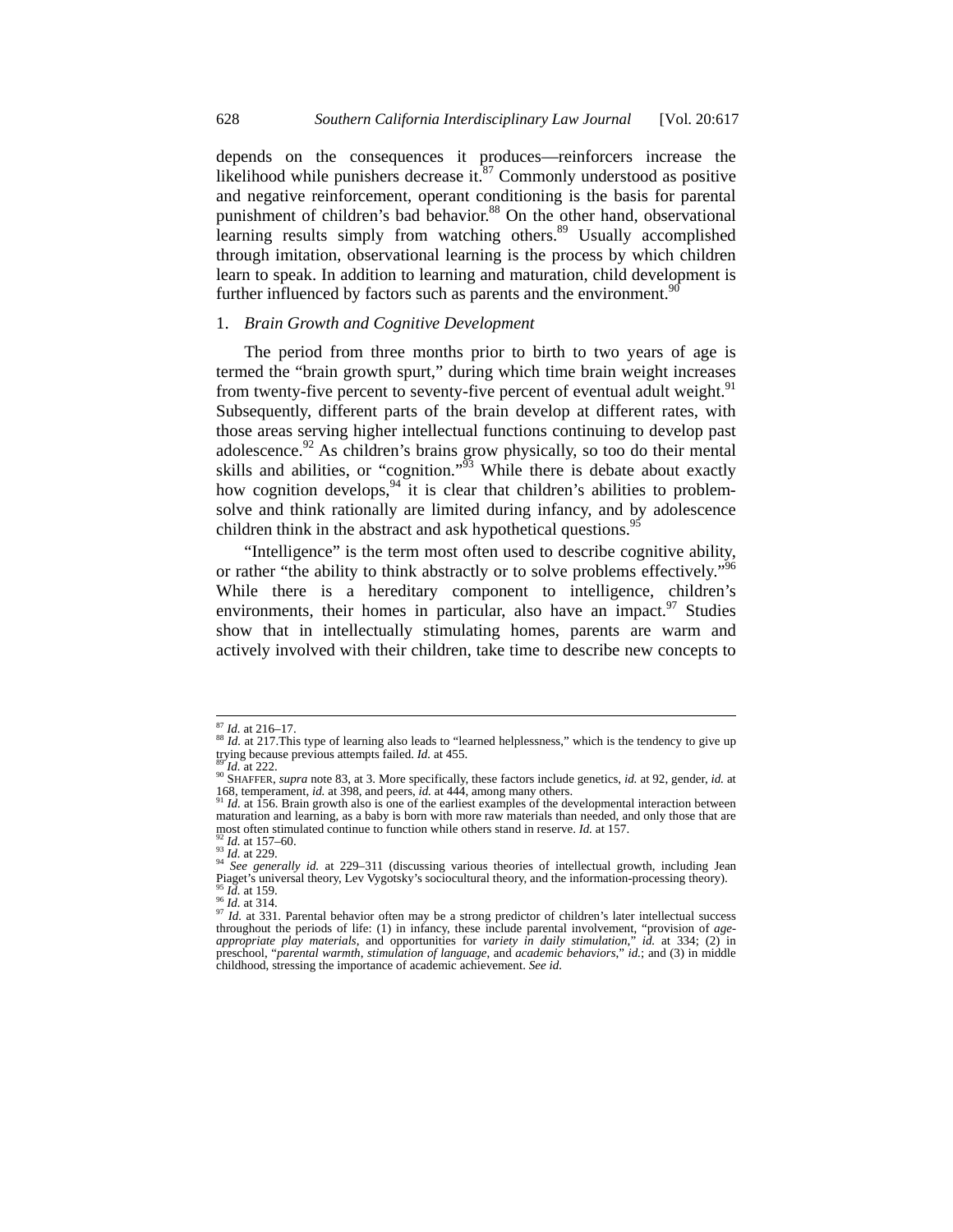them, present them with age-appropriate challenges, and encourage them to think independently.<sup>98</sup>

Learning, brain growth, and cognitive development act as an orchestra in concert, continually playing off of one another. Learning spurs brain growth, leading to cognitive development, which in turn increases the capacity for learning, and so on. But, learning and cognitive development require stimulus produced through experiences.<sup>99</sup> Formal education becomes a main source of stimulus for preschool and grade-school children because of the time spent in school. On the other hand, infants and toddlers must draw primarily on stimulus from the home.

#### 2. *The Significance of Attachment*

Perhaps the most significant influence parents have on their children's development results from the emotional relationship—the "attachment" formed between parent and infant.<sup>100</sup> The parent-infant attachment is described as one of four types: secure, resistant, avoidant, or disorganized/disoriented.<sup>101</sup> Securely attached infants use their parents as secure bases from which to explore their world and may be distressed when separated from their parents, but greet them warmly on return.<sup>102</sup> In contrast, insecurely attached infants (the resistant and avoidant types) explore little when around their parents, protest separation from them, and act ambivalently or ignore their parents on return.<sup>103</sup> Disorganized infants are the most stressed and may be the most insecure, and they are characterized by confusion about how to respond to their caregivers.<sup>104</sup> The attachment that is formed depends on the quality of caregiving. Secure infants have parents that are sensitive and responsive caregivers, while insecure infants have parents ranging from unresponsive to overly involved.105 Unresponsive parents are impatient with their children, express negative feelings about them, and may abuse or neglect them,  $106$  while

<sup>&</sup>lt;sup>98</sup> SHAFFER, *supra* note 83, at 334. These parental characteristics commonly result in "an intellectually stimulating home" across various aspects of children's lives. *Id*.

<sup>&</sup>lt;sup>99</sup> See id. at 3.<br><sup>100</sup> Id. at 402.<br><sup>100</sup> Id. at 412–13. These were determined based on Mary Ainsworth's "Strange Situation" experiment, in which very young children (1) interact normally with a parent, (2) are briefly separated from the parent and encounter strangers, and (3) are reunited with the parent.  $Id$ .

and encounter strangers, and (3) are retained with the placing con-<br>  $\frac{102}{103}$  Id. at 413.<br>  $\frac{104}{104}$  Id. at 413–14.<br>  $\frac{104}{104}$  Id. at 413–14.<br>  $\frac{104}{104}$  Id. at 413–14.<br>  $\frac{104}{104}$  Id. One risk of such to form secure attachments after finding their efforts for attention useless, an example of learned helplessness. *Id.* at 425. In turn, this affects the child's ability to later be a sensitive parent. *See id.* at 416. Indeed, one of the risk factors for being an insensitive parent is whether a person was "unloved, neglected, or abused" as a child. *Id.* In a sense, insensitive parenting is hereditary.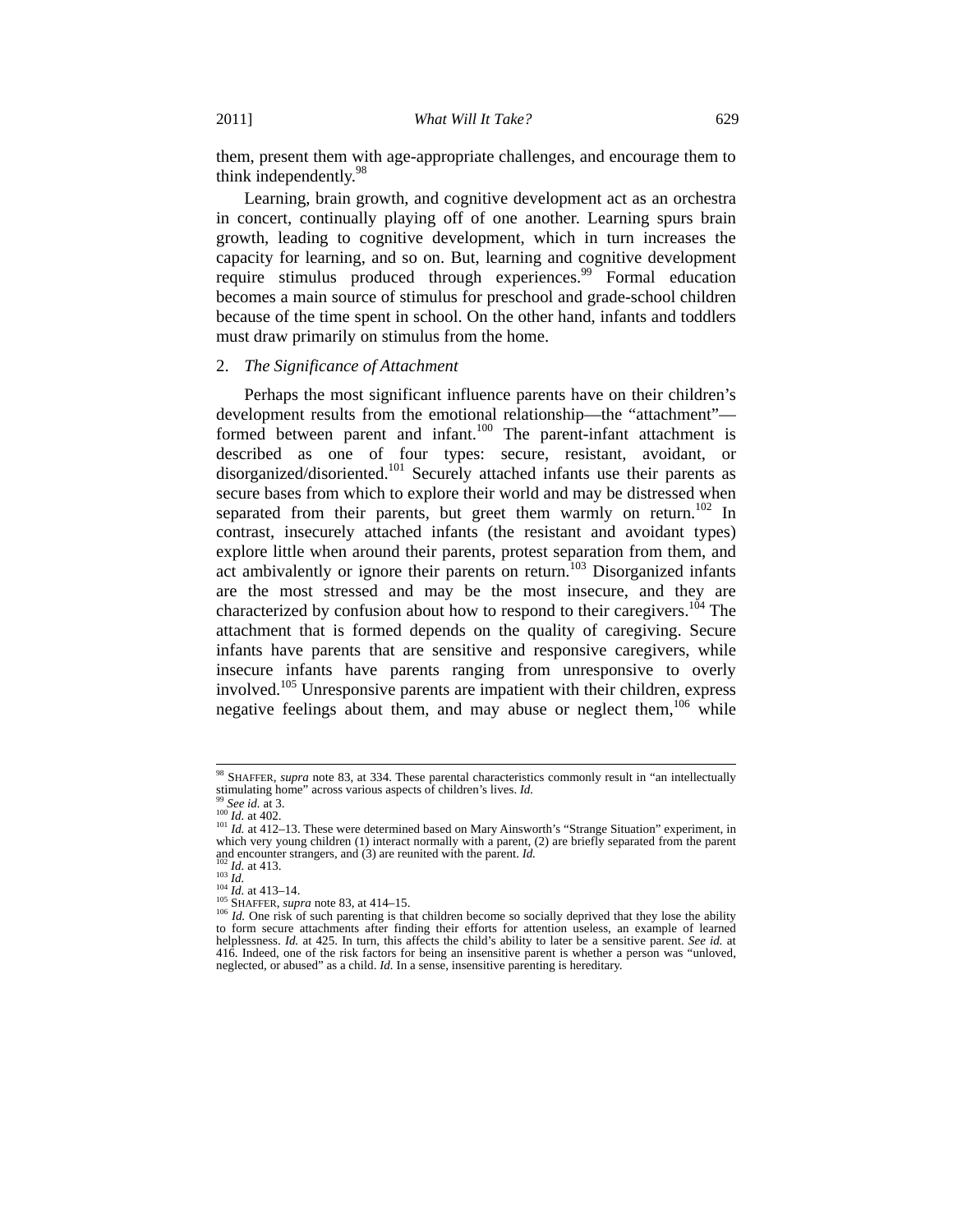overly involved parents provide stimulation to their children when they do not want it.<sup>107</sup>

The attachments that infants form with their parents profoundly affect the infants' psychological development later in life.<sup>108</sup> Studies show that infants who are securely attached later become preschool social leaders, are better problem-solvers, more complex thinkers, and better playmates than insecure infants, who are socially and emotionally withdrawn, and are at risk of becoming hostile or aggressive.109 One reason that attachments have such a strong influence is that they tend to be stable over time—parents maintain the attachment developed during infancy through adolescence.<sup>110</sup> Attachments also help children develop "internal working models," which are "cognitive representations of self, others, and relationships" that allow children to interpret events and form expectations about future relationships.<sup>111</sup>

## 3. *The Convergence of Emotional and Social Development*

Attachment serves as the basis for emotional development because children rely on interactions with their parents to learn about emotions. Indeed, infants depend on parents to soothe them in moments of emotional distress, and preschool children need parents to help them understand and constructively address difficult emotions.<sup>112</sup> Parents also foster positive emotions, such as pride, which is important for children's motivation and a healthy sense of self.<sup>113</sup>

Emotional development occurs in stages from infancy through middle childhood.114 "Social referencing" is a tool that infants use to infer the meaning of ambiguous social situations by observing others'—primarily parents'—emotional expressions.115 Not only does this help children begin to understand what emotions mean, but it also helps them understand how to act in social settings. By understanding emotions, preschool children are able to begin developing strategies for managing and adjusting their own emotions—"emotional self-regulation." By middle childhood they begin to

<sup>&</sup>lt;sup>107</sup> *Id.* at 415.<br><sup>109</sup> *Id.* at 420.<br><sup>109</sup> *Id.* at 421.<br><sup>111</sup> *Id.* ("Sensitive, responsive caregiving should lead the child to conclude that people are dependable<br><sup>111</sup> *Id.* ("Sensitive, responsive caregiving should (positive working model of others), whereas insensitive, neglectful, or abusive caregiving may lead to insecurity and a lack of trust (negative working model of others).").

insecurity and a lack of trust (negative working model of others).").<br><sup>112</sup> SHAFFER, *supra* note 83, at 421. Family discussions of emotional experiences help children achieve<br>a better understanding of their own and others found that the more often three-year-olds discussed emotional experiences with family members, the better they were at interpreting others' emotions and resolving disputes with friends at the age of six. *Id*.

<sup>&</sup>lt;sup>113</sup> *Id.* at 395.<br><sup>114</sup> See id. at 399 tbl. 11.1 (outlining the development of children's emotional expressions or regulations, and emotional understandings from birth to twelve years old).<br><sup>115</sup> *Id.* at 396.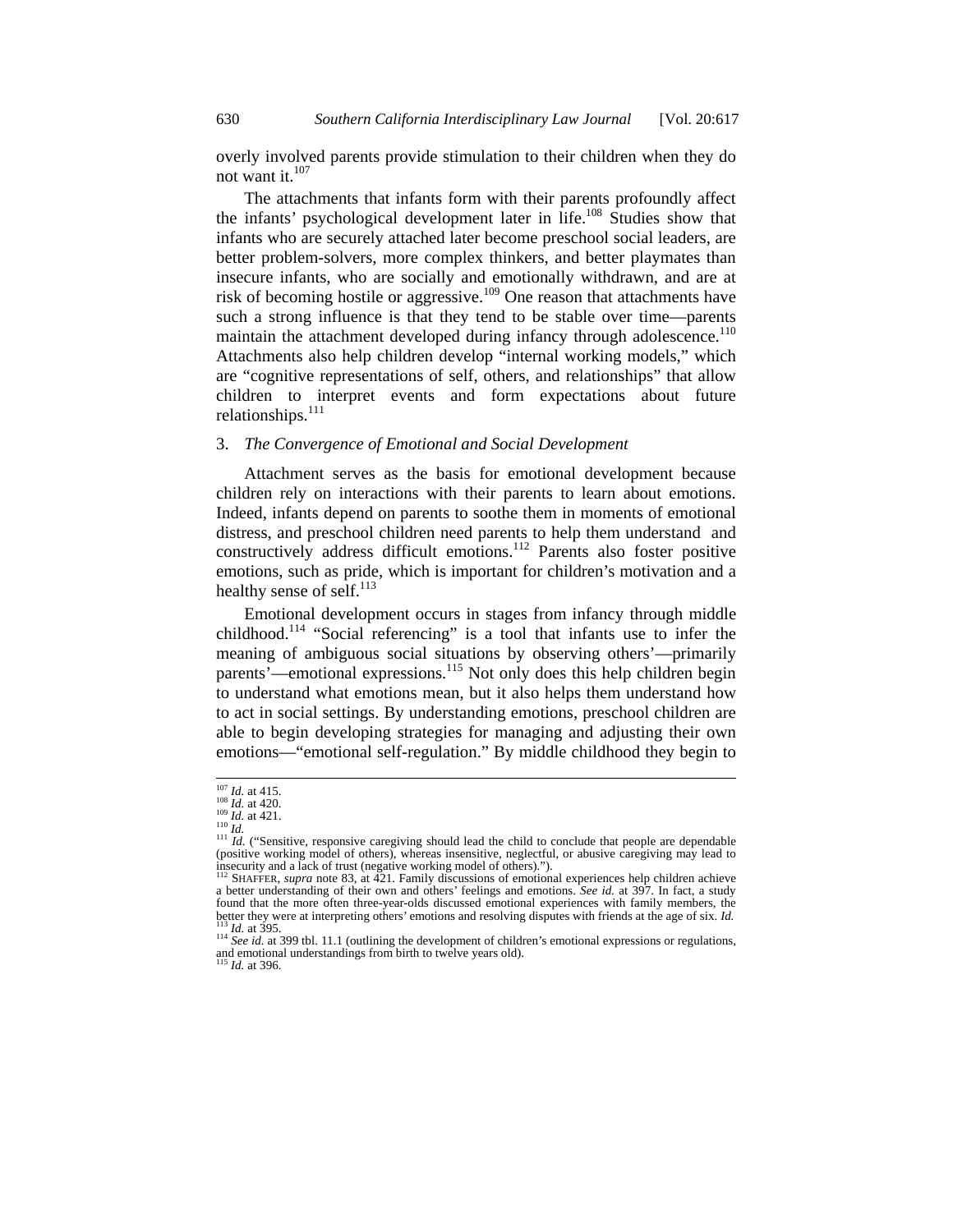understand and comply with society's rules for when certain emotions should be expressed—"emotional display rules."<sup>116</sup>

Emotional regulation is critical to effectively addressing challenges and other people.117 Thus, emotional development is a critical building block for social development. To reiterate, emotional development begins very early when infants' emotional displays serve a communicative function with parents by promoting social contact and helping parents and children get to know each other.<sup>118</sup> Further, social referencing provides infants with the knowledge of how to feel and behave in various social situations.<sup>119</sup>

"Socialization" is the continuing process by which children acquire "the beliefs, values, and behaviors considered desirable or appropriate" by their society.<sup>120</sup> A critical emotion in this process is "empathy," which is the ability to understand and experience the emotions of others and can lead to "prosocial" behaviors, such as comforting and assisting others.<sup>121</sup> In fact, children who score higher on tests of emotional understanding tend to rate higher in social competence, and have better relationships with peers.<sup>122</sup> In contrast, highly aggressive children lack empathy. $123$ 

# 4. *The Sense of Self and Developing an Identity*

Social development is also complexly intertwined with the sense of self. Through "self-recognition" emerges the awareness of oneself as a participant in social interactions, paving the way for further emotional and social development.<sup>124</sup> The "self-concept" is "one's perception of one's attributes or traits," and this perception becomes more psychological and abstract as children progress from preschool to adolescence.<sup>125</sup> As children begin to understand more about themselves, they also begin to evaluate their self-concept, which is measured in "self-esteem" and influences all aspects of their conduct and psychological well-being.<sup>126</sup> Children with high self-esteem recognize their strengths, acknowledge their weaknesses, and are satisfied with who they are; whereas children with low self-esteem dwell on perceived inadequacies and view themselves in a less favorable

<sup>116</sup> *Id.* at 394.<br><sup>116</sup> *Id.* at 395. Indeed, children that do not learn how to regulate negative emotions are at risk of alienating adults and peers through acting out in anger or frustration. *Id.*<br><sup>118</sup> *Id.* at 398.<br><sup>119</sup> *Id.*<br><sup>120</sup> SHAFFER, *supra* note 83, at 558. Socialization "serves society in at least three ways[:] [f]irst it is a

 $\frac{100}{120}$  SHAFFER, *supra* note 83, at 558. Socialization "serves society in at least three ways[:] [f]irst it is a means of regulating children's behavior and controlling their undesirable or antisocial impulses. Second, [it] promotes the personal growth .... Finally, [it] perpetuates the social order." Id.<br>
<sup>121</sup> Id. at 397.<br>
<sup>122</sup> Id. at 439.<br>
<sup>122</sup> Id. at 434, 436.<br>
<sup>123</sup> Id. at 443, 436.<br>
<sup>124</sup> Id. at 443, 436.<br>
<sup>124</sup> Id. at 4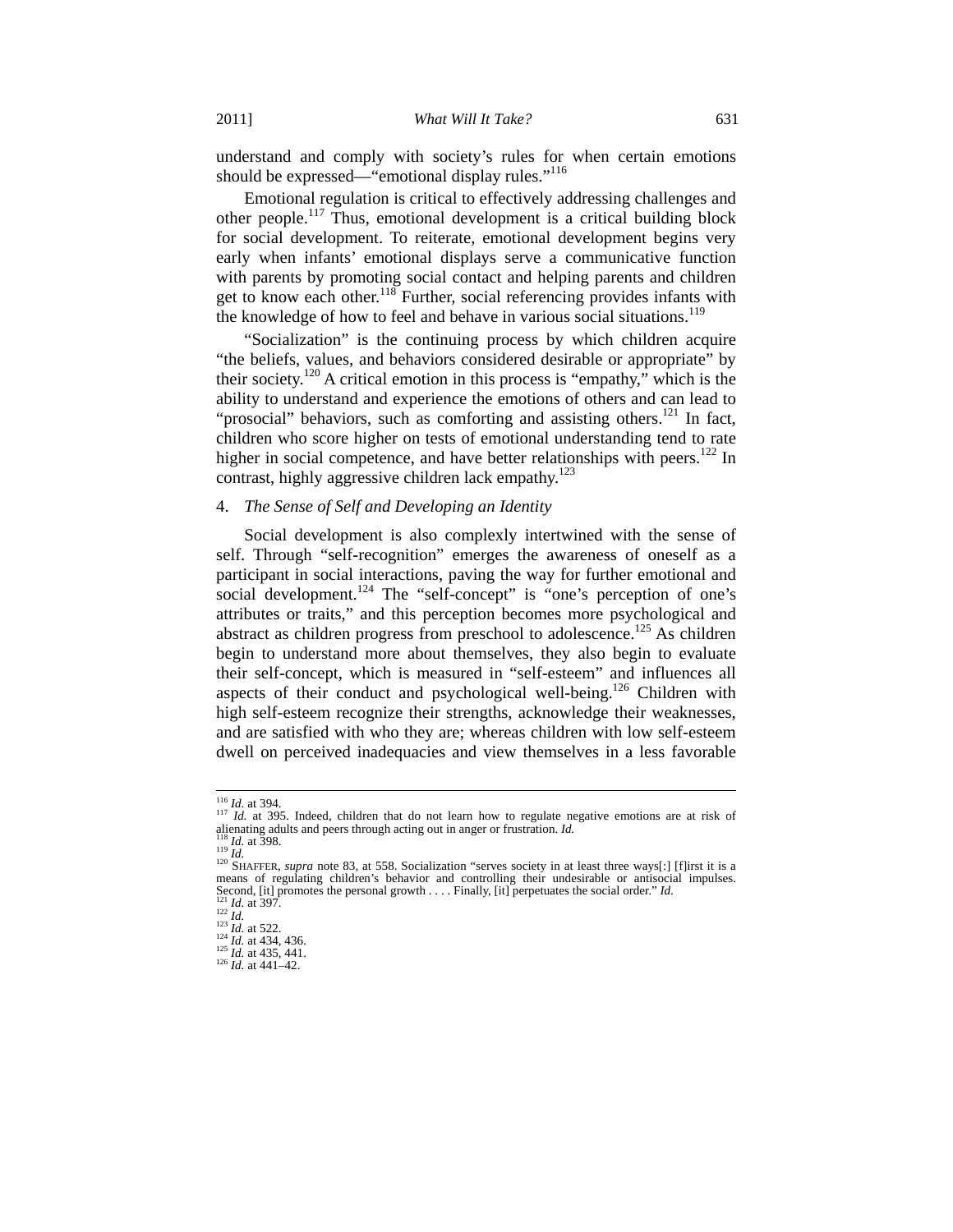light.<sup>127</sup> Again, parents' role is crucial: "grade-school children and adolescents with high self-esteem tend to have parents who are warm and supportive, set clear standards for them to live up to, and allow them a voice in making decisions that affect them personally."128

Other important aspects of the self-concept are "self-control" and achievement motivation. Self-control is the ability to regulate one's conduct and inhibit undesirable actions—a necessary ability for participation in a society governed by rules.<sup>129</sup> Parents initially control infants' and preschool children's behavior, whereas grade-school children and adolescents gradually internalize control over time.<sup>130</sup> Internalization is also key to developing "morality," which is the ability to distinguish between right and wrong, and then act on that distinction.<sup>131</sup> Internalization requires a model, however, and inappropriate models or a lack of discipline early in life can be detrimental to children's development.<sup>132</sup>

Achievement motivation is the willingness to take on "challenging tasks and to meet high standards of accomplishment."133 Parents of children with high achievement motivation exhibit an "authoritative parenting" style defined by (1) warmth, acceptance, and praise of accomplishments; (2) providing guidance and control through goal-setting and follow-up on progress; and  $(3)$  permitting autonomy in achieving goals.<sup>134</sup> In contrast, children with low motivation have parents that (1) "are uninvolved and offer little in the way of guidance or (2) are highly controlling" and tend to nag and harp on failures or bribe the children.<sup>135</sup>

As children's self-concept develops, they are better able to understand the thoughts, feelings, motives, and behaviors of others through "social cognition," which allows them to interact appropriately with them in social situations.<sup>136</sup> The developing self-concept also leads to a later, more mature self-definition known as "identity," which is "a sense of who one is, where

<sup>&</sup>lt;sup>127</sup> *Id.* at 441.<br><sup>128</sup> *Id.* at 443.<br><sup>129</sup> *See id.* at 445 ("If we never learned to control our immediate impulses, we would constantly be at odds with other people for violating their rights [and] breaking rules."). An example of self-control is

the delay of gratification—putting off an immediate, small award for a later, larger reward. *Id.* at 447.<br><sup>130</sup> *Id.* at 530.<br><sup>131</sup> *Id.* at 530.<br><sup>132</sup> *Id.* at 448. A study showed that "relatively noncompliant toddlers undercontrolled antisocial and disruptive behaviors . . . throughout early adolescence." *Id. See also* RICHARD WEISSBOURD, THE PARENTS WE MEAN TO BE: HOW WELL-INTENTIONED ADULTS UNDERMINE CHILDREN'S MORAL AND EMOTIONAL DEVELOPMENT 1 (2009) ("Yet *we* [parents] are the primary influence on children's moral lives.").

<sup>&</sup>lt;sup>133</sup> SHAFFER, *supra* note 83, at 449. Children that are willing to try harder than others show greater achievement motivation. See id.

<sup>134</sup> *Id.* at 452.<br><sup>135</sup> *Id.* at 453.<br><sup>136</sup> *Id.* at 434, 461.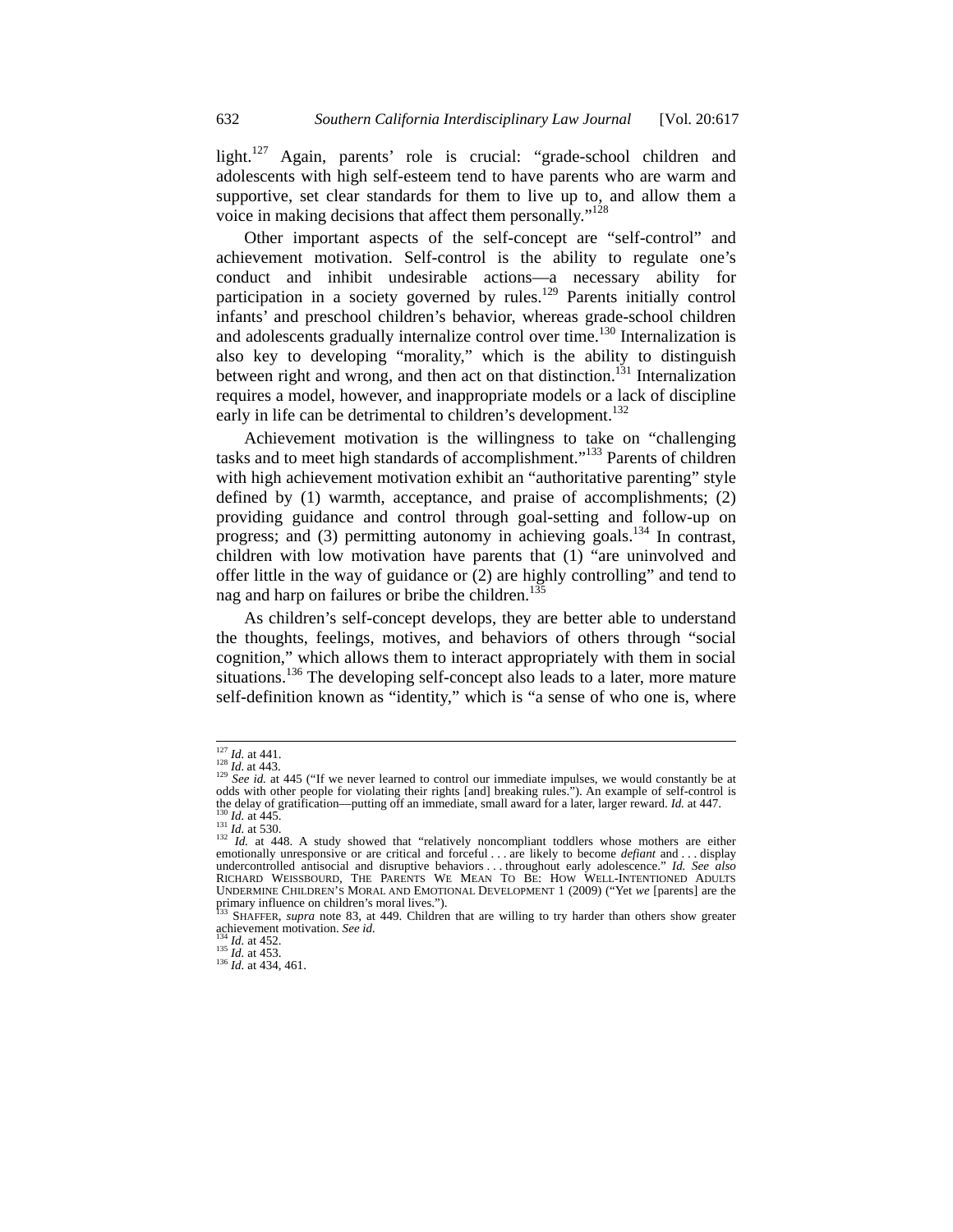one is going in life, and how one fits in society."137 This is a major hurdle faced by adolescents, and the uncertainty and discomfort about who they are and will be may cause an "identity crisis." This may be too harsh a term, however, because confusion from asking questions and seeking answers about oneself seems to be a necessary and natural part of developing an identity.<sup>138</sup> Nevertheless, some adolescents have more trouble developing an identity than others, and it can have negative consequences because those who are unable to establish an identity have lower self-esteem and are more self-conscious than those who do.<sup>139</sup>

#### 5. *Ideal Parenting for Advantageous Development*

There are two dimensions of parenting identified as especially important to child development: (1) "acceptance/responsiveness," and (2) "demandingness/control."<sup>140</sup> The first refers to the amount of support and affection parents give their children.<sup>141</sup> The second refers to the amount of control and supervision parents exert over their children.<sup>142</sup> There are four different combinations of these two dimensions, each representing a different parenting style: authoritarian, authoritative, permissive, and uninvolved.<sup>143</sup> Children of authoritative parents are found to be cheerful, socially responsible, self-reliant, and cooperative.<sup>144</sup> On the other hand, children of authoritarian parents are unhappy, unfriendly, and aimless; children of permissive parents are bossy, aggressive, and lack self-control; and children of unresponsive parents are aggressive, hostile, selfish, and rebellious.145 Authoritative parenting also promotes "autonomy," which is the ability to make independent decisions, be one's own source of emotional strength, and otherwise manage one's life without depending on

<sup>&</sup>lt;sup>137</sup> *Id.* at 457.<br><sup>138</sup> *Id.* at 457–59.<br><sup>140</sup> *Id.* at 459.<br><sup>141</sup> *See id.* at 564–65. Accepting and responsive parents express a lot of warmth, "smile at, praise, and encourage their children," which contributes to secure attachments, strong social skills, high self-<br>esteem, positive identities, and prosocial concern. *Id.* at 564. Whereas "less accepting and relatively unresponsive parents are often quick to criticize," punish, ignore, and fail to "communicate to children that they are . . . loved," leading to emotional instability, poor social skills, physical health problems, and increased risk of depression and other clinical disorders. *Id.* <sup>142</sup> *See* SHAFFER, *supra* note 83, at 565. Controlling parents place significant limits on their children's

freedom and behavior, whereas parents who are not controlling give their children considerable freedom to pursue their controlling freedom. It is  $I_{13}$  controlling from the state of  $\pi$ .

to pursue their own interests and make their own decisions. *Id.* <sup>143</sup> *See id.* at 565–67. The authoritarian parent is controlling and unresponsive, placing many restrictions on their children, and expecting their children to accept their word as law. *Id.* at 565. The authoritative parent balances acceptance and control, being responsive to their children's points of view, while making reasonable demands, and exercising rational control. *Id.* at 565–66. The permissive parent is accepting and not controlling, giving their children total autonomy. *Id.* at 566. The uninvolved parent is completely unresponsive and not controlling—considered to be the least successful parenting style. *Id.* 

at 567. <sup>144</sup> *Id.* at 566. 145 *Id.*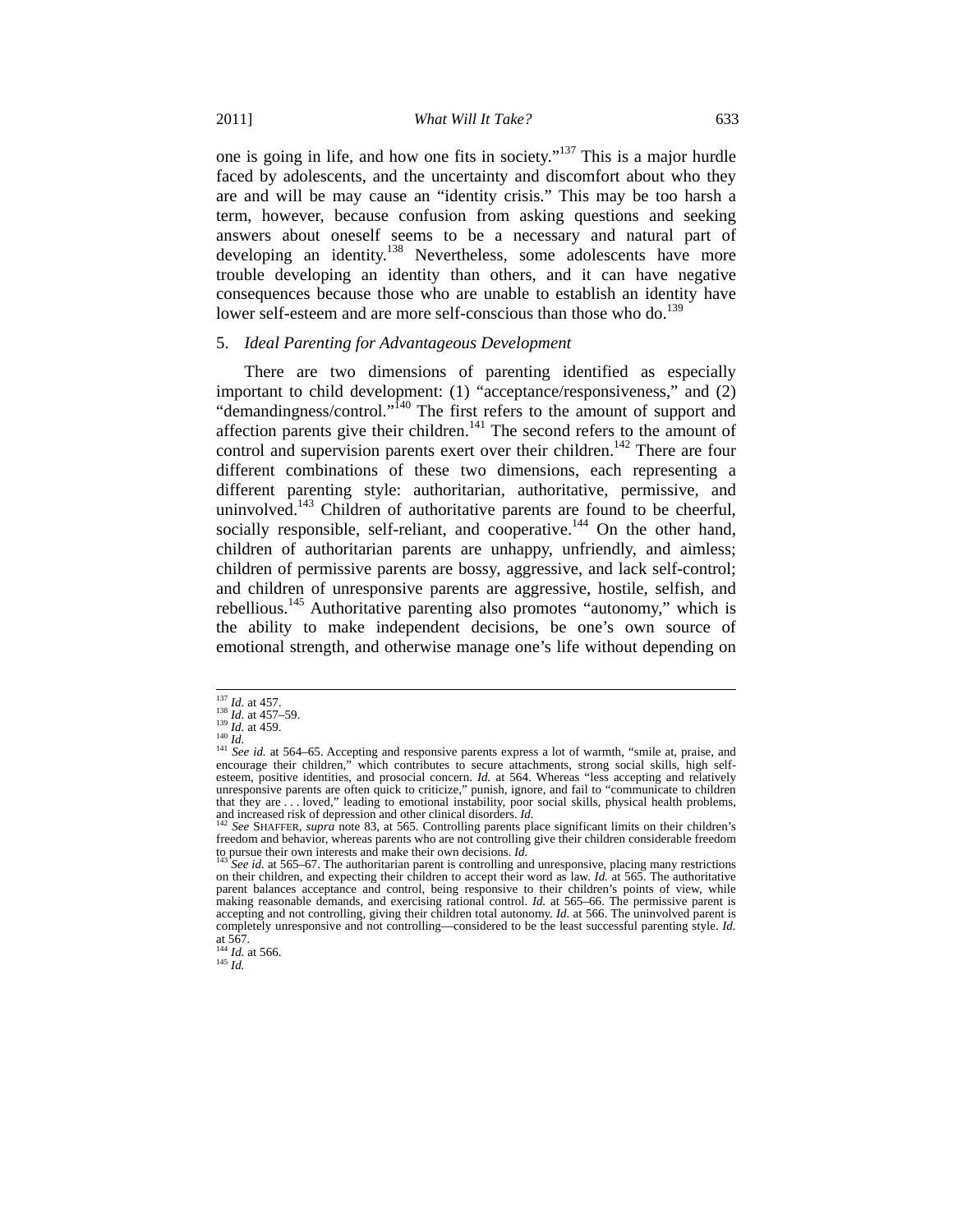others.146 Hence, authoritative parenting is strongly correlated with healthy development. $147$  It seems that warm and sensitive parents establish secure attachments with their children, laying a strong foundation for and contributing positively to their children's emotional, social, and psychological development.<sup>148</sup>

#### B. DEVELOPMENT, INTERRUPTED

For Falcon Heene, while there are already hints of the media spotlight's negative effects, it is unclear how his parents will affect his development. The stories of Barrymore, Culkin, Agassi, and countless others however, serve as eye-opening, cautionary tales of the harm inflicted on children by parents who exploit them.

#### 1. *What Type of Parents Exploit Their Children?*

To fully grasp the potential harm that exploitive parents can inflict on their children's development requires an understanding of these parents' characteristics. Usually, they are overly involved and highly controlling. Agassi said, "I took over my dad's rant and just figured this was my life. What else was I fit to do? It didn't cross my mind that I had to like it. I felt like I was in a hamster wheel. I was tortured. I lived in fear, in confusion."<sup>149</sup> Similarly, Culkin said:

It was something that I didn't really want to do in the first place really, . . . it just felt like there was a machine and it was starting to eat me up too. And I kind of didn't want to be part of that whole world. It wasn't me. But it was something that I really didn't necessarily have a choice in the matter. There was too much money and too many livelihoods at stake for me to just quit, or for my father to allow me to quit.<sup>150</sup>

Neither Agassi nor Culkin had any say in, or enjoyed, what he did. When parents deny their children autonomy, children experience personal distress, including difficulty developing a self-concept and establishing an identity,

<sup>&</sup>lt;sup>146</sup> *Id.* at 567, 571-72. ("It is mainly when parents react negatively to a teenager's push for autonomy and become overly strict or overly permissive that adolescents are likely to experience personal distress<br>or to rebel and to get into trouble.").<br><sup>147</sup> *Id.* at 567.<br><sup>148</sup> *See id.* at 564 ("[It] has [been] argued that car

dimension of [parenting] in infancy. It not only fosters healthy psychological functioning . . . but also . . . lays the foundation on which future experiences will build.").

also . . . lays the foundation on which future experiences will build.").<br><sup>149</sup> Drucker, *supra* note 47. Sports-parents, in particular, run a risk of becoming too invested in their<br>children. *See* HYMAN, *supra* note 42, emotional needs. The frustrated jocks among us long to see our progeny succeed on the wrestling mat or diving board, where we never could. There's the affirmation that is attached to raising a namesake who is [a] standout player. If a child is the most gifted athlete on the block, it stands to reason she was raised by the most gifted parents."). 150 O'CONNOR, *supra* note 19, at 94 (quoting Chris Heath, *Return of the Mac*, THE FACE, Nov. 2002, at

<sup>90).</sup>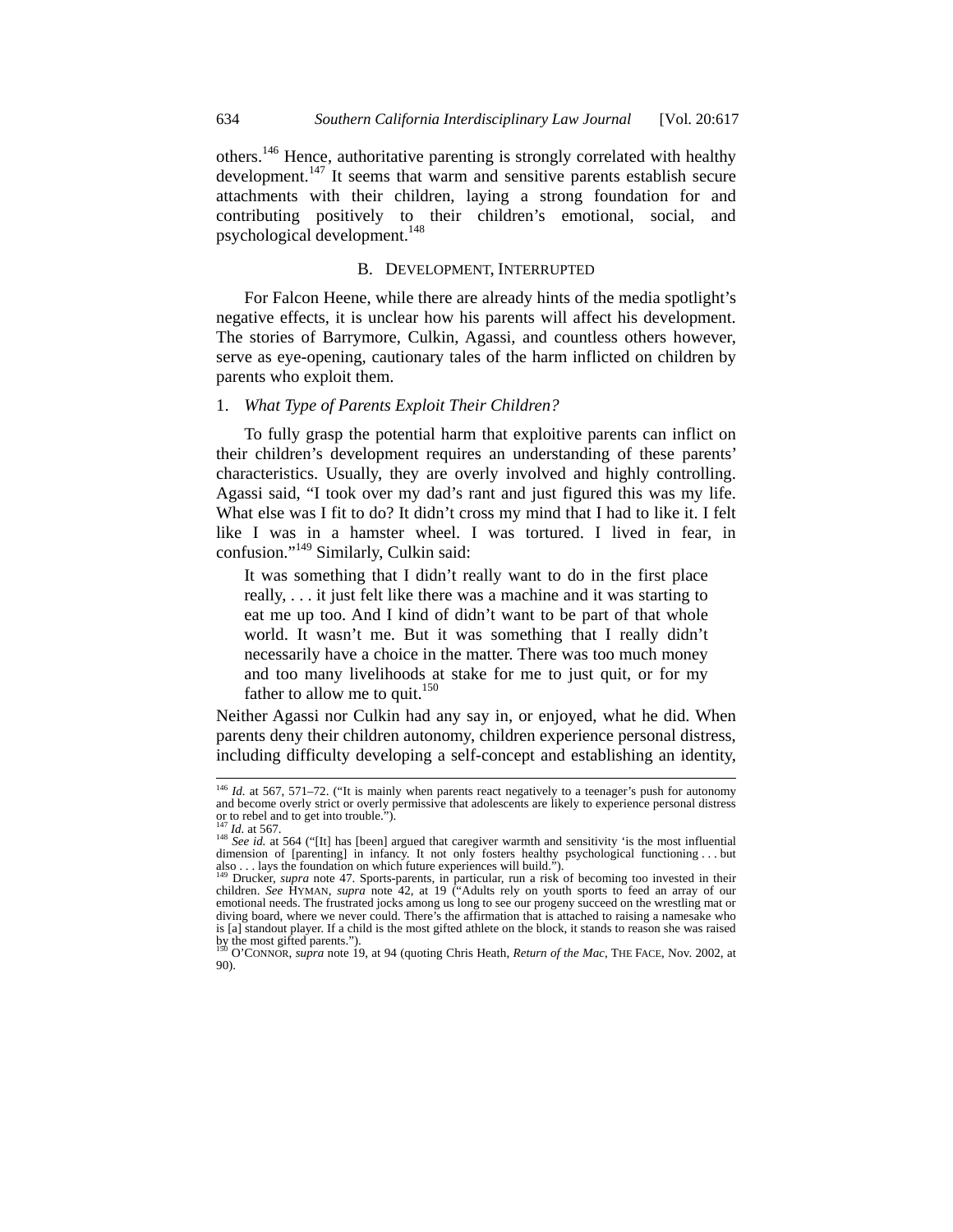as described by Agassi *infra* Part III.B.3. This can also lead to social difficulties, as described by Culkin *infra* Part III.B.5. Further evident in their statements is a feeling of learned helplessness. When children feel they can do nothing to change their situations, they may subserviently submit to their parents' wishes.<sup>151</sup>

Often, these parents may not pay any attention to their children other than by exploiting them. Barrymore used acting and partying to satisfy a need not met by her parents:

Why did I want to  $act? \ldots$  I loved being part of the group. Actually, I didn't just love it, I needed it. That's what drove me to club hopping later on. . . . As a little kid I was the girl who didn't think anyone loved her, which only inspired me to try to be accepted even more.<sup>152</sup>

Barrymore's uninvolved parents caused her to develop a negative working model of others. This is apparent in her insecurity about being loved and accepted. Also reflected in this statement is Barrymore's low self-esteem. As a whole, Barrymore's statement is strongly indicative of an insecure attachment.

In contrast to parents who promote good behavior and punish bad behavior, exploitive parents fail to acknowledge or praise good behavior and are hypercritical of mistakes—as with Agassi's father—and often promote bad behavior. For instance, Richard Heene had six-year-old Falcon lie continually on national television, and Barrymore's mother took sevenyear-old Barrymore to clubs and parties. Such inappropriate models of behavior and lack of discipline subsequently lead to a lack of self-control and morality later in life.

Exploitive parents are a stark contrast to the ideal authoritative parent. Indeed, exploitive parents exhibit characteristics consistent with authoritarian and—to a lesser extent—permissive and uninvolved parenting. They form insecure attachments with their children. Because of attachments' importance to child development, exploitive parents can completely undermine their children's development. As a result, their children are insecure, emotionally and socially withdrawn, have low selfesteem, lack self-control, and engage in antisocial or immoral behavior.

With the foregoing in mind, it is also important to understand who are *not* exploitive parents. The easy examples are the loving, supportive, and authoritative parents, discussed *supra* Part III.A.5, who allow their children to pursue their own goals. More difficult is drawing a distinction between

<sup>&</sup>lt;sup>151</sup> *See supra* note 88 (regarding learned helplessness).<br><sup>152</sup> *See* O'CONNOR, *supra* note 19, at 91 (quoting DREW BARRYMORE, LITTLE GIRL LOST 43 (1991)).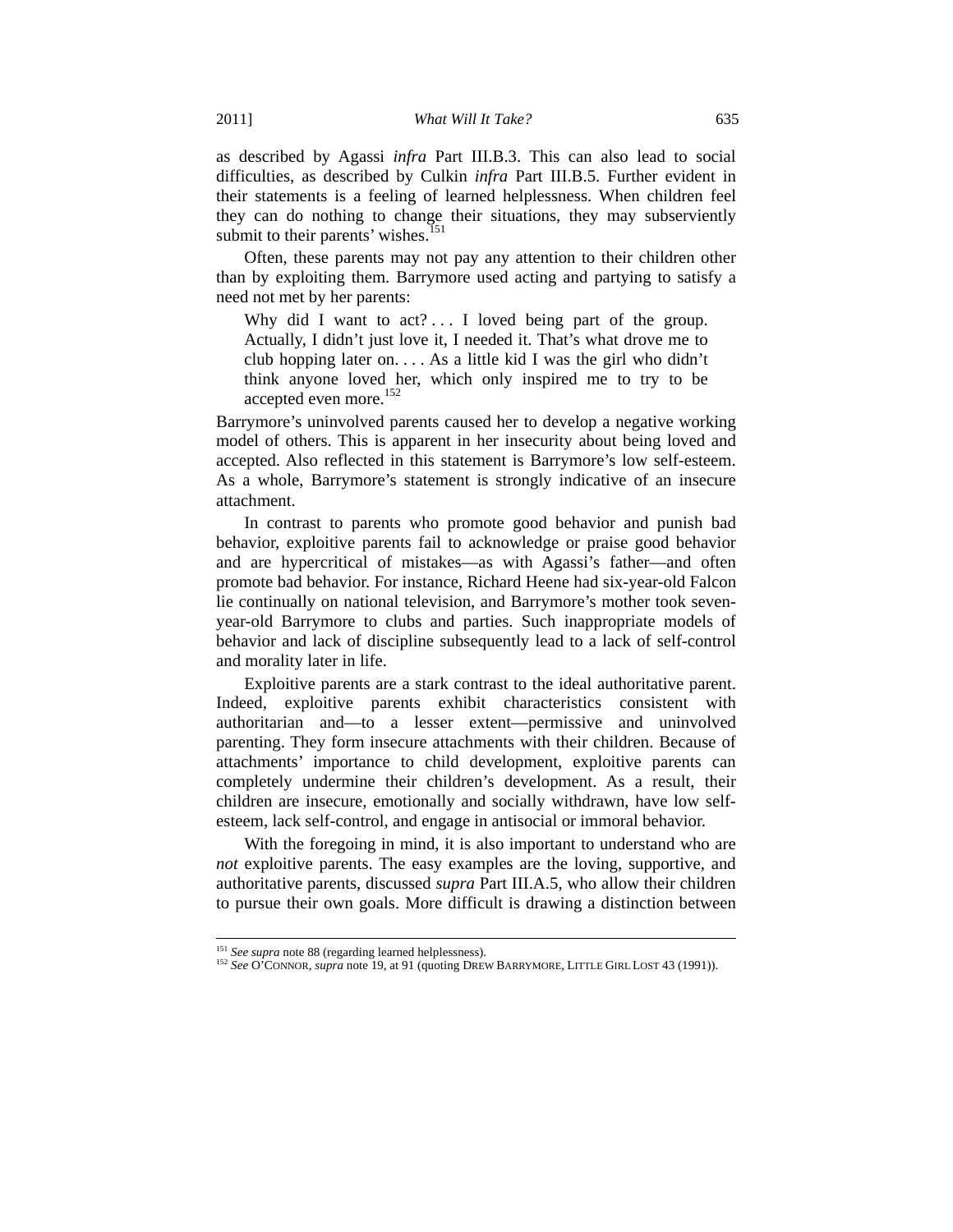exploitive parents and bad parents. While exploitive parenting is no doubt bad, bad parenting does not always equate to exploitation.<sup>153</sup> The distinction lies in parents' motives. Bad parents, while not employing the most effective means, may still act in their children's best interests.<sup>154</sup> By definition exploitive parents, however, take unjust advantage of their children, which unavoidably is in direct contravention of their children's best interests. For some parents, like Chikosi Walker, the jury is still out. They are warned, though, that "parents often get swept up in the money and perks of fame and neglect to put their child's best interests first."<sup>155</sup> As Chikosi says, "time will tell."

#### 2. *Emotional Instability*

"By 1997 . . . [Andre] Agassi was down, depressed and stuck playing a game he didn't love. He was . . . emotionally spent. He was with the wrong woman . . . and knew it."<sup>156</sup> During this time. Agassi's world ranking plummeted; he used drugs to cope, subsequently failed a drug test, and lied about why he tested positive to avoid suspension and loss of endorsements, all in a plunge toward the lowest point of his life.<sup>157</sup> This emotional breakdown is not surprising—in fact, it may have been inevitable. Children rely on parents for their emotional development, and in Agassi's case, he was thrown to his father's crude values after being "emotionally abandoned by his mother."<sup>158</sup> Agassi's insecure attachment with his parents prevented him from developing emotional self-regulation as a child, so that he was unable to constructively deal with his negative emotions as an adult, resulting in his depression, drug use, and lying.

Many children that are victims of exploitation suffer serious emotional damage, but child athletes may serve as the best illustration because they are measured by performance and harshly criticized for failure by the

<sup>&</sup>lt;sup>153</sup> Take, for example, two controlling parents: one is Richard Heene, who uses his son in a stunt and has his son lie on national television, so that Heene may get his own reality TV show. The other is some parent who forces her child to study for *X* hours a day, believing that will enable the child to get into a good college. Stressing academic achievement contributes positively to development, and this parent does not stand to benefit from pushing her child. *See supra* note 97 and accompanying text. Furthermore, our country holds education in the highest regard and recognizes its importance to success in later life. *See infra* note 230. Even if using questionable methods, it is difficult to fault this second parent as much as Heene.<br><sup>154</sup> This Note is not condoning bad parenting and recognizes that bad parenting can rise to dangerous

levels also requiring regulation, but such a discussion is beyond the scope of this Note. 155 Krieg, *supra* note 16, at 432. *See also* HYMAN, *supra* note 41, at 24 ("[F]amilies fall into traps,

perpetuating the darkest and most troubling stereotypes about the obsessive behavior of adults."). 156 Rick Reilly, *Crystal Meth, Hair Weaves and Majors*, ESPN THE MAGAZINE, Oct. 28, 2009, *available at*

http://sports.espn.go.com/espn/columns/story?columnist=reilly\_rick&id=4601145. Agassi had married actress Brooke Shields, and the two would eventually divorce. *See id.* <sup>157</sup> *See id.* <sup>158</sup> Drucker, *supra* note 46.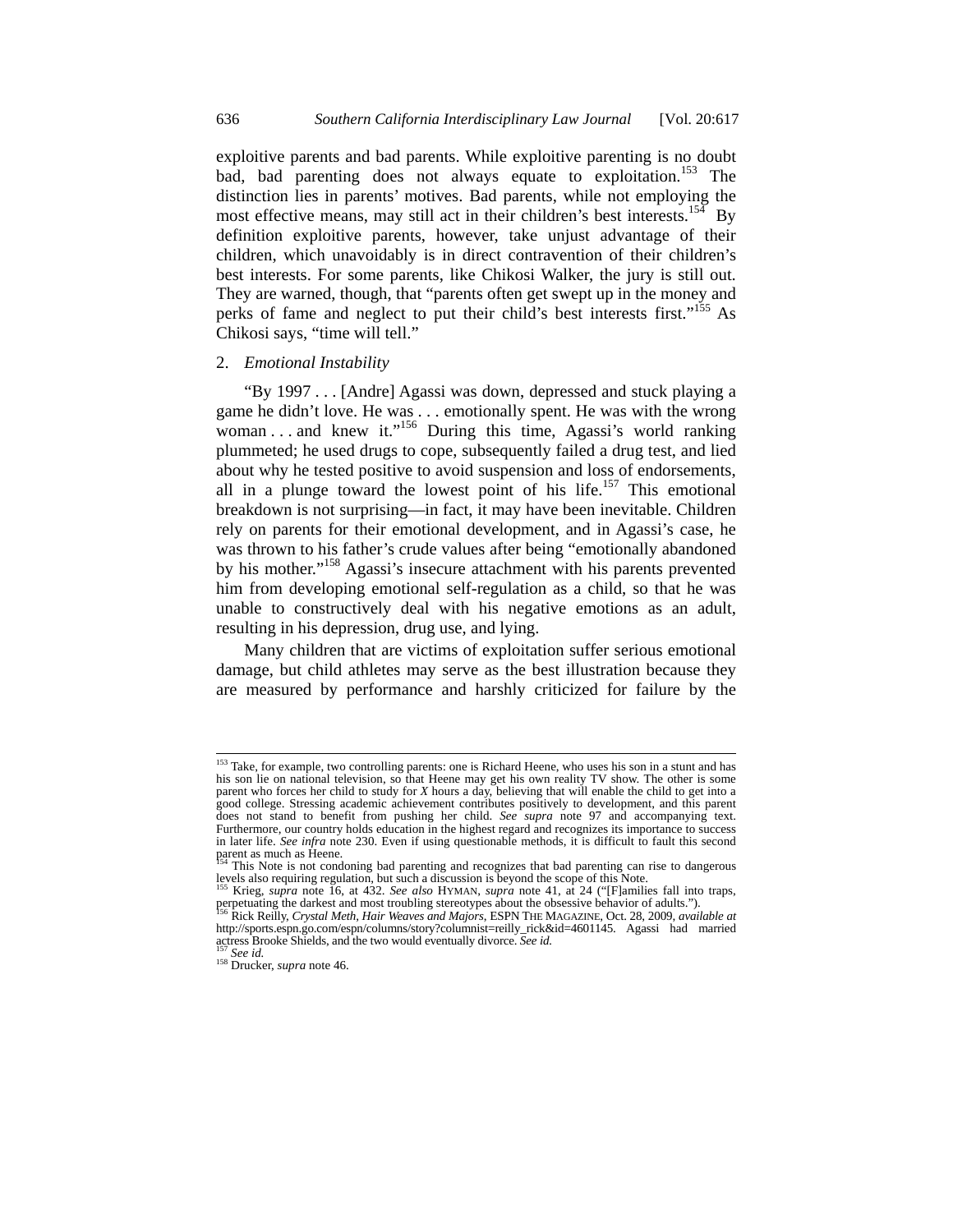parents who exploit them.<sup>159</sup> Focusing on performance causes children to feel shame for not meeting expectations, in turn leading to feeling inferior and fearing disapproval—some of the most destructive emotions.<sup>160</sup> Parents are supposed to protect their children from negative emotions and help children deal with them constructively,<sup>161</sup> but exploitive parents are often the ones inflicting and exacerbating those emotions. Further, the stress of performing well can be overwhelming,<sup>162</sup> and some child athletes buckle under the pressure. With emotion serving as a bedrock for later development, the negative effects of emotional abuse extend well into later life, including an increased likelihood of engaging in risky behaviors and suffering from mood and anxiety disorders.<sup>163</sup>

#### 3. *A Skewed Self-Concept*

"I've always grappled with the clash of image versus reality. The public saw me as Drew Barrymore, movie star, while I viewed myself quite differently—as a sad, lonely and unattractive girl with not much to her advantage."164 This statement could be a case study of the negative effects of a skewed self-concept and inability to establish an identity. Barrymore's low self-esteem is evident from her negative self-concept, which further reflects the lacking self-recognition and social cognition of a lonely girl who felt like a stranger to peers at school.<sup>165</sup> Barrymore also lacked selfcontrol, abusing drugs and alcohol until being admitted to a rehabilitation program at only thirteen years old.166 This also exemplifies the negative effects of inappropriate modeling and a lack of discipline. Barrymore observed drug and alcohol use as early as the age of seven, when her fameseeking mother took her to clubs and parties. Furthermore, the fact that she was not disciplined prevented her from being able to internalize control of her behavior.

Agassi shares Barrymore's sentiment of contradicting identities: "'You couldn't get me because I didn't get me. So now I find myself in a place where I had to reconcile a lot of contradictions. . . .' 'I've spent my life not

 <sup>159</sup> *See* Nat'l Youth Sports Safety Found., Inc., Fact Sheet: Emotional Injuries (2001), http://www.nyssf.org/emotionalabuse.pdf. The National Youth Sports Safety Foundation ("NYSSF") describes emotional abuse as, perhaps, "the most common form of maltreatment in youth sports," identifying examples such as forcing a child to participate, and yelling at, punishing, and criticizing children for poor performance. *Id.* 

<sup>&</sup>lt;sup>160</sup> WEISSBOURD, *supra* note 132, at 12–13, 18.<br><sup>161</sup> *Id.* at 14–15.<br><sup>162</sup> *See* DAVID, *supra* note 44, at 83 ("Some sports . . . subject young athletes to high levels of stress as they combine early intensive training, commercial and financial interests and strong visibility through sustained media interest.").<br><sup>163</sup> Nat'l Youth Sports Safety Found., Inc., *supra* note 162.

<sup>&</sup>lt;sup>164</sup> O'CONNOR, *supra* note 19, at 61 (quoting DREW BARRYMORE, LITTLE GIRL LOST 6 (1991)).<br><sup>165</sup> See id.<br><sup>165</sup> See id.<br><sup>166</sup> Id. Barrymore identified her substance abuse as the outcome of a dysfunctional family and actin

young age. *Id.* at 24, 61.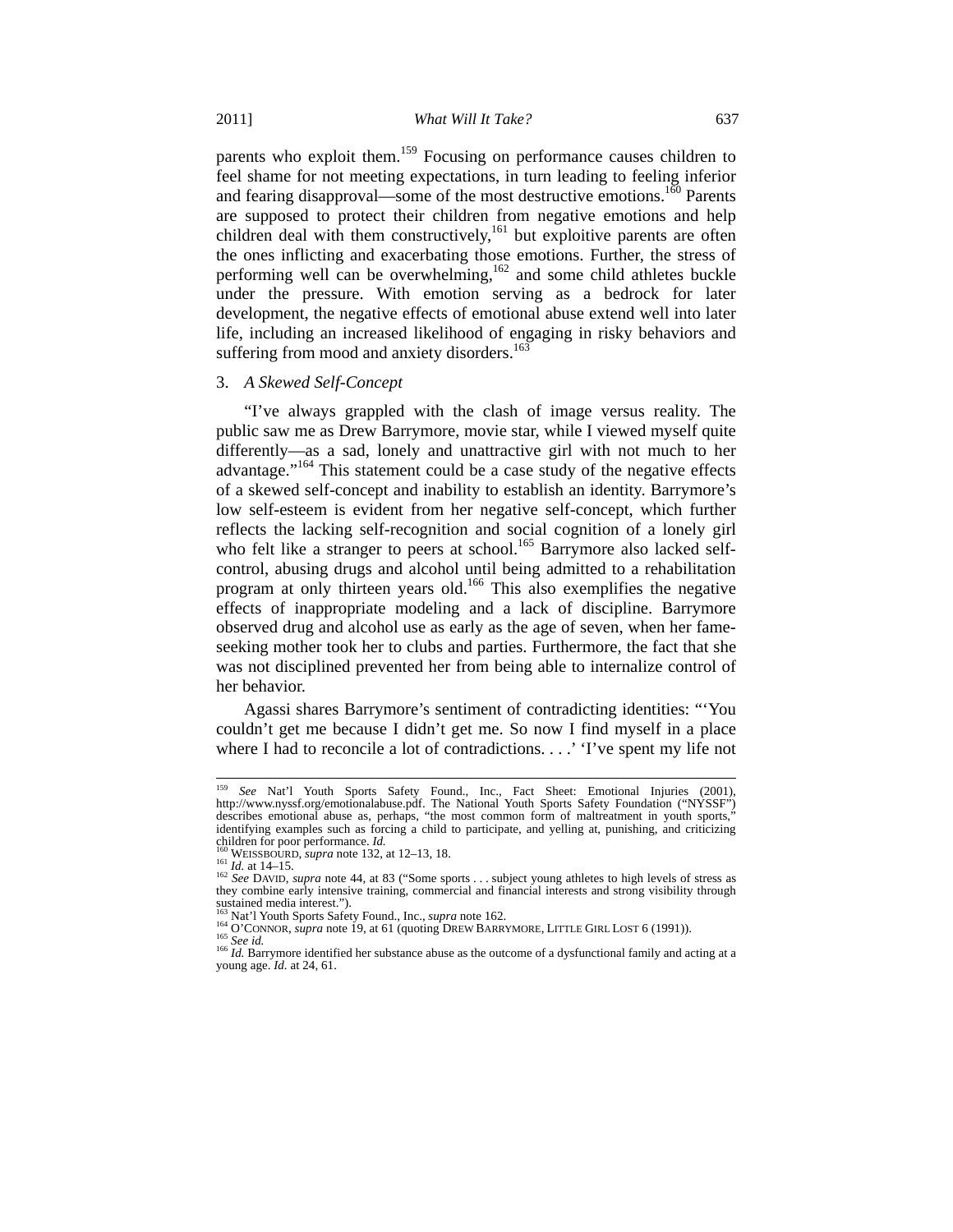knowing who I am.  $\dots$  I didn't know how fraudulent I was."<sup>167</sup> Agassi's words allude to a skewed self-concept and subsequent identity crisis. This is definitely attributable to a lack of autonomy resulting from a controlling father who forced him to play tennis, but it may also be attributed partly to the attention he received as a star athlete.168 Still, Agassi did not want to play tennis in the first place. Any harm suffered as a result must be traced back to the person who forced him to play—his father.

#### 4. *Compromised Morality*

A recent study shows that "[p]ower does indeed go to your head, making those in the limelight such as celebrities, . . . and athletes more prone to a double standard . . . . "<sup>169</sup> Power leads to entitlement, which makes people impulsive, self-serving, and greedy, causing a disconnect in their judgment, and subsequent increase in "moral hypocrisy."<sup>170</sup> Even more worrisome is that this can function on a subconscious level—people often simply forget that rules apply to them in pursuing their desires.<sup>171</sup>

Reflecting on his morality, Tiger Woods said:

I knew my actions were wrong. But I convinced myself that normal rules didn't apply. . . . I thought I could get away with whatever I wanted to. I felt that I had worked hard my entire life and deserved to enjoy all the temptations around me. I felt I was entitled. $172$ 

Although there is no indication that Woods was exploited as a child, his quote demonstrates the attitude that many celebrities seem to develop. It seems possible that moral hypocrisy is incidental to being in the spotlight, or attaining power and attention. This combined with the influence parents have on their children's morality significantly increases the likelihood of moral hypocrisy when parents force their children into the spotlight. Thus,

<sup>&</sup>lt;sup>167</sup> Drucker, *supra* note 46. Drucker continues, "[t]he tragedy, as Agassi sees it, is that attaining [his father's] dream came with a heavy price tag: isolation. In his case, not just from others but also from a self he is still only barely beginning to understand." *Id.* Agassi eventually escaped his rebellious public image of show and glitz, personified by his long, partly fake, hair. Reilly, *supra* note 156.<br><sup>168</sup> See Elizabet

<sup>2009),</sup> http://www.cnn.com/2009/HEALTH/10/28/psychology.fame.celebrity/index.html. As James Bailey, a psychologist, said, "[Fame] shifts one's self-perception of who and what one is and what one deserves, and there's little we humans won't do to perpetuate our positive self-concepts." *Id.* "Charles Figley, a professor of psychology at Tulane University, [cautions against the] long-term effects of the media spotlight" after spending "years studying the children of politicians." Chen, *supra* note 67. In Falcon Heene's case, Figley does not believe the child will ever be the same, and worries that his selfidentity could be impaired from potential teasing or labeling as a result of his role in the hoax. *Id.* 169 Sharon Jayson, *Psychologists: Those in Power More Apt to 'Moral Hypocrisy'*, USA TODAY (Dec.

<sup>29, 2009),</sup> http://www.usatoday.com/news/health/2009-12-29-hypocrisy29\_ST\_N.htm?csp=usat.me. <sup>170</sup> *Id.* 171 *See id.* ("In their minds, they're not being brazen. They forget there are rules governing what they in their min

do. They're just pursuing their own desires.").

<sup>172</sup> Tiger Woods' Apology: Full Transcript, CNN.COM (Feb. 19, 2010), *available at* http://www.cnn.com/2010/US/02/19/tiger.woods.transcript/index.html.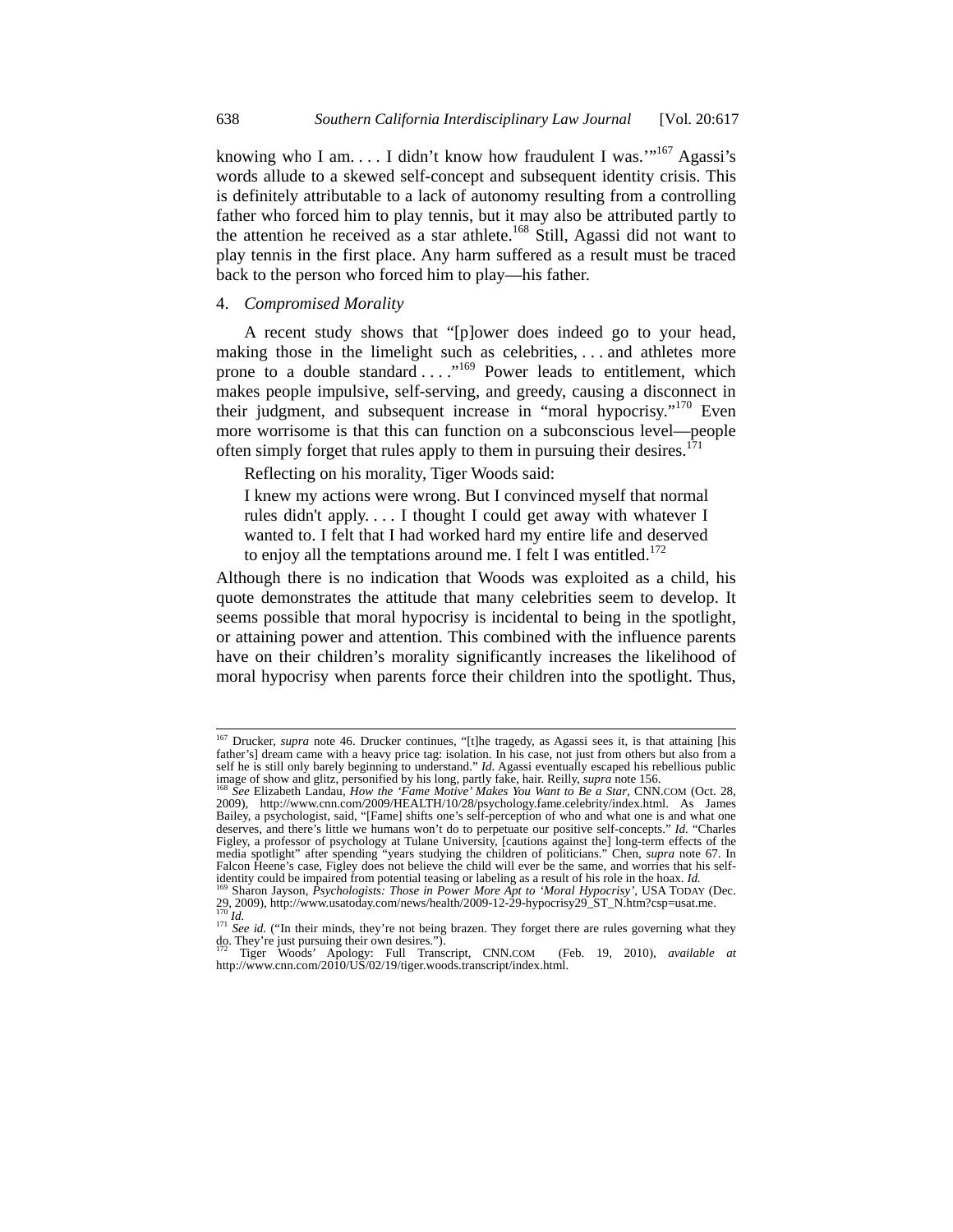it is no wonder that Barrymore and Agassi engaged in substance abuse, or that Agassi lied to cover it up.

#### 5. *Other Threats of Harm*

As if the negative developmental effects caused by exploitive parents were not enough, children consequently face other threats of harm to their health, safety, and other interests purely as a result of being exploited. There is substance abuse, potentially at a very young age. There is also financial ruin, as seen with the greedy parents of Culkin. The long hours these children are forced to work deprives them of the opportunity to attend a traditional school or obtain a full education.173 This can also lead to isolation and an inability to make friends, a regret expressed by Agassi, Barrymore, and Culkin.<sup>174</sup>

Child athletes face an added threat from sports' inherently physical nature. With any physical activity injuries are inevitable, so it should be no surprise that there are a significant number of injuries in youth sports each year. Alarmingly, "as many as half of all youth sports injuries are the result of overuse." $175$  Such injuries are particularly infuriating to medical professionals because (1) they are preventable, and (2) "adults are the great enablers of overuse."<sup>176</sup> Indeed, youth training regimens are not usually designed with consideration of children's development and abilities.<sup>177</sup>

#### C. EXPLOITATION BEGETS EXPLOITATION

# 1. *The "Fame Motive"*<sup>178</sup>

We live in a time when people, now more than ever, are seeking fame.179 Ann Oldenburg's article, *Decade in Celebrities*, referred to the 2000s decade as "the decade of the self-made celeb."180 This is not necessarily bad, since the desire to be famous stems from a basic human

<sup>&</sup>lt;sup>173</sup> See Reilly, supra note 156. Andre Agassi did not make it past the ninth grade. *Id.*  $I^{74}$  See O'CONNOR, supra note 19, at 95. For example, Culkin said, "I didn't have any friends. I was one of those kids who lock themselves in a room and drown themselves in television." *Id.* (quoting Peter Lennon, *Away from Home Alone*, GUARDIAN (London), Oct. 9, 2000, at Features 2). <sup>175</sup> HYMAN, *supra* note 41, at 65. Lyle Micheli, a youth sports medicine pioneer, estimates that in the

<sup>1990</sup>s about 20 percent of patients he saw in his clinic had injuries from overuse, whereas now that number is closer to 75 percent.  $Id$  at 66.

<sup>&</sup>lt;sup>176</sup> *Id.* at 66.<br><sup>177</sup> DAVID, *supra* note 44, at 130.<br><sup>178</sup> See generally Landau, *supra* note 168 (discussing the motivation for seeking fame).<br><sup>179</sup> See id. ("In the era of reality TV, YouTube, and social media 'frie *everyone* wants to be a star.") (emphasis added). The stardom, USA TODAY, Dec. 31, 2009, at LIFE 1D, <sup>180</sup> Ann Oldenburg, *Nobodies Walk the Path to Stardom*, USA TODAY, Dec. 31, 2009, at LIFE 1D,

*available at* http://www.usatoday.com/life/people/2009-12-30-decadeceleb30\_CV\_N.htm?csp=usat.me ("Anyone could become famous. Random people became famous for being famous. Or famous for nothing at all.").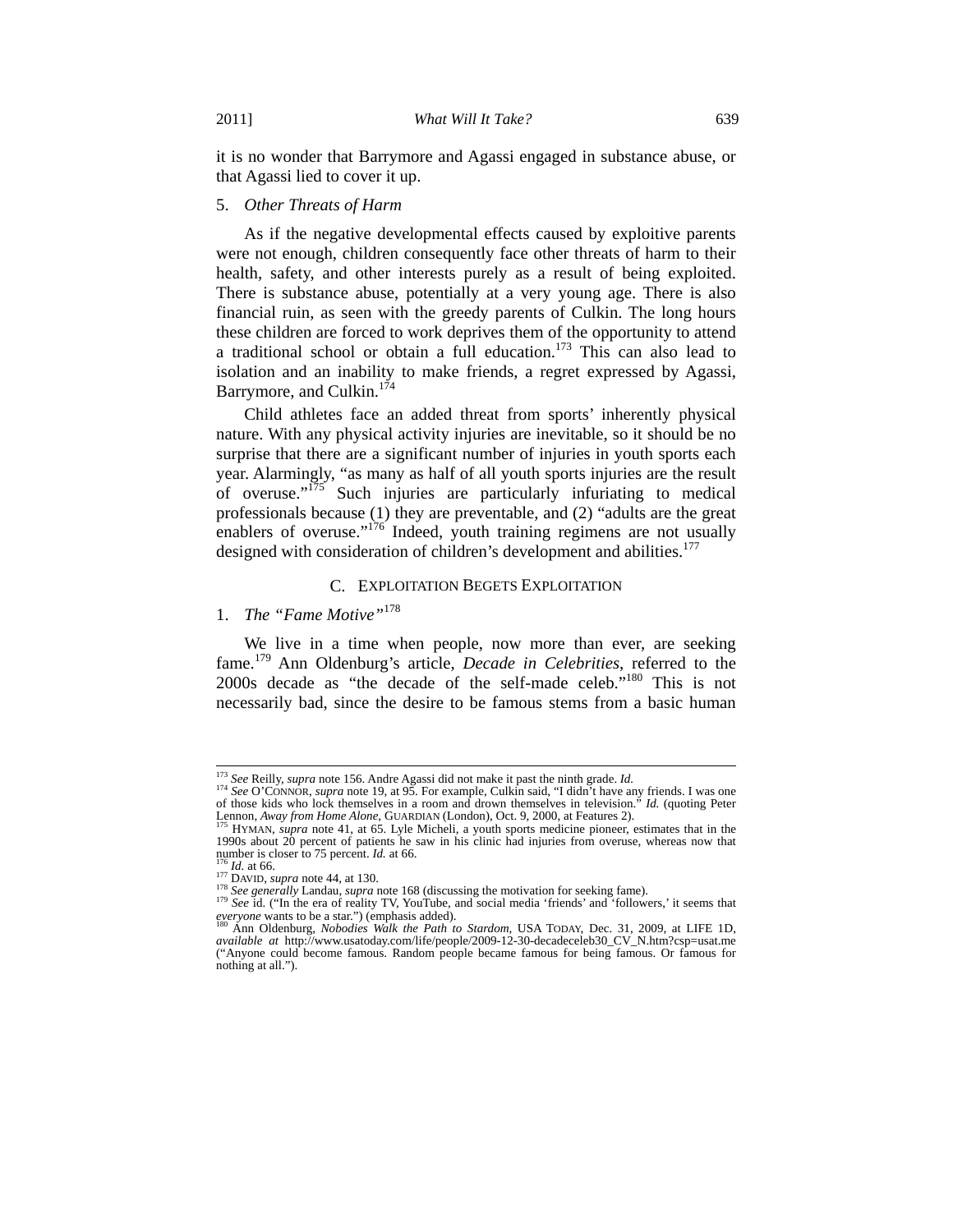need to be part of a group.<sup>181</sup> The quest for fame, however, "becomes" problematic when the desire for fame becomes dysfunctional and allencompassing,"<sup>182</sup> which is exactly what happened to Richard Heene.

# 2. *Monkey See, Monkey Do*

Reality television's ubiquity has inspired hoards of fame-seekers.<sup>183</sup> Another extremely accessible source of fame is the Internet, as illustrated by Chikosi Walker's YouTube campaign to market his basketball prodigy son, Marquise. Clearly, for those who want fame, the opportunity is there.<sup>184</sup> Not to mention that opportunity itself, is enough to encourage people to seek fame in the first place.<sup>185</sup> Thus, the more parents obtain reality television shows featuring their children, the more incentive for others to follow in their footsteps. Most concerning is that it is "very clear that parents and people will do whatever they can do [to] get on a reality show."<sup>186</sup>

#### D. THE NEED FOR REGULATION

Tragedies generate headlines, raise awareness, and lead to reform. Therefore, it would be remiss not to acknowledge the positive aspects of acting, playing sports, and even participating in reality television. Many child actors continue with successful, lucrative acting careers into adulthood, or transition to a life outside of the spotlight.<sup>187</sup> Similarly, millions of children find their youth sports experience to be positive.<sup>188</sup> Sports provide children with "healthy, safe, and character-building recreation"<sup>189</sup> and serve as a means for children to "make friends, have fun, and pick up a few basic skills."<sup>190</sup> Sports can also help "children avoid

<sup>&</sup>lt;sup>181</sup> See id. ("It's a yearning to belong somewhere that causes us to seek the fulfillment of attention and approval of strangers.").

<sup>&</sup>lt;sup>182</sup>*Id.* 183 HUFF, *supra* note 60, at x ("In less than a decade, this new form of television has transformed everyday people with a hankering for attention into media stars.").<br><sup>184</sup> See Landsv media stars.").

<sup>&</sup>lt;sup>184</sup> *See* Landau, *supra* note 168 <sup>("</sup>[O]pportunities for people to try for their 15 minutes have exploded through the Internet and reality TV shows."); Oldenburg, *supra* note 180 ("The growth of reality television, celebrity bloggers and paparazzi combined with the speed of the Internet has created an insatiable appetite for gossip fed by a fast lane to stardom for anyone who wanted to jump on and drive."). <sup>185</sup> *See* Landau, *supra* note 168. *See also* Chen, *supra* note 67 ("[P]sychologists say shows like TLC's

For and Kate Plus 8' and CBS's 'Kidnation' have influenced ordinary parents to seek fame.").<br><sup>186</sup> Gosselin Kin, supra note 14.<br><sup>187</sup> O'CONNOR, *supra* note 19, at 10 ("There are plenty of child stars who have gone on to h

successful acting career or a 'normal' life, who never became addicts, criminals, or serial divorcé(e)s and are no more newsworthy than anyone else.").

HYMAN, *supra* note 41, at 24 ("Millions of children manage to survive youth sports without emotional scars, . . . the memories are mostly happy ones.").<br><sup>189</sup> *Id.* at xii. 190 *Id.* at 19. *See also* DAVID, *supra* note 44, at 130 ("While the practice of sport generally has a positive

impact on children's physical and psychological development, intensive training and competitive sports carried out to excess can jeopardize the health of young athletes.").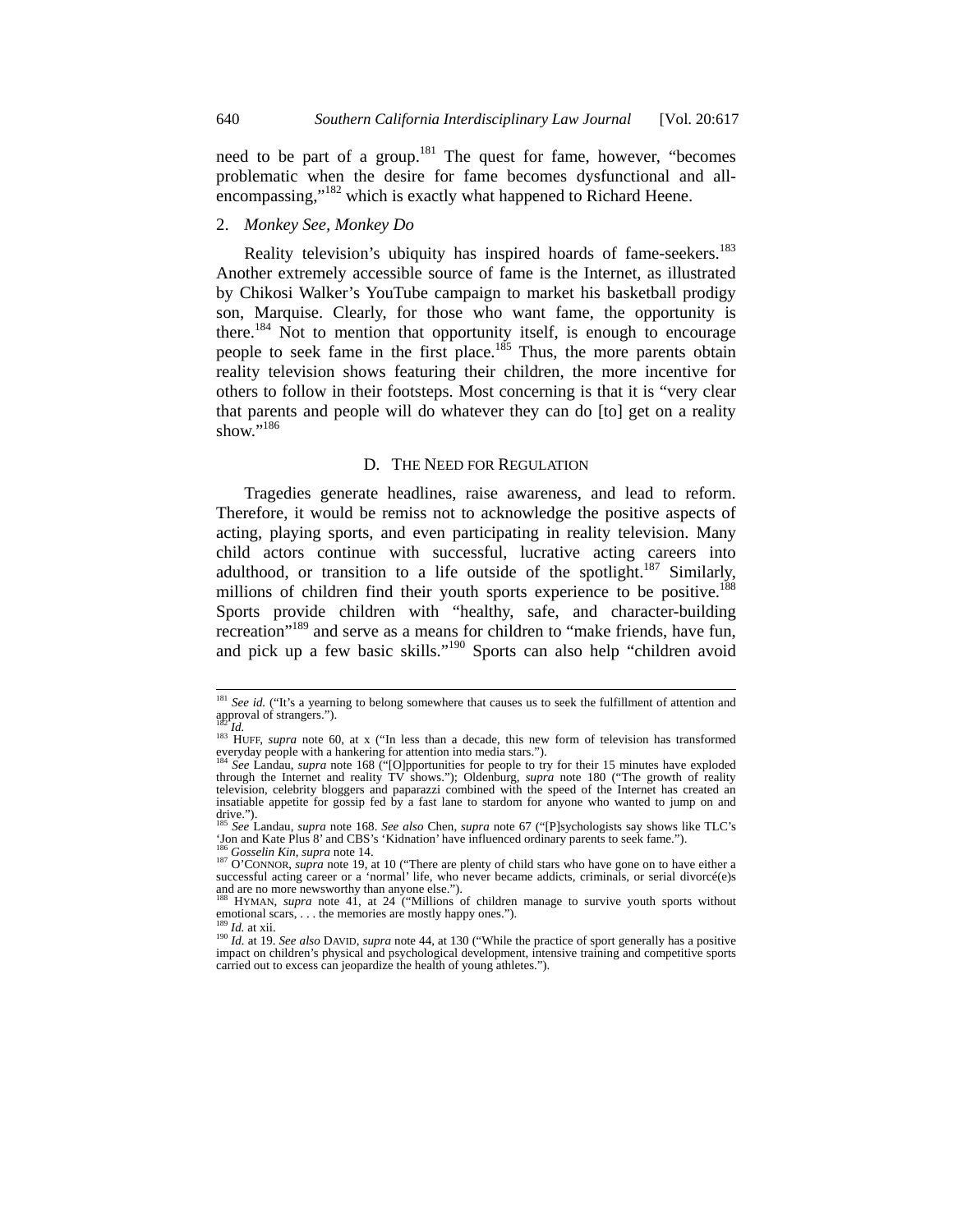drugs, crime, and gang involvement and . . . develop many virtues such as courage, fairness, and responsibility."<sup>191</sup> For some, there is an opportunity for a college scholarship, and for the very best, a lucrative professional career. There may also be positive aspects to participating in a reality television show—Jon and Kate Gosselin used their reality show "as a way to pay the freight for such a large family."192 The likelihood of a positive outcome for children in these contexts, however, is contingent on parents who have their best interests at heart,  $193$  which the examples above show are not always the case.

By the very definition of exploitation, parents take unjust advantage of their children for their own benefit, which is a direct contradiction to acting in their children's best interests. To achieve the fame and money they desire, exploitive parents control their children's lives, have them lie, expose them to threats of harm, push them until their bodies break down, and then squander any compensation they may have received for their efforts. As a result, their children end up lost, insecure, unconfident, and immoral. Their children do not know who they are, have no friends (or the wrong kind of friends), become depressed, turn to drugs and alcohol, and lie and cheat. All that the public sees is a character, a box score, an edited tape, and dollar signs, leading to the thought, "why not my child?" and the process begins anew. To protect these children and prevent the perpetuation of parental exploitation of children, this issue must be regulated. On to the next question: does the State have the authority to do so?

# IV. RIGHTS AND RESPONSIBILITIES: WHO SPEAKS FOR CHILDREN THAT ARE NOT ALLOWED TO SPEAK?

"[T]he primary function of law in relation to children is to outline a framework for the distribution of decisional power among the child, family, and various agencies of the state."<sup>194</sup> In general, this distribution skews toward parents, and the State affords great deference to their authority on decisions regarding their children's lives. However, the distribution shifts toward children as their cognition develops, and the State increasingly considers their wishes until fully recognizing their autonomy at the age of majority. Regardless of how the decisional power is distributed between

<sup>&</sup>lt;sup>191</sup> WEISSBOURD, *supra* note 132, at 137.<br><sup>192</sup> Dimond, *supra* note 9.<br><sup>193</sup> *Cf.* WEISSBOURD, *supra* note 132, at 139 ("[B]enefits and costs of sports depend . . . on how coaches<br>and parents relate to children."). Fu inescapable that parents are emotionally invested in their children; problems begin when the investment becomes so great that parents forget what is best for the child. *See* HYMAN, *supra* note 41, at 28 ("'When it becomes bragging rights or the parents finding meaning in their lives through the sports successes of their children, that's when you've entered the gray area.'").<br><sup>194</sup> ROBERT H. MNOOKIN & D. KELLY WEISBERG, CHILD, FAMILY, AND STATE: PROBLEMS AND

MATERIALS ON CHILDREN AND THE LAW xxv (5th ed. 2005).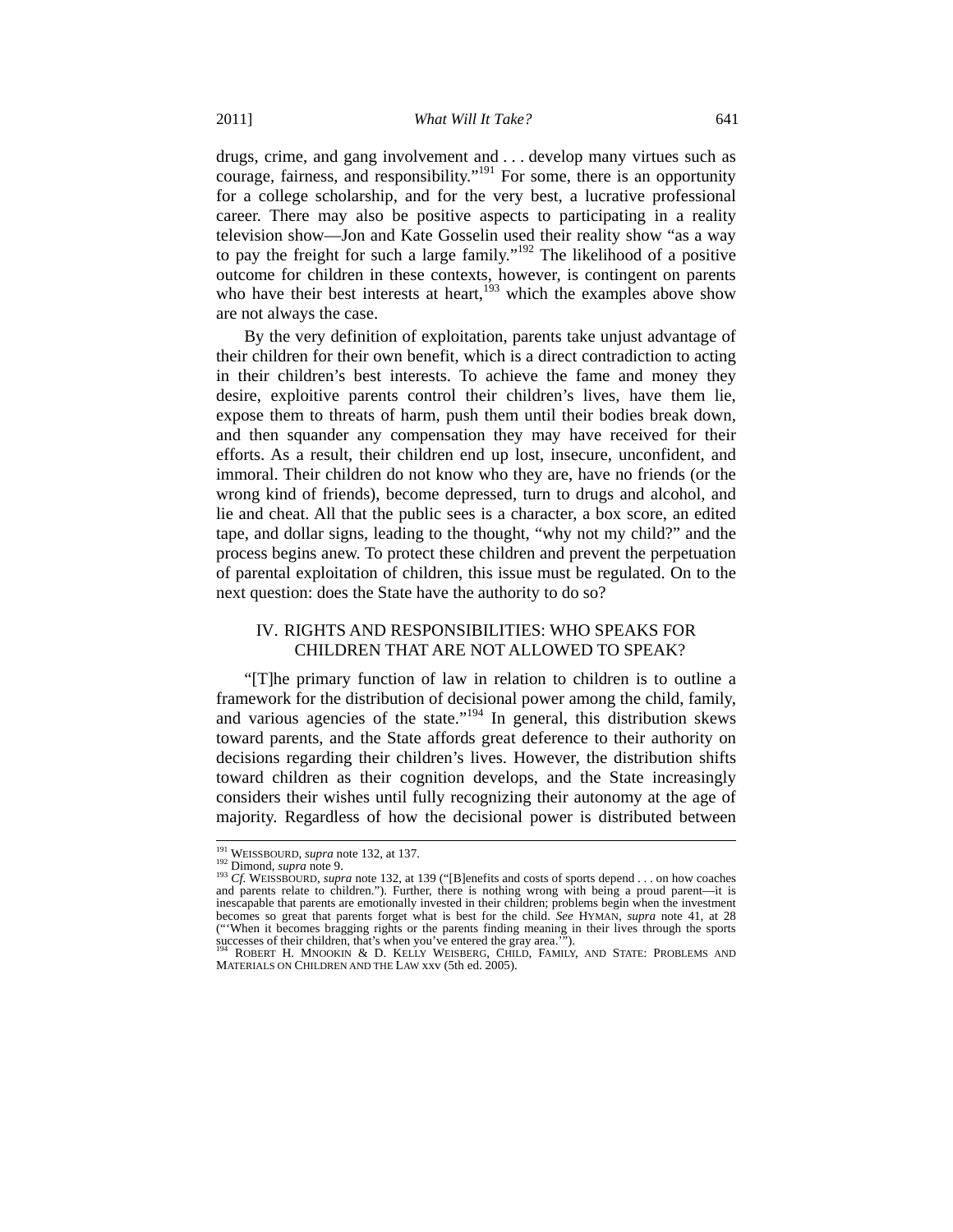parent and child at any given time, the State has a compelling interest in protecting the health, safety, and welfare of *all* of its citizens, and may enact regulations to do so. In parent-child matters, the requisite inquiry is whether the State can regulate parental authority.

### A. PARENTAL RIGHTS AND OBLIGATIONS

The right of parents to direct the "upbringing" of their children is a fundamental liberty protected by the Fourteenth Amendment's Due Process Clause.<sup>195</sup> The Supreme Court first recognized this right as it related to children's education in a pair of 1920s opinions.<sup>196</sup> The Court's *Meyer v. Nebraska* decision struck down a state statute that prohibited teaching foreign languages in schools, concluding that because "[m]ere knowledge of the German language cannot reasonable [sic] be regarded as harmful," parents had the right to engage teachers to so instruct their children.<sup>197</sup> In *Pierce v. Society of Sisters*, two private schools challenged a state statute mandating public education, and the Court struck it down, reasoning that a private, instead of public, education was not harmful to children, so that it was within parents' rights to so direct their education because "[t]he child is not the mere creature of the State . . . .<sup>"198</sup>

"Upbringing" now encompasses parental decisions regarding the "care, custody, and control of their children," generally.<sup>199</sup> This includes religious training,<sup>200</sup> visitation with third persons,<sup>201</sup> discipline,<sup>202</sup> and medical

 <sup>195</sup> *See* Troxel v. Granville, 530 U.S. 57, 65–66 (2000) (citing extensive precedent recognizing and protecting this right).

See Pierce v. Soc'y of Sisters, 268 U.S. 510, 534–35 (1925) (recognizing parents' right "to direct the upbringing and education of children under their control"); Meyer v. Nebraska, 262 U.S. 390, 399–400 (1923) (recognizing parents' right to "establish a home and bring up children").

<sup>(1923) (</sup>recognizing parents' right to "establish a home and bring up children").<br><sup>197</sup> *Meyer*, 262 U.S. at 400. The Court continued to stress that learning a foreign language posed no<br>threat of harm to children: "No emer language other than English so clearly harmful as to justify its inhibition  $\dots$  and experience shows that this is not injurious to the health, morals or understanding of the ordinary child." *Id.* at 403.

<sup>&</sup>lt;sup>198</sup> *Pierce*, 268 U.S. at 531–35.<br><sup>199</sup> *Troxel*, 530 U.S. at 66. *Accord* Prince v. Massachusetts, 321 U.S. 158, 166 (1944) (stating that "[i]t is cardinal with us that the custody, care and nurture of the child reside first in the parents"). 200 *See* Wisconsin v. Yoder, 406 U.S. 205 (1972). Amish parents were convicted under compulsory

education statute, requiring attendance until age sixteen, for refusing to send their children, ages fourteen and fifteen, to school after they completed the eighth grade, on the ground that high school was inconsistent with beliefs of the Amish faith. *Id.* at 207–08. The Court affirmed reversal of their convictions, holding that the parents had the right to direct their children's religious upbringing, *id.* at 236, and that foregoing one to two more years of schooling would not be harmful to their children. *Id.*  at 222. <sup>201</sup> *See Troxel*, 530 U.S. at 63. Grandparents petitioned for visitation rights with their deceased son's

children, pursuant to state statute allowing *any* person to do so. *Id.* at 60. They were granted more visitation time than the mother wanted, and she appealed the order. *Id.* The Court affirmed reversal of the order, holding that the statute infringed on the mother's fundamental right to parent, given that she was a fit parent and never indicated a desire to cutoff visitation entirely. *Id.* at 68.<br><sup>202</sup> *See* MNOOKIN & WEISBERG, *supra* note 194, at 232. *See also* RESTATEMENT (SECOND) OF TORTS §

<sup>147 (1965) (&</sup>quot;A parent is privileged to apply such reasonable force or to impose such reasonable confinement upon his child as he reasonably believes to be necessary for its proper control, training, or education.").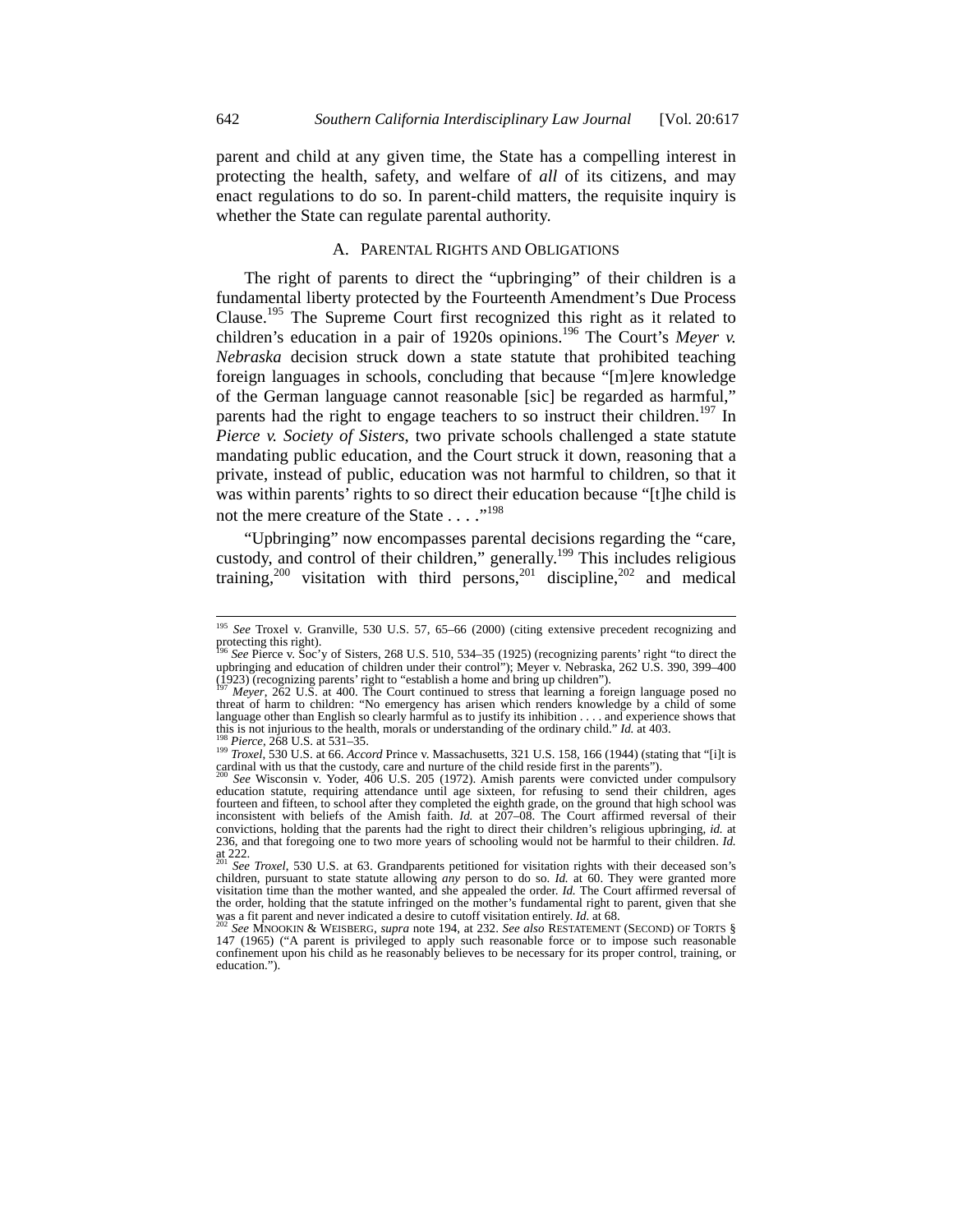care.<sup>203</sup> Underlying the deference afforded parental authority are the presumptions that (1) "parents possess what a child lacks in maturity, experience, and capacity for judgment required for making life's difficult decisions[,]" and, more importantly, (2) "natural bonds of affection lead parents to act in the best interests of their children."204 These presumptions bore strongly on the Court's decision in *Troxel v. Granville*:

[S]o long as a parent adequately cares for his or her children (*i.e.*, is fit), there will normally be no reason for the State to inject itself into the private realm of the family to further question the ability of that parent to make the best decisions concerning the rearing of that parent's children.<sup>205</sup>

The *Troxel* Court's statement also hints at the parental duties and obligations incidental to parental rights. Such duties include parents' care, support, and protection of their children.<sup>206</sup> Therefore, parents must provide their children with adequate nutrition, housing, education, medical care, and protection from harm.<sup>207</sup> In addition, "those who nurture [a child] and direct his destiny have the right, *coupled with the high duty*, to recognize and prepare him for additional obligations,"208 which include being a responsible adult and citizen.<sup>209</sup>

Thus, as long as parents' decisions regarding their children's upbringing are consistent with fulfilling their parental obligations, the presumption that parents act in their children's best interests holds firm, and their authority may not be questioned.

 <sup>203</sup> *See* Parham v. J.R., 442 U.S. 584, 603 (1979) ("Most children, even in adolescence, simply are not able to make sound judgments concerning many decisions, including their need for medical care or treatment. Parents can and must make those judgments."). *See also* MNOOKIN & WEISBERG, *supra* note 194, at 361 ("As a general rule, informed parental consent is both a necessary and sufficient condition for the medical treatment of minors.").<br> $^{204}$  *Parham*, 442 U.S. at 602.<br> $^{205}$  *Troxel*, 530 U.S. at 68–69.

<sup>&</sup>lt;sup>204</sup> Parham, 442 U.S. at 602.<br><sup>205</sup> *Troxel*, 530 U.S. at 68–69.<br><sup>205</sup> *See* MNOOKIN & WEISBERG, *supra* note 194, at 2 ("Within the family, parents have legal power to make a wide range of important decisions that affect responsible for the child's care and support."); NANCY E. WALKER, CATHERINE M. BROOKS & LAWRENCE S. WRIGHTSMAN, CHILDREN'S RIGHTS IN THE UNITED STATES: IN SEARCH OF A NATIONAL POLICY 72 (1999) ("Generally, parents are expected to bear the responsibility for the care and protection of their children.").

<sup>207</sup> *See* WALKER, BROOKS & WRIGHTSMAN, *supra* note 206, at 53 tbl.4.1. 208 *Pierce* v. Soc'y of Sisters, 268 U.S. 510, 535 (1925) (emphasis added). *Accord* Prince v. Massachusetts, 321 U.S. 158, 166 (1944) (explaining that the function and freedom to direct a child's upbringing "include *preparations for obligations* the state can neither supply nor hinder") (emphasis  $a^{\text{added}}$ .

<sup>209</sup> *See, e.g.*, Bellotti v. Baird, 443 U.S. 622, 638 (1979) ("This affirmative process of teaching, guiding, and inspiring by precept and example is essential to the growth of young people into mature, socially responsible citizens."); *Prince*, 321 U.S. at 168 ("A democratic society rests, for its continuance, upon the healthy, well-rounded growth of young people into full maturity as citizens, with all that implies."). The hope is that parents instill in their children morals and "elements of good citizenship." Wisconsin v. Yoder, 406 U.S. 205, 233 (1972).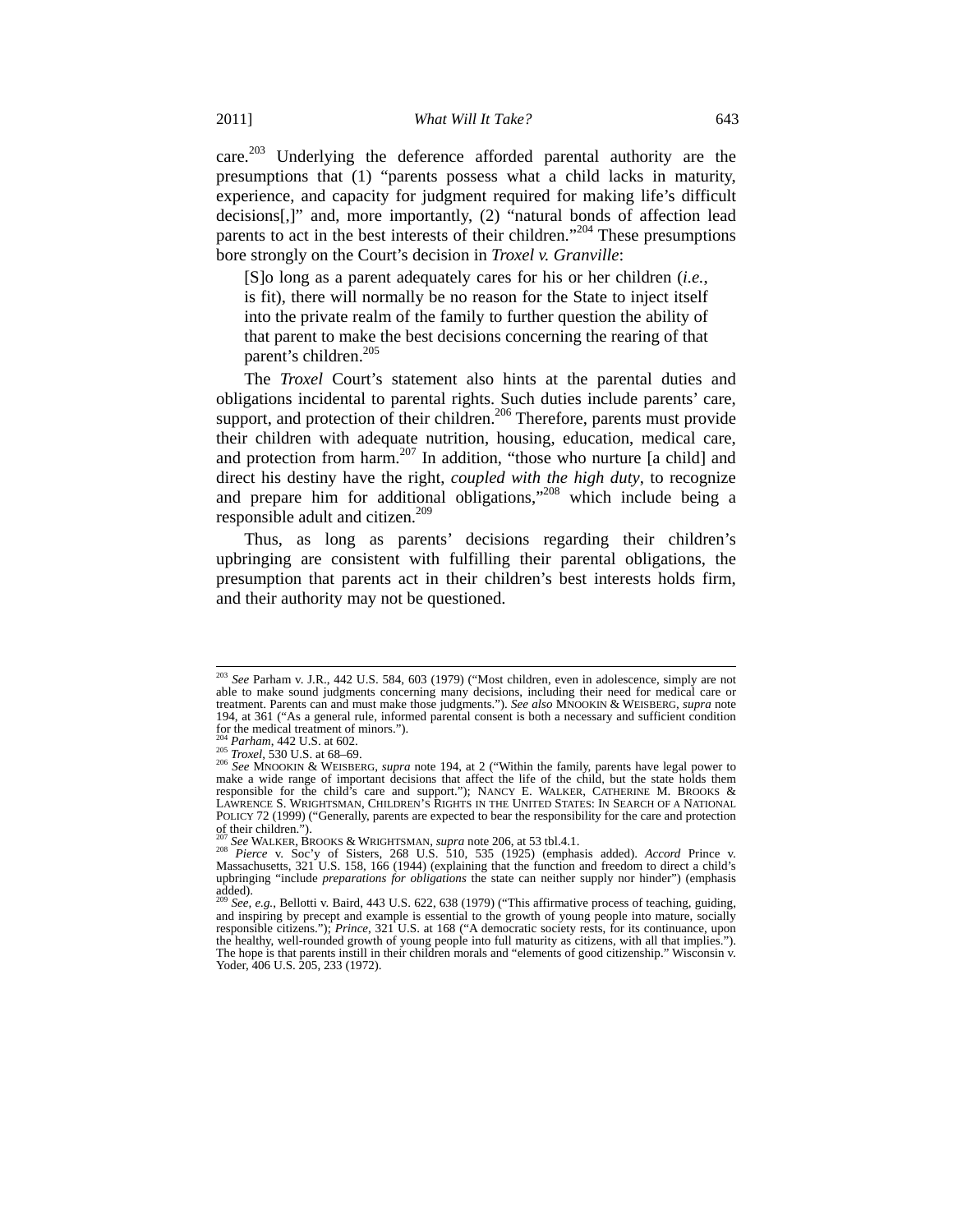# B. "CHILDREN'S RIGHTS" IS A MISNOMER

"Children's rights" has long been a muddied concept. $210$  Disagreement about children's rights ranges from what rights they have to whether they are even entitled to any rights at all.<sup>211</sup> The latter debate is a non-issue, since the Supreme Court has recognized that children have certain constitutional rights.<sup>212</sup> The former remains a heated debate, however, with those arguing that minors should be afforded maximum rights of autonomy on one side, and those taking a paternalistic approach on the other.<sup>213</sup> Presently the paternalistic approach is the prevailing view: children's rights are understood "to describe [their] profound, fundamental needs."<sup>214</sup> That is a significant contrast to parental rights, which are defined in terms of freedom, liberty, and autonomy.<sup>215</sup> Essentially, children's rights equate to parental obligations—"children are accorded the 'right' to have their needs met to ensure their progress to adulthood."<sup>216</sup>

As a further consequence of their minority, children have minimal rights of autonomy due to (1) their vulnerability, (2) their inability to make critical decisions in an informed and mature manner, and (3) the importance of the parental role.<sup>217</sup> Thus, the constitutional rights extended to minors generally are not intended to protect their decisions of selfdetermination, but to protect them from the decisions of others—for example, equal protection under the  $law<sub>18</sub><sup>218</sup>$  and due process

 <sup>210</sup> *See* WALKER, BROOKS & WRIGHTSMAN, *supra* note 206, at 12. In fact, in 1973, then Hillary Rodham referred to children's rights as "a slogan in search of a definition." *Id.* at 47 (citing Hillary Rodham, *Children Under the Law*, 43 HARV. EDUC. REV. 487, 487 (1973)).<br><sup>211</sup> *Id.* at 12.<br><sup>212</sup> *See, e.g., Bellotti,* 443

<sup>212</sup> See, e.g., Bellotti, 443 U.S. at 633 ("A child, merely on account of his minority, is not beyond the protection of the Constitution."); Planned Parenthood of Cent. Mo. v. Danforth, 428 U.S. 52, 74 (1976) ("Constitutional rights do not mature and come into being magically only when one attains the statedefined age of majority. Minors, as well as adults, are protected by the Constitution and possess constitutional rights.").

<sup>213</sup> WALKER, BROOKS & WRIGHTSMAN, *supra* note 206, at 12. See *id.* at 46–51 for a further description of these opposing views, labeled the "self-determination orientation" and the "nurturance orientation," respectively.<br> $^{214}$  *Id.* at 69.

<sup>&</sup>lt;sup>215</sup> *See id.* at 50 ("Adults' rights tend to fall into the self-determination classification (e.g., the right to enter into contracts, the right to vote, the right to choose legal counsel), whereas laws recognizing the needs of children tend to fall into the nurturance category (e.g., the right to an education and the right to an acceptable home environment, with the state determining the meaning of *education* and *acceptable*)."). *See also In re* Gault, 387 U.S. 1, 17 (1967). In explaining why states traditionally did not afford the same procedural rights to juveniles as to adults in criminal proceedings, the Court noted "the assertion that a child, unlike an adult, has a right '*not to liberty* but to custody.'. . . If his parents default in effectively performing their custodial functions ... the state may intervene. In doing so, it does not deprive the child of any rights, because he has none." Id. (emphasis added).

<sup>&</sup>lt;sup>216</sup> WALKER, BROOKS & WRIGHTSMAN, *supra* note 206, at 70.<br><sup>217</sup> Bellotti, 443 U.S. at 634. "States validly may limit the freedom of children to choose for themselves .... These rulings have been grounded in the recognit themselves .... These rulings have been grounded in the recognition that, during the formative years of childhood and adolescence, minors often lack the experience, perspective, and judgment to recognize and avoid choices

while holding that segregation of children in public schools deprives them of equal educational opportunities under the law).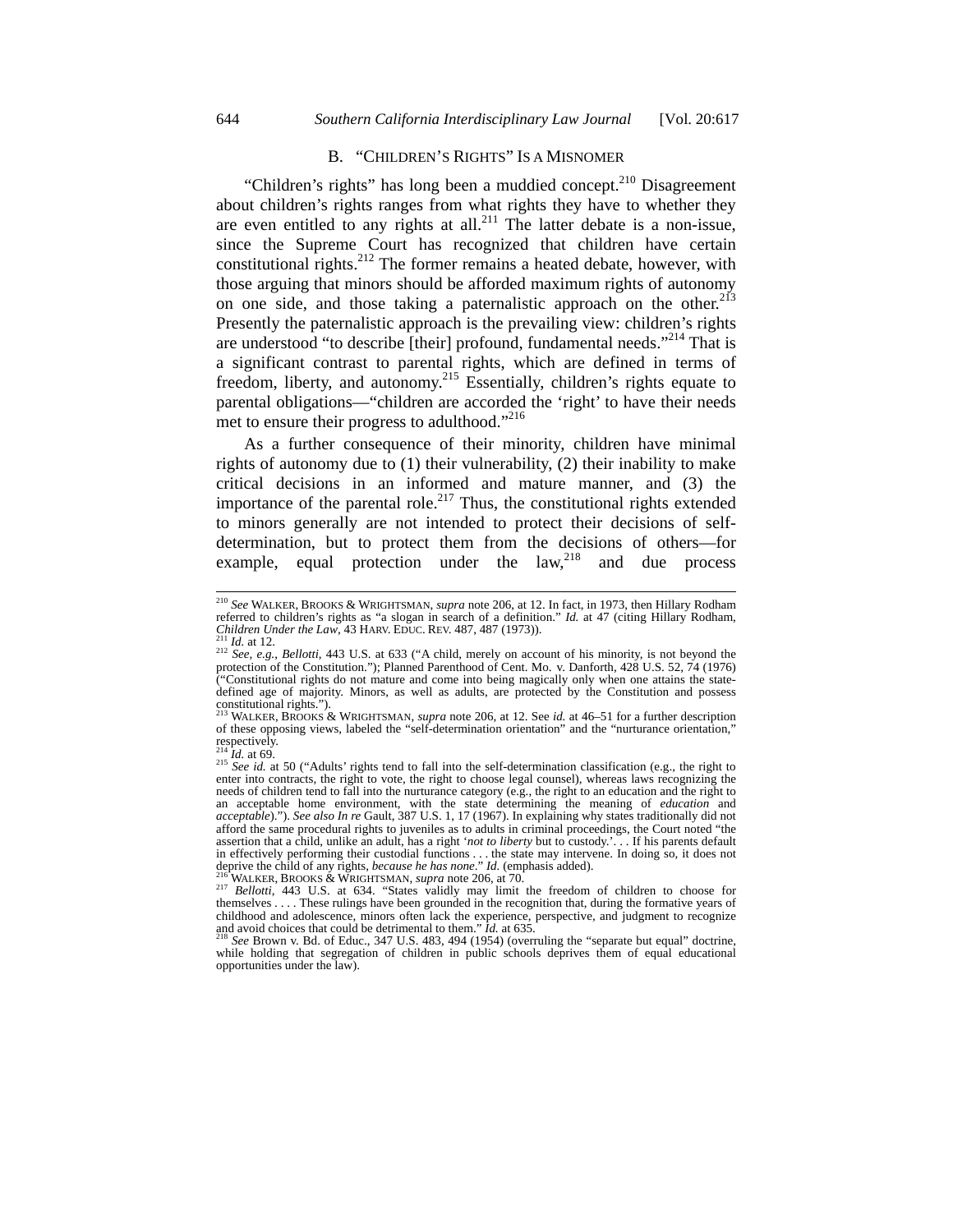requirements.<sup>219</sup> Although minors do have some rights of autonomy,<sup>220</sup> these are often attenuated, for example, in their freedom of expression.<sup>221</sup> Similarly, minors may be able to express their preference in custody determinations, but their preference is only one of many factors considered, and their right to voice a preference is limited by age and maturity.<sup>222</sup> The same limitations are placed on their right to consent to medical treatment without a parent or guardian present. $223$ 

Thus, under the law, through at least middle childhood a minor's life follows a road paved by the decisions of others, first and foremost, by the minor's parents. Minors begin to have some say in decisions affecting their lives as they become adolescents, but the law will not fully recognize their autonomy until they reach the age of majority.

# C. THE STATE AS PARENS PATRIAE

Though the State affords great deference to parental decisions, parental authority is not limitless. In the seminal case of *Prince v. Massachusetts*, the Supreme Court upheld a state statute that prohibited parents from permitting their children to sell literature in a street or public place, concluding that "the state has a wide range of power for limiting parental freedom and authority in things affecting the child's welfare." $224$  Though the Court limited its ruling to the facts, $^{225}$  its examination of the tension between parental and State authority is nonetheless instructive. The Court

<sup>&</sup>lt;sup>219</sup> See, e.g., Parham v. J.R., 442 U.S. 584, 606–07 (1979) (concluding that children are entitled to a due process inquiry before their parents may have them institutionalized for mental health care); *In re* Gault, 387 U.S. at 32–34, 41, 57 (holding that children in juvenile delinquency proceedings are entitled to due process, including written notice of the factual allegations, notification of the right to counsel, protection against self-incrimination, and the right to a hearing).<br><sup>220</sup> Bellotti, 443 U.S. at 643 (holding that if a sta

 $^{220}$  *Bellotti*,  $\overline{443}$  U.S. at 643 (holding that if a state requires parental consent for a minor to get an abortion, they must also provide an alternative procedure whereby she may consent on her own upon a showing that she is mature and informed enough to do so).

<sup>221</sup> *See* Hazelwood Sch. Dist. v. Kuhlmeier, 484 U.S. 260, 266 (1988) (holding that a public school could censor student written articles for a school newspaper that were inconsistent with its basic education mission, even though articles could not otherwise be censored outside of school). 222 *See* WALKER, BROOKS & WRIGHTSMAN, *supra* note 206, at 85. *See also* Children's Bureau, U.S.

Dep't of Health & Human Servs., *Determining the Best Interests of the Child: Summary of State Laws*, CHILD WELFARE INFO. GATEWAY 5 (Mar. 2010),

http://www.childwelfare.gov/systemwide/laws\_policies/statutes/best\_interest. ("In making this determination, the court will consider whether the child is of an age and level of maturity to express a

reasonable preference."). <sup>223</sup> *See, e.g.*, ARK. CODE ANN. § 20-9-602 (West 2009) (authorizing the consent to medical treatment by "[a]ny unemancipated minor of sufficient intelligence to understand and appreciate the consequences of the proposed surgical or medical treatment or procedures, for himself or herself"); CAL. FAM. CODE § 6922 (Deering 2010) ("A minor may consent to the minor's medical care or dental care if all of the following conditions are satisfied: (1) The minor is 15 years of age or older. (2) The minor is living separate and apart from the minor's parents or guardian, whether with or without the consent of a parent or guardian and regardless of the duration of the separate residence. (3) The minor is managing the

minor's own financial affairs, regardless of the source of the minor's income.").<br><sup>224</sup> Prince v. Massachusetts, 321 U.S. 158, 167 (1944). In this case, appellant provided her children with religious literature to disseminate, and was subsequently convicted under the statute. *Id.* at 159. She argued that it violated her freedom of religion and fundamental right to parent. *Id.* at 164. 225 *Id.* at 171.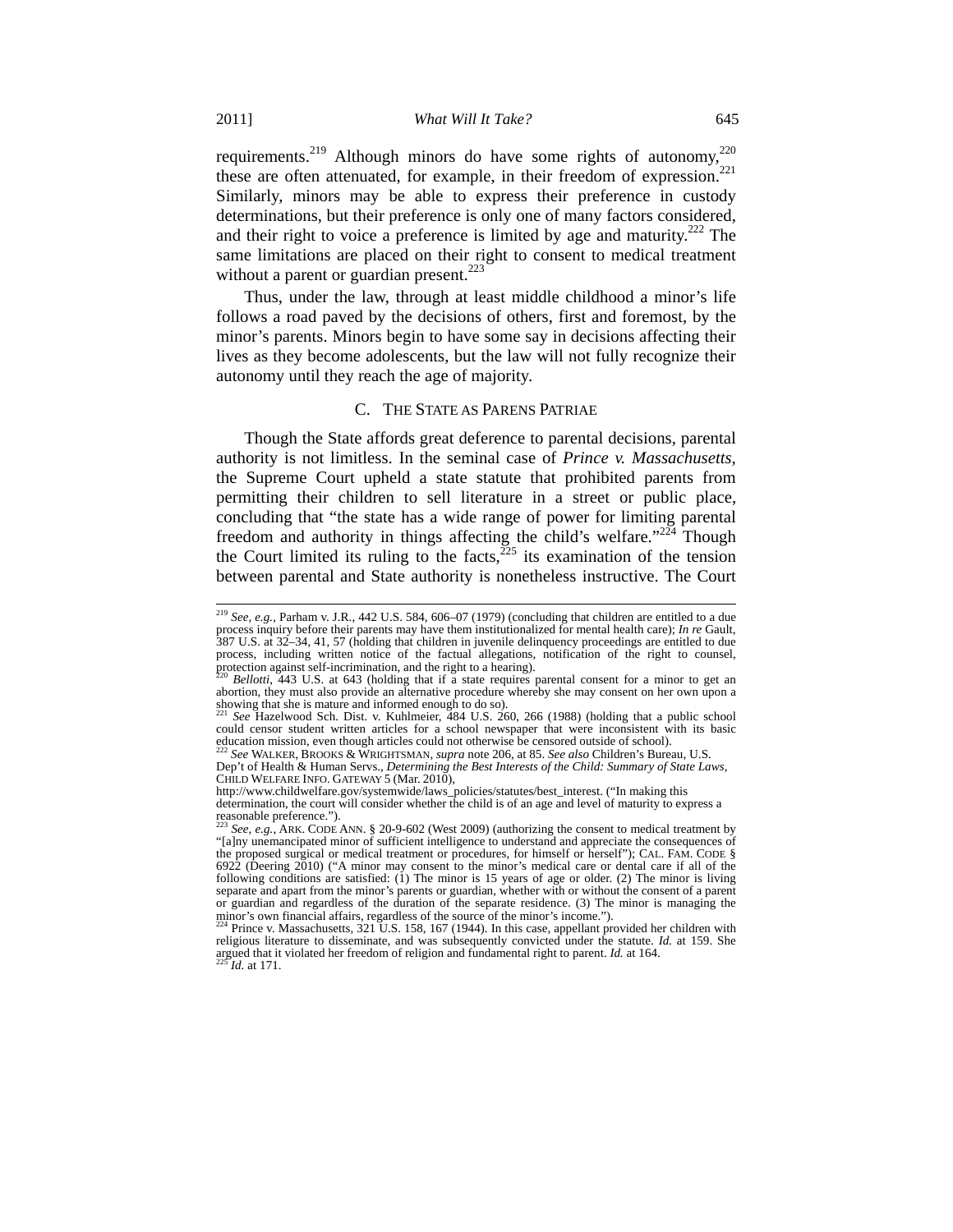explained that "basic in a democracy [are] the interests of society to protect the welfare of children," thus "the family itself is not beyond regulation in the public interest . . . [and] [a]cting to guard the general interest in youth's well being, the state as parens patriae may restrict the parent's control.<sup>"226</sup> As examples of appropriate concerns for State regulation, the Court cited child labor and other activities subject to the influences of the street—in this case, religious propagandizing—that posed threats of emotional, psychological, or physical injury to children. $<sup>2</sup>$ </sup>

The Court's examples of appropriate state concerns are the type of compelling interests required for the State to rebut the presumption that parents act in their children's best interests.<sup>228</sup> In accordance with this rationale are numerous examples of state limitations on parental authority, including the regulation of child labor,<sup>229</sup> compulsory school attendance,<sup>230</sup> and child health requirements. $^{231}$  To ensure that parents do not violate these limitations placed on their authority, the State also may penalize parents for acting beyond those limits. $232$  Further, the State may intervene when

 $\frac{226}{124}$  *Id.* at 165–66 (even over a claim of religious freedom).<br><sup>227</sup> *Id.* at 168, 170. "Parents may be free to become martyrs themselves. But it does not follow they are  $\frac{227}{12}$  *Id.* at 168, 170. "Parents free, in identical circumstances, to make martyrs of their children before they have reached the age of full and legal discretion when they can make that choice for themselves." *Id.* at 170. 228 *Compare* Parham v. J.R., 442 U.S. 584, 603 (1979) (stating that merely "because the decision of a

parent is not agreeable to a child or because it involves risks does not automatically transfer the power to make that decision from the parents to some agency or officer of the state"), *with* Wisconsin v. Yoder, 406 U.S. 205, 233–34 (1972) (stating that "the power of the parent . . . may be subject to limitation under *Prince* if it appears that parental decisions will jeopardize the health or safety of the child, or have a potential for significant social burdens").

<sup>229</sup> *See* MNOOKIN & WEISBERG, *supra* note 194, at 642. "Every state now has laws regulating child labor," including provisions establishing a minimum working age, the number of hours and times during which minors can work, and appropriate working conditions for minors. *Id. See generally supra* Part II.A.

<sup>230</sup> *See, e.g.*, CAL. EDUC. CODE § 48200 (Deering 2010) ("Each person between the ages of 6 and 18 years not exempted under the provisions of this chapter or Chapter 3 (commencing with Section 48400) is subject to compulsory full-time education."). *See also Yoder*, 406 U.S. at 213 ("There is no doubt as to the power of a State, having a high responsibility for education of its citizens, to impose reasonable regulations for the control and duration of basic education."); Brown v. Bd. of Educ., 347 U.S. 483, 493 (1954) ("Compulsory school attendance laws and the great expenditures for education both demonstrate our recognition of the importance of education to our democratic society. . . . In these days, it is doubtful that any child may reasonably be expected to succeed in life if he is denied the opportunity of an education."); *Meyer* v. Nebraska, 262 U.S. 390, 400 (1923) ("The American people have always regarded education and acquisition of knowledge as matters of supreme importance which should be

diligently promoted."). <sup>231</sup> *See* MNOOKIN & WEISBERG, *supra* note 194, at 375 ("The range of compulsory public interventions for children encompasses immunizations, school and newborn screening, and fluoridation of public water supplies. All states require that school children be immunized against certain contagious diseases . . . ."). The *Prince* Court analogized compulsory vaccinations as an example of state limitation on parental authority, noting it "does not include liberty to expose the community or the child to communicable disease or the latter to ill health or death." *Prince*, 321 U.S. at 166–67.<br><sup>232</sup> *See*, e.g., CAL. EDUC. CODE § 48293 (Deering 2010) ("Any parent, guardian, or other person having

control or charge of any pupil who fails to comply with this chapter, unless excused or exempted therefrom, is guilty of an infraction and shall be punished as follows: (1) Upon a first conviction, by a fine of not more than one hundred dollars (\$100). (2) Upon a second conviction, by a fine of not more than two hundred fifty dollars (\$250). (3) Upon a third or subsequent conviction, if the person has willfully refused to comply with this section, by a fine of not more than five hundred dollars (\$500). In lieu of imposing the fines prescribed in paragraphs (1), (2), and (3), the court may order the person to be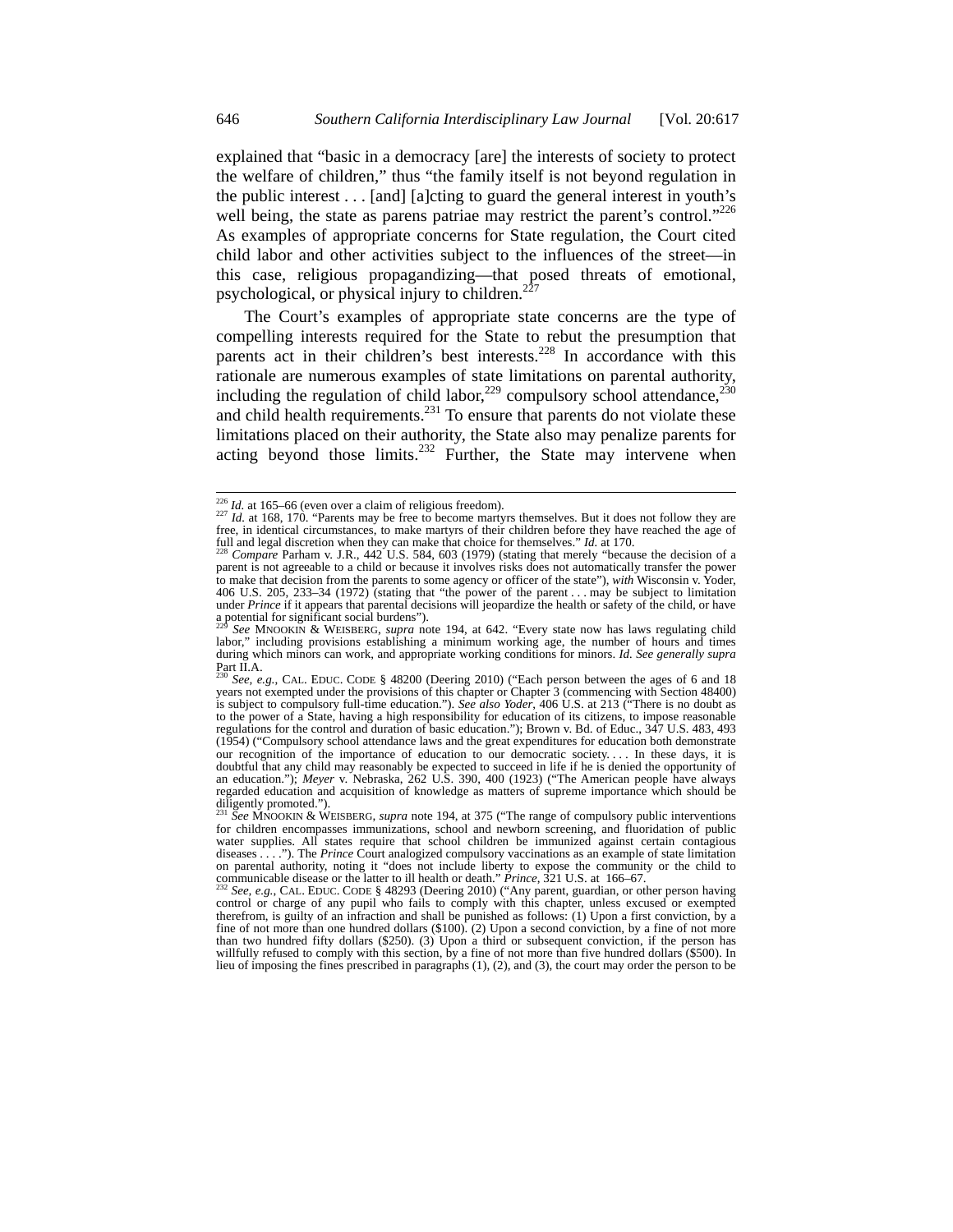parental decisions threaten their children's wellbeing, such as with excessive discipline, $233$  or with inappropriate demands for, or refusals of, medical care. $234$  In such cases, courts employ the "best interests of the child" standard to determine which action best serves the child by considering a variety of factors, such as the child's health, safety, protection, and when possible, wishes. $235$ 

Thus, when parental decisions jeopardize the safety, health, and wellbeing of their children, the State has a compelling reason to rebut the presumption that parents are acting in their children's best interests, and it may regulate parental authority. Indeed, to protect its own interests in the welfare of children, the State must regulate.

#### D. UNTANGLING THE WEB OF PARENT, CHILD, AND STATE AUTHORITY

Empirical research supports the Supreme Court's view that minors especially the very young—generally are not able to engage in the deliberate thought process necessary to make well-informed decisions of self-determination, so that authority on those decisions resides first in the parents. Though it is presumed that parents act in their children's best interests, the past and present are replete with examples that illustrate that is not always the case.  $236$  If the State has a compelling reason to rebut the presumption, it may regulate parental authority. When parents' decisions directly conflict with their duties to care for, support, and protect their children—as is the case when they exploit their children—the presumption is rebutted, and the State has the legal power to limit parental authority. Further, such decisions compromise the State's interest in the general

placed in a parent education and counseling program."). Section 48293 sets forth the penalties for failing to comply with California's Compulsory Education Law as seen *supra* note 230.<br><sup>233</sup> *See* RESTATEMENT (SECOND) OF TORTS § 151 (1965) ("Force applied or confinement imposed

primarily for any purpose other than the proper training or education of the child or for the preservation of discipline is not privileged . . . ."). <sup>234</sup> *See, e.g.*, *In re* K.I., 735 A.2d 448, 450 (D.C. 1999) (affirming trial court's "do not resuscitate" order

over a mother's objection, given prior adjudication of neglect, and clear and convincing evidence that it was in the child's best interests to avoid aggressive efforts that would cause pain and discomfort); State v. Perricone, 181 A.2d 751, 753 (N.J. 1962) (affirming trial court's order appointing guardian to administer blood transfusions to child, given that the parents' refusal to allow transfusions on religious grounds exposed child to ill health or death, which amounted to neglect). *See also* MNOOKIN & WEISBERG, *supra* note 196, at 380 ("[E]very state now has a statute allowing a court . . . to assume jurisdiction over a child in order to override individual parental judgments concerning the medical treatment of their child."); WALKER, BROOKS & WRIGHTSMAN, *supra* note 206, at 144 ("[S]tate intervention is appropriate only if parental conduct threatens a child's safety or health.").

<sup>&</sup>lt;sup>235</sup> Children's Bureau, *supra* note 222, at 2, 5.<br><sup>236</sup> As explained by Gloria Allred, a noted child-advocacy attorney, in the context of reality TV, "[t]he children's interests are so often different . . . than the interests of their parents, and that's why they need special proections [sic]." *Gosselin Kin*, *supra* note 14. Case-in-point: Falcon and Richard Heene. *See also* DAVID, *supra* note 44, at 90 ("The sports world has difficulties accepting that children might not always share adults' motivations."). *See generally supra* Part II.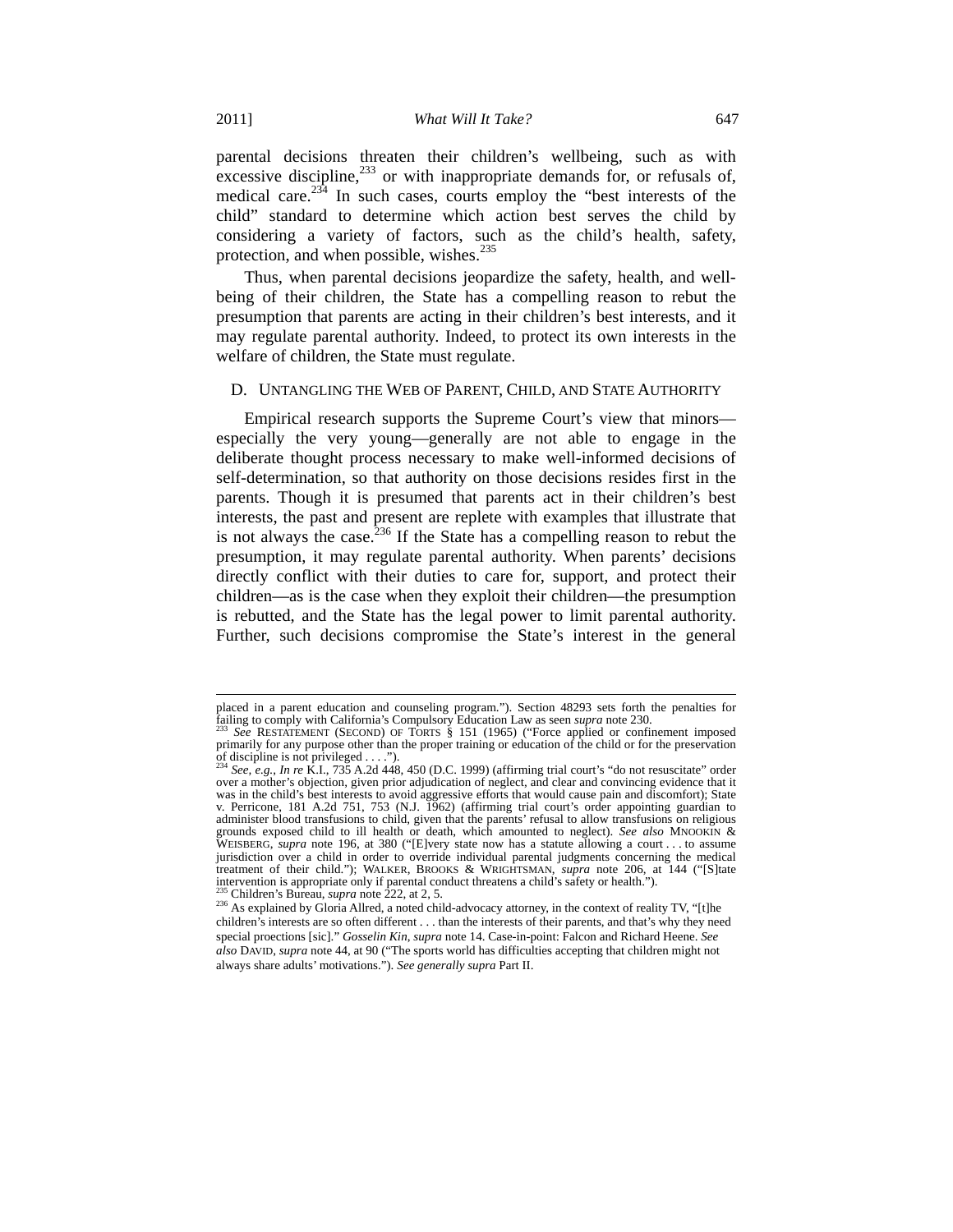safety, health, and wellbeing of its citizens, obligating the State to regulate parental authority to protect its own interests.

The crucial issue with State regulation of parental authority is whether the State is limiting authority that would otherwise pose a threat of harm to children. In cases such as *Meyer*, *Pierce*, and *Wisconsin v. Yoder*, the Court either struck down state statutes or held them inapplicable because they limited parental authority to make decisions not otherwise harmful to their children. In contrast, the Court in *Prince* upheld the state statute because otherwise parents would have been able to expose their children to threats of emotional, psychological, or physical injury, which are the same threats that children face when they are exploited by their parents. In the case of parental exploitation, parents make decisions in blatant disregard of their parental duties to care for and protect their children. Indeed, children can suffer significant emotional and psychological damage at the hands of highly controlling parents who force them into situations that pose further threats, such as physical injury or substance abuse. This is more than compelling evidence to rebut the presumption that parents are acting in their children's best interests. Therefore, the State has the legal authority to don its parens patriae hat and regulate parental exploitation of children.

Further, the negative impact that exploitation has on children's development seriously impedes their growth into mature, responsible citizens, something in which the State has a significant interest. Regulations such as compulsory education and child labor laws aim to protect that interest in other contexts. In recognition of education's importance to success in later life and promoting a democratic society, parents cannot deprive their children of an education.<sup>237</sup> The FLSA's child labor provisions were included specifically to protect children's safety, health, well-being, and opportunities for schooling. There are also laws allowing the state to intervene when parents' decisions threaten their children's health and safety, as in cases of excessive discipline and

<sup>&</sup>lt;sup>237</sup> Education is also a perfect example of the balance struck between parental and state authority. Through recognition of education's importance, and the consequent harm of not having one, states require parents to provide their children with an education, but recognize parental authority to direct that education. *See, e.g.*, EDUC. § 48200 (mandating that minors between the ages of six and eighteen be subject to compulsory education); EDUC. § 48293 (imposing fines on parents if their children fail to attend school). Other examples include parental discipline and the provision of medical care. Discipline is necessary for developing self-control, and becoming a responsible citizen, but in excess constitutes harmful abuse. In light of this understanding, parents have the authority to discipline their children, but when doing so exceeds the bounds of reason so as to constitute abuse, the State may intervene. *See In re* K.I., 735 A.2d at 450 (holding that the state had the authority to seek a court order to not resuscitate a child against the mother's wishes, given the mother's history of neglect and that attempts to revive would cause the child pain and suffering); *Perricone*, 181 A.2d at 753 (holding that the state had a right to appoint a guardian to administer blood transfusions to a child whose parents refused to consent to treatment despite it being in the child's best interest). Similarly, parents have the authority to consent to or refuse medical treatment, but if their decisions threaten their children's health or safety, the State may intervene.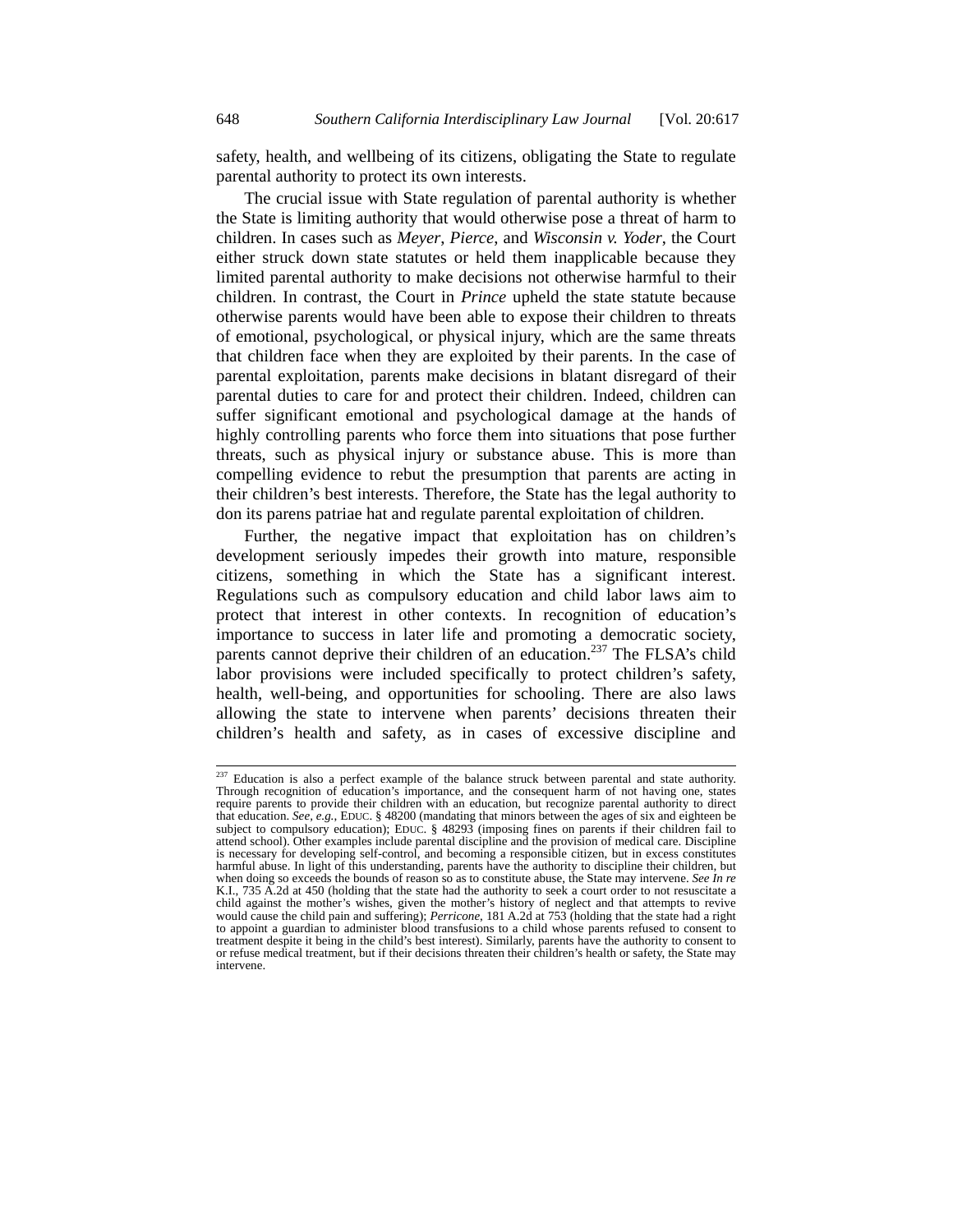improper medical decisions. Parental exploitation of children is analogous to those instances of appropriate state regulation identified in *Prince*. Failure to limit parental authority to exploit their children jeopardizes the State's interest in the safety, health, and well-being of its child citizens. To protect that interest, the State must regulate parental authority to exploit their children, just as it has done with education, child labor, abusive discipline, and improper medical decisions.

In sum, when parents exploit their children they are unquestionably acting contrary to their children's best interests. This also threatens the State's interests in fostering a responsible citizenry necessary for the continuance of a democratic society. These are compelling reasons for rebutting the presumption favoring parental authority such that the State can regulate it.

#### V. REGULATING PARENTAL EXPLOITATION OF CHILDREN

Previous suggestions for regulating child exploitation range from applying existing law to proposing new legislation. These suggestions focus primarily on regulating children's activity, which subsequently limit extending any regulation's coverage across multiple and new forms of exploitation. Each suggestion in itself is insufficient to comprehensively regulate parental exploitation of children across different industries and forms of media. However, drawing from each provides the pieces for a more comprehensive framework to protect children.

# A. PREVIOUS SUGGESTIONS

Erica Siegel's 2000 note in the *Cardozo Arts & Entertainment Law Journal* proposed either legislation under the FLSA or adoption of a Model Code by the states to safeguard children's earnings, set uniform labor requirements, and recognize the need for regulation of child athletes.<sup>238</sup> Most importantly, Siegel recognized the need to make parents the target of the regulation.<sup>239</sup> The biggest issue with Siegel's proposal is her proposed requirement that a determination be made that the activity constitutes labor, which is a substantial hurdle to overcome as new forms of exploitation arise. Second, labor standards focus on the children's activity, which further limits its coverage of new forms of exploitation. Each industry and form of media is different, and there is no uniform standard applicable to all

<sup>&</sup>lt;sup>238</sup> Siegel, *supra* note 16, at 463–64.<br><sup>239</sup> *See id.* at 429 ("To prevent exploitation of children, there must be legislation available to address the root of the problems that frequently occur. These children need protection not only from their careers or employers, *but most essentially*, *from their parents*.") (emphasis added).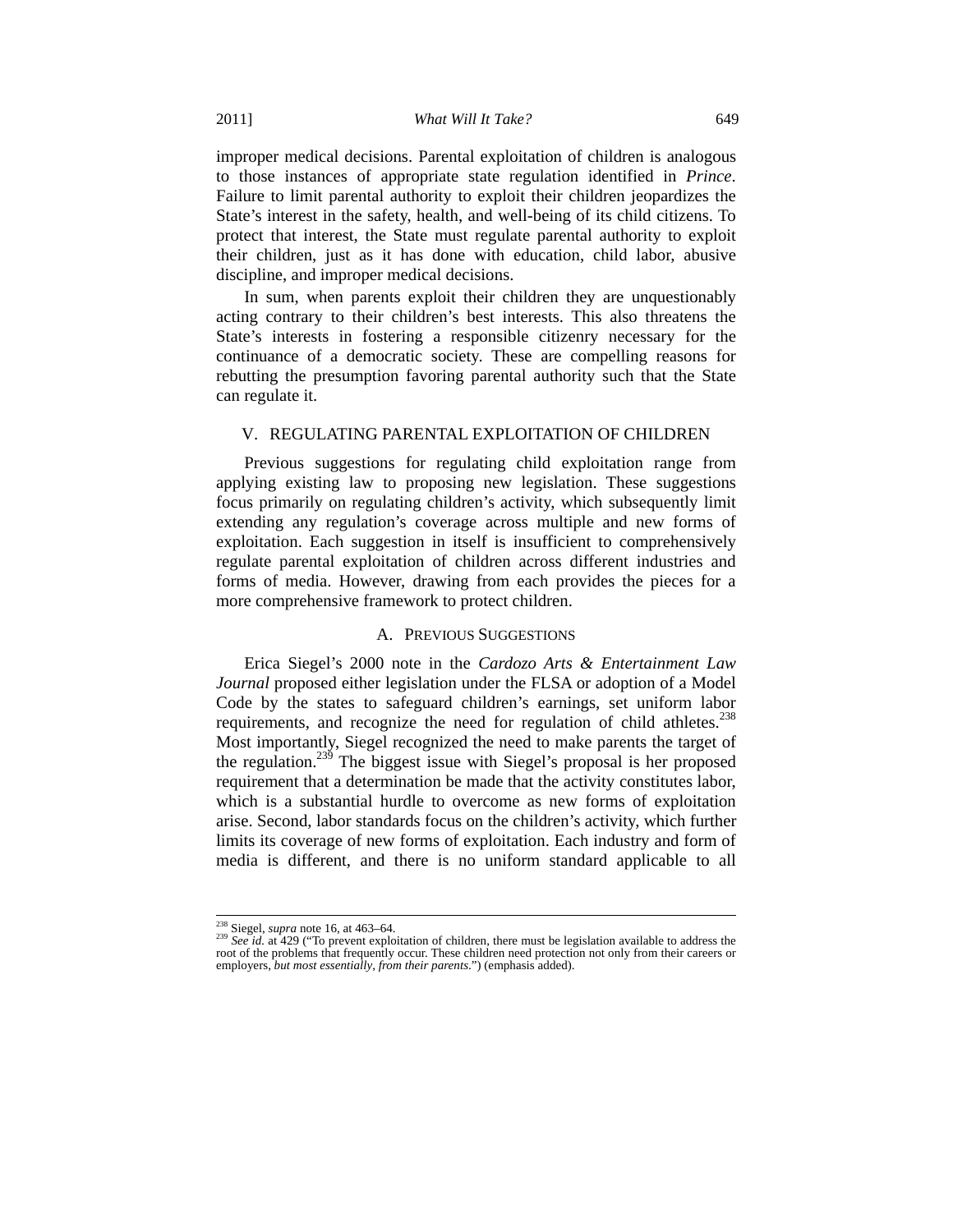activities, especially those not yet known. Nevertheless, Siegel provided a very solid foundation for building a more comprehensive framework.

In a 2004 note in the *University of Pennsylvania Journal of Labor & Employment Law*, Jessica Krieg proposed establishing a federal oversight board to monitor the employment of minors in the entertainment industry by requiring each state to submit a "Child Entertainer Welfare Plan" to address how the State plans to safeguard children's financial, educational, and psychological interests.<sup>240</sup> There was a brief mention of children in sports, $^{241}$  but Krieg's primary focus was on children in film. Reviewing one form of exploitation in isolation from others limits any suggested regulation to that specific form. Krieg's suggestion also faces the same issues as Siegel's because it requires determining that a certain activity constitutes labor. Thus, its applicability to future forms of exploitation is also limited.

The recent tidal wave of reality television shows featuring children has left a plethora of commentary examining children's participation in such shows. In a 2009 note in this journal, Christopher Cianci argued for the extension of federal child labor laws to protect such children and the penalization of parents who permit children "to participate on a film or TV production where there is a sure threat of danger. $\frac{1}{2}$ <sup>242</sup> Cianci also recognized the importance of having preventive regulation.<sup>243</sup> Interestingly, he then argued that "[v]iewer activism is ultimately necessary . . . [because] [i]t is the job of society to make sure kids are protected."<sup>244</sup> Such an assertion improperly shifts accountability away from parents,  $245$  and as a practical matter, it is unlikely that society will boycott movies, sports, or reality television. Adam Greenberg's 2009 note in the *Southern California Law Review* further examined current labor law's applicability to children in reality television.<sup>246</sup> Greenberg concluded that children's participation on shows similar to *Kid Nation* constitutes employment for purposes of the FLSA.<sup>247</sup> However, Greenberg also cautioned that such a narrow determination "does not compel the conclusion that all future reality children are per se covered by the Act. The determination of a worker's

<sup>&</sup>lt;sup>240</sup> Krieg, *supra* note 16, at 443–48.<br><sup>241</sup> Id. at 443.<br><sup>242</sup> Cianci, *supra* note 16, at 388–89, 394.<br><sup>243</sup> Id. at 389 ("While such protection is obviously favorable to children, it is still only retroactive protectio

<sup>&</sup>lt;sup>244</sup> *Id.* at 394. <sup>245</sup> *Cf.* WEISSBOURD, *supra* note 132, at 1 ("Blaming peers and popular culture lets adults off the hook—and dangerously so.").

<sup>246</sup> *See* Greenberg, *supra* note 16, at 623–24 ("This Note focuses on one narrow issue: whether reality children are covered, and thus protected, by the FLSA.").

See generally id. at 625-42.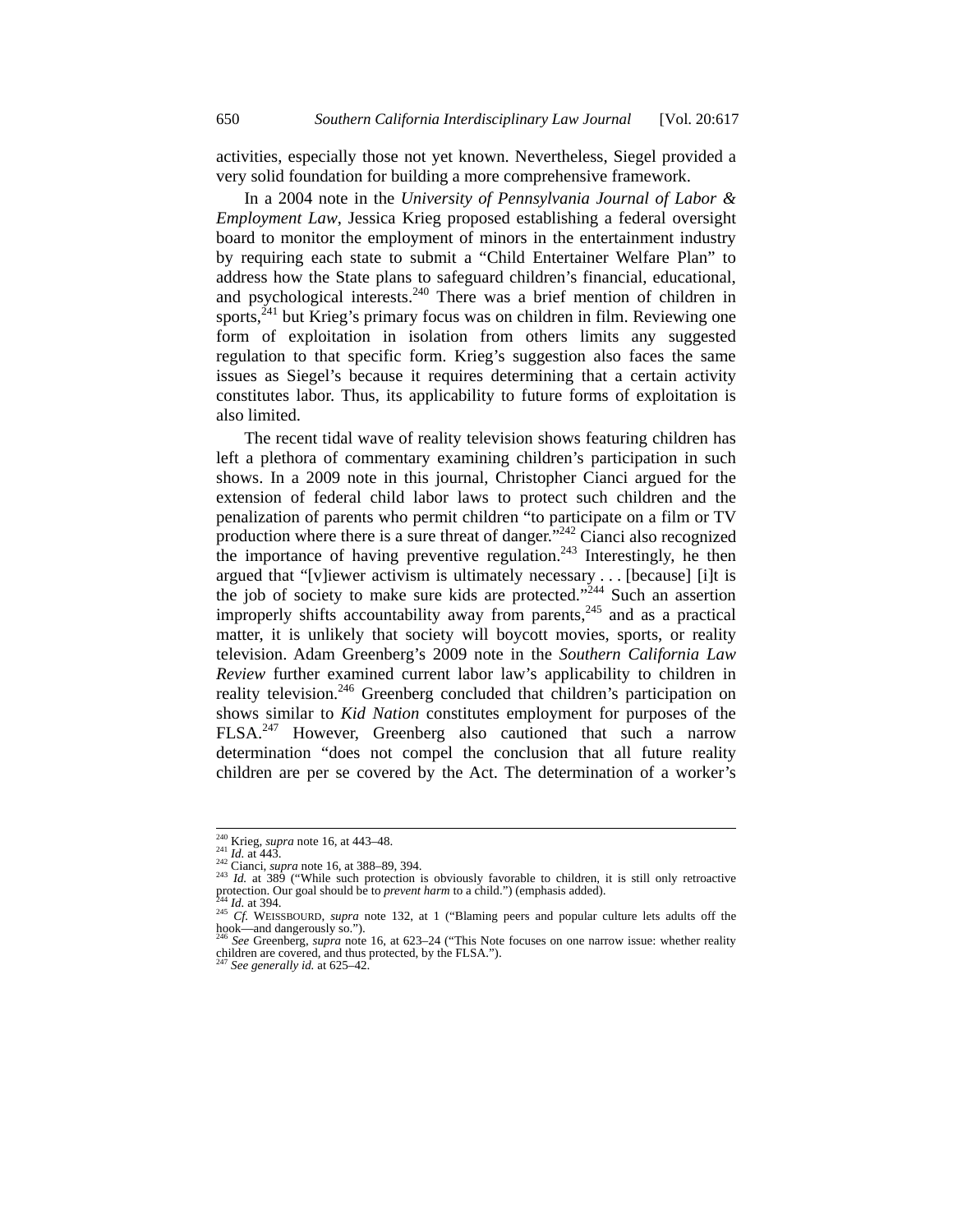FLSA coverage is fact sensitive."<sup>248</sup> Similar to Cianci, Greenberg highlights the limitations of reviewing exploitation in isolation.

### B. A COMPREHENSIVE REGULATORY FRAMEWORK

The regulatory suggestions discussed immediately above, coupled with the trends observed in Part II.E, provide building blocks for constructing a more comprehensive framework to regulate parental exploitation of children. Incorporating the two leads to a regulatory framework that (1) is federal, (2) more prophylactic than remedial, (3) non-qualifying, and (4) targets parents.

### 1. *Federal*

Regulation related to children should be federal. This necessity is borne of the states' failures to sufficiently regulate other matters involving children, such as child labor in the early twentieth century, and, more currently, children in the entertainment industry. The unfortunate reality in both of these instances was that the states' disparate interests led to the inconsistent adoption of laws, allowing an escape from regulation by simply moving from one state to another. Accordingly, regulation must come from the federal level to set minimum standards for states to follow.

### 2. *Prophylactic*

Any regulation must be forward-looking. Part II illustrates that new opportunities for parents to exploit their children are sure to emerge in the future. Thus, regulation must not only remedy current forms of exploitation by parents but also deter parents from taking advantage of new opportunities to exploit their children. While there must be remedial measures to assist children already being exploited, the goal should be to prevent parents from putting children in such situations at all.

# 3. *Generalized*

Regulations limiting parental exploitation of children must not be limited to a certain industries or specified activities because that necessarily restricts the scope of regulation. Regardless of whether parents are exploiting a child actor, child athlete, or child participant in a reality television show, at bottom it is still a *child* who is exploited. Further, industry-specific regulation naturally focuses on children's activity. This misplaces the focus if the goal is to prevent parents from exploiting children in the first place. For example, limiting the amount of hours spent doing any activity does not protect children from controlling parents who

 <sup>248</sup> *Id.* at 642.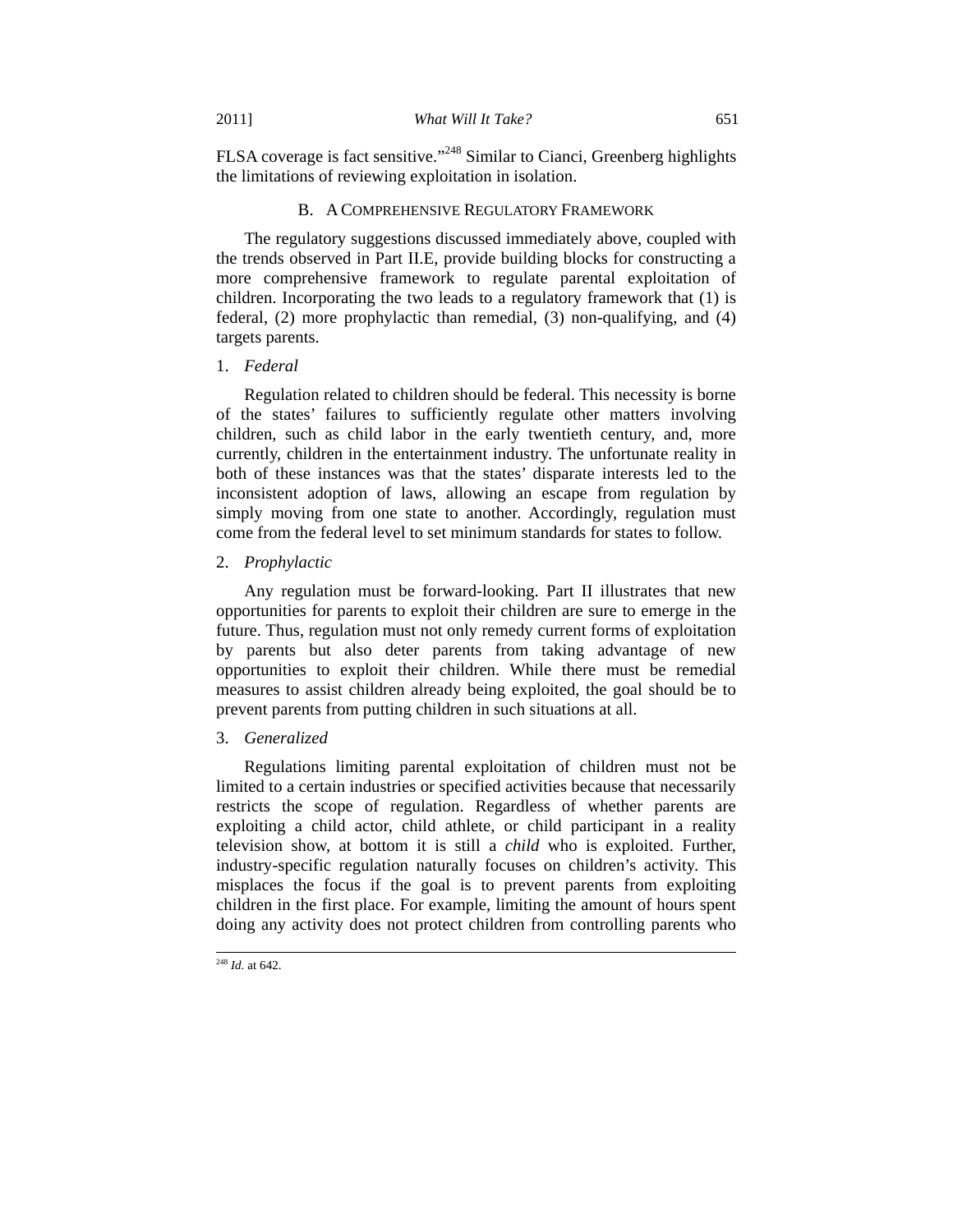force them into the activity in the first place. All this does is limit the amount of exploitation, not the exploitation itself. More importantly, industry-specific regulation has limited applicability when a new form of exploitation emerges, particularly when it does not fit within the definition of that industry. This is precisely why coverage of certain labor laws regulating child actors does not extend to child athletes or child participants who are not considered employees. Thus, to be preventive, regulation must not target the children's activity but instead take aim at parents' conduct.

# 4. *Target the Root Cause*

Shifting the focus of regulation from children's activity to parents' conduct eliminates difficult issues with regulating exploitation, such as whether athletic training or participation in reality television constitutes labor. Additionally, before children can be exploited by producers or coaches, they must be placed in situations ripe for exploitation. These examples show that it is the parents who put them there, quite often against the children's wishes. Plain and simple, regulation should be consistent with the definition of exploitation set forth in Part II, *supra*, and should mandate that: parents not be allowed to take unjust advantage of their children for their own benefit. Similar to compulsory education laws, an effective regulation must penalize parents who violate it.

### VI. CONCLUSION

Parental exploitation of children has been expanding for the last century. Today, there are more opportunities and motivation than ever for parents to use their children as a means of achieving fame and fortune. Nevertheless, there are very few laws to prevent this from happening, and this issue needs to be regulated. When parents exploit their children, they cause serious damage to their children's emotional and psychological development, and expose them to additional harm to their mental and physical well-being. This is sufficient to rebut the presumption that parents act in their children's best interests when making decisions regarding their lives. As a result, it is within the State's legal power to limit parental authority in these instances. Not only *can* the State regulate parental exploitation of children, but also in order to protect its own interest in children's welfare the State *must* regulate it.

Our country is one of redemption. Andre Agassi found it: he found himself, he learned to love the game he hated, and he learned to love his father.<sup>249</sup> However, not all children are as fortunate. For every success,

 <sup>249</sup> Reilly, *supra* note 156.